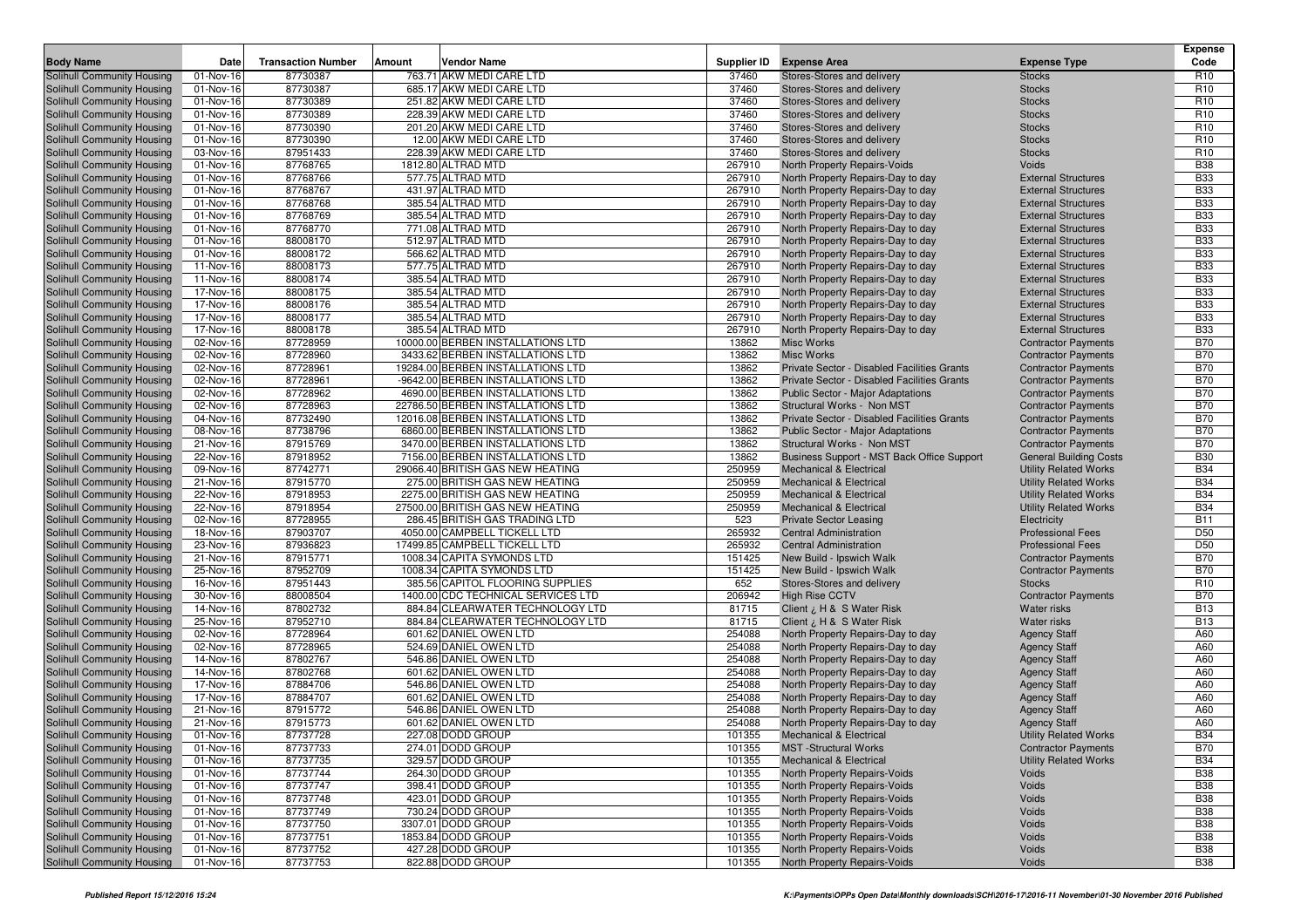|                                                          |                                      | <b>Transaction Number</b> |        | <b>Vendor Name</b>                     |                  |                                                                          |                                                              | <b>Expense</b><br>Code   |
|----------------------------------------------------------|--------------------------------------|---------------------------|--------|----------------------------------------|------------------|--------------------------------------------------------------------------|--------------------------------------------------------------|--------------------------|
| <b>Body Name</b>                                         | Date                                 | 87737754                  | Amount | 730.70 DODD GROUP                      | Supplier ID      | <b>Expense Area</b>                                                      | <b>Expense Type</b>                                          |                          |
| Solihull Community Housing                               | $\overline{0}$ 1-Nov-16<br>01-Nov-16 | 87738772                  |        | 245.03 DODD GROUP                      | 101355<br>101355 | North Property Repairs-Voids                                             | Voids<br><b>Other Building Costs</b>                         | <b>B38</b><br><b>B39</b> |
| Solihull Community Housing<br>Solihull Community Housing | 01-Nov-16                            | 87738792                  |        | 738.36 DODD GROUP                      | 101355           | Direct-Standby<br>Private Sector - Disabled Facilities Grants            | <b>Contractor Payments</b>                                   | <b>B70</b>               |
| Solihull Community Housing                               | 01-Nov-16                            | 87924828                  |        | 286.54 DODD GROUP                      | 101355           | North Property Repairs-Voids                                             | Voids                                                        | <b>B38</b>               |
| Solihull Community Housing                               | 01-Nov-16                            | 87924830                  |        | 227.67 DODD GROUP                      | 101355           | North Property Repairs-Voids                                             | Voids                                                        | <b>B38</b>               |
| Solihull Community Housing                               | 01-Nov-16                            | 87924831                  |        | 362.49 DODD GROUP                      | 101355           | North Property Repairs-Voids                                             | Voids                                                        | <b>B38</b>               |
| Solihull Community Housing                               | 01-Nov-16                            | 87924832                  |        | 911.60 DODD GROUP                      | 101355           | North Property Repairs-Voids                                             | Voids                                                        | <b>B38</b>               |
| Solihull Community Housing                               | 01-Nov-16                            | 87924833                  |        | 507.98 DODD GROUP                      | 101355           | North Property Repairs-Voids                                             | Voids                                                        | <b>B38</b>               |
| Solihull Community Housing                               | 01-Nov-16                            | 87924834                  |        | 907.32 DODD GROUP                      | 101355           | North Property Repairs-Voids                                             | Voids                                                        | <b>B38</b>               |
| Solihull Community Housing                               | 01-Nov-16                            | 87924835                  |        | 477.01 DODD GROUP                      | 101355           | North Property Repairs-Voids                                             | Voids                                                        | <b>B38</b>               |
| Solihull Community Housing                               | 01-Nov-16                            | 87924836                  |        | 362.84 DODD GROUP                      | 101355           | <b>North Property Repairs-Voids</b>                                      | Voids                                                        | <b>B38</b>               |
| Solihull Community Housing                               | 01-Nov-16                            | 87924979                  |        | 353.59 DODD GROUP                      | 101355           | Kitchens                                                                 | <b>Contractor Payments</b>                                   | <b>B70</b>               |
| Solihull Community Housing                               | 01-Nov-16                            | 87924980                  |        | 628.77 DODD GROUP                      | 101355           | Kitchens                                                                 | <b>Contractor Payments</b>                                   | <b>B70</b>               |
| Solihull Community Housing                               | 01-Nov-16                            | 87924981                  |        | 259.19 DODD GROUP                      | 101355           | Kitchens                                                                 | <b>Contractor Payments</b>                                   | <b>B70</b>               |
| Solihull Community Housing                               | 01-Nov-16                            | 87924982                  |        | 663.83 DODD GROUP                      | 101355           | Kitchens                                                                 | <b>Contractor Payments</b>                                   | <b>B70</b>               |
| Solihull Community Housing                               | 01-Nov-16                            | 87924983                  |        | 725.27 DODD GROUP                      | 101355           | Kitchens                                                                 | <b>Contractor Payments</b>                                   | <b>B70</b>               |
| <b>Solihull Community Housing</b>                        | 01-Nov-16                            | 87924990                  |        | 440.18 DODD GROUP                      | 101355           | Kitchens                                                                 | <b>Contractor Payments</b>                                   | <b>B70</b>               |
| Solihull Community Housing                               | 01-Nov-16                            | 87924991                  |        | 220.57 DODD GROUP                      | 101355           | Kitchens                                                                 | <b>Contractor Payments</b>                                   | <b>B70</b>               |
| Solihull Community Housing                               | 01-Nov-16                            | 87924992                  |        | 857.76 DODD GROUP                      | 101355           | Kitchens                                                                 | <b>Contractor Payments</b>                                   | <b>B70</b>               |
| Solihull Community Housing                               | 01-Nov-16                            | 87924996                  |        | 507.91 DODD GROUP                      | 101355           | Kitchens                                                                 | <b>Contractor Payments</b>                                   | <b>B70</b>               |
| Solihull Community Housing                               | 01-Nov-16                            | 87924997                  |        | 583.31 DODD GROUP                      | 101355           | Kitchens                                                                 | <b>Contractor Payments</b>                                   | <b>B70</b>               |
| Solihull Community Housing                               | 01-Nov-16                            | 87924998                  |        | 704.99 DODD GROUP                      | 101355           | Kitchens                                                                 | <b>Contractor Payments</b>                                   | <b>B70</b>               |
| Solihull Community Housing                               | 01-Nov-16                            | 87951193                  |        | 467.30 DODD GROUP                      | 101355           | North Property Repairs-Voids                                             | Voids                                                        | <b>B38</b>               |
| Solihull Community Housing                               | 01-Nov-16                            | 87951195                  |        | 630.51 DODD GROUP                      | 101355           | <b>North Property Repairs-Voids</b>                                      | Voids                                                        | <b>B38</b>               |
| <b>Solihull Community Housing</b>                        | 01-Nov-16                            | 87951200                  |        | 613.19 DODD GROUP                      | 101355           | <b>North Property Repairs-Voids</b>                                      | Voids                                                        | <b>B38</b>               |
| Solihull Community Housing                               | 01-Nov-16                            | 87951201                  |        | 447.36 DODD GROUP                      | 101355           | North Property Repairs-Voids                                             | Voids                                                        | <b>B38</b><br><b>B38</b> |
| Solihull Community Housing<br>Solihull Community Housing | 01-Nov-16                            | 87951203<br>87951206      |        | 255.54 DODD GROUP<br>306.58 DODD GROUP | 101355           | <b>North Property Repairs-Voids</b>                                      | Voids<br>Voids                                               | <b>B38</b>               |
| Solihull Community Housing                               | 01-Nov-16<br>01-Nov-16               | 87951209                  |        | 208.84 DODD GROUP                      | 101355<br>101355 | North Property Repairs-Voids<br><b>North Property Repairs-Voids</b>      | Voids                                                        | <b>B38</b>               |
| Solihull Community Housing                               | 01-Nov-16                            | 87951210                  |        | 355.10 DODD GROUP                      | 101355           | North Property Repairs-Voids                                             | Voids                                                        | <b>B38</b>               |
| Solihull Community Housing                               | 01-Nov-16                            | 87951211                  |        | 248.25 DODD GROUP                      | 101355           | North Property Repairs-Voids                                             | Voids                                                        | <b>B38</b>               |
| Solihull Community Housing                               | 01-Nov-16                            | 87951216                  |        | 241.53 DODD GROUP                      | 101355           | North Property Repairs-Voids                                             | Voids                                                        | <b>B38</b>               |
| Solihull Community Housing                               | 01-Nov-16                            | 87951217                  |        | 433.49 DODD GROUP                      | 101355           | North Property Repairs-Voids                                             | Voids                                                        | <b>B38</b>               |
| Solihull Community Housing                               | 01-Nov-16                            | 87951219                  |        | 336.27 DODD GROUP                      | 101355           | North Property Repairs-Voids                                             | Voids                                                        | <b>B38</b>               |
| Solihull Community Housing                               | 01-Nov-16                            | 87951224                  |        | 1586.70 DODD GROUP                     | 101355           | North Property Repairs-Voids                                             | Voids                                                        | <b>B38</b>               |
| Solihull Community Housing                               | 01-Nov-16                            | 87951225                  |        | 562.67 DODD GROUP                      | 101355           | North Property Repairs-Voids                                             | Voids                                                        | <b>B38</b>               |
| Solihull Community Housing                               | 01-Nov-16                            | 87951233                  |        | 332.44 DODD GROUP                      | 101355           | North Property Repairs-Voids                                             | Voids                                                        | <b>B38</b>               |
| Solihull Community Housing                               | 01-Nov-16                            | 87951234                  |        | 721.86 DODD GROUP                      | 101355           | North Property Repairs-Voids                                             | Voids                                                        | <b>B38</b>               |
| Solihull Community Housing                               | 01-Nov-16                            | 87951243                  |        | 225.97 DODD GROUP                      | 101355           | North Property Repairs-Voids                                             | Voids                                                        | <b>B38</b>               |
| Solihull Community Housing                               | 01-Nov-16                            | 87951244                  |        | 414.41 DODD GROUP                      | 101355           | North Property Repairs-Voids                                             | Voids                                                        | <b>B38</b>               |
| Solihull Community Housing                               | 01-Nov-16                            | 87951249                  |        | 262.28 DODD GROUP                      | 101355           | North Property Repairs-Voids                                             | Voids                                                        | <b>B38</b>               |
| Solihull Community Housing                               | 01-Nov-16                            | 87951255                  |        | 283.38 DODD GROUP                      | 101355           | North Property Repairs-Voids                                             | Voids                                                        | <b>B38</b>               |
| Solihull Community Housing                               | 01-Nov-16                            | 87951259                  |        | 731.55 DODD GROUP                      | 101355           | North Property Repairs-Voids                                             | Voids                                                        | <b>B38</b>               |
| Solihull Community Housing                               | 01-Nov-16                            | 87951265                  |        | 440.14 DODD GROUP                      | 101355           | North Property Repairs-Voids                                             | Voids                                                        | <b>B38</b>               |
| Solihull Community Housing                               | 01-Nov-16                            | 87951266                  |        | 780.88 DODD GROUP                      | 101355           | North Property Repairs-Voids                                             | Voids                                                        | <b>B38</b>               |
| Solihull Community Housing                               | 01-Nov-16                            | 87951269                  |        | 480.55 DODD GROUP                      | 101355           | <b>North Property Repairs-Voids</b>                                      | Voids                                                        | <b>B38</b>               |
| Solihull Community Housing                               | 01-Nov-16                            | 87951275                  |        | 345.68 DODD GROUP                      | 101355           | North Property Repairs-Voids                                             | Voids                                                        | <b>B38</b>               |
| Solihull Community Housing                               | 01-Nov-16                            | 87951301                  |        | 975.35 DODD GROUP                      | 101355           | Direct-Adaptations-Showers                                               | <b>Internal Works</b>                                        | <b>B31</b>               |
| Solihull Community Housing                               | 01-Nov-16                            | 87954038                  |        | 252.89 DODD GROUP<br>340.80 DODD GROUP | 101355           | <b>Mechanical &amp; Electrical</b>                                       | <b>Utility Related Works</b>                                 | <b>B34</b>               |
| Solihull Community Housing                               | 01-Nov-16<br>01-Nov-16               | 87954039<br>87954042      |        | 363.87 DODD GROUP                      | 101355<br>101355 | <b>Mechanical &amp; Electrical</b><br><b>Mechanical &amp; Electrical</b> | <b>Utility Related Works</b><br><b>Utility Related Works</b> | <b>B34</b><br><b>B34</b> |
| Solihull Community Housing<br>Solihull Community Housing | 01-Nov-16                            | 87954047                  |        | 334.42 DODD GROUP                      | 101355           | <b>Mechanical &amp; Electrical</b>                                       | <b>Utility Related Works</b>                                 | <b>B34</b>               |
| Solihull Community Housing                               | 01-Nov-16                            | 87954050                  |        | 431.26 DODD GROUP                      | 101355           | <b>Mechanical &amp; Electrical</b>                                       | <b>Utility Related Works</b>                                 | <b>B34</b>               |
| Solihull Community Housing                               | 01-Nov-16                            | 87954092                  |        | 247.24 DODD GROUP                      | 101355           | <b>Mechanical &amp; Electrical</b>                                       | <b>Utility Related Works</b>                                 | <b>B34</b>               |
| Solihull Community Housing                               | 01-Nov-16                            | 87954109                  |        | 314.71 DODD GROUP                      | 101355           | <b>Mechanical &amp; Electrical</b>                                       | <b>Utility Related Works</b>                                 | <b>B34</b>               |
| <b>Solihull Community Housing</b>                        | 01-Nov-16                            | 87954114                  |        | 228.85 DODD GROUP                      | 101355           | <b>Mechanical &amp; Electrical</b>                                       | <b>Utility Related Works</b>                                 | <b>B34</b>               |
| Solihull Community Housing                               | 01-Nov-16                            | 87954121                  |        | 265.21 DODD GROUP                      | 101355           | <b>Mechanical &amp; Electrical</b>                                       | <b>Utility Related Works</b>                                 | <b>B34</b>               |
| Solihull Community Housing                               | 01-Nov-16                            | 87954151                  |        | 226.10 DODD GROUP                      | 101355           | <b>Mechanical &amp; Electrical</b>                                       | <b>Utility Related Works</b>                                 | <b>B34</b>               |
| Solihull Community Housing                               | 01-Nov-16                            | 87954159                  |        | 236.92 DODD GROUP                      | 101355           | <b>Mechanical &amp; Electrical</b>                                       | <b>Utility Related Works</b>                                 | <b>B34</b>               |
| Solihull Community Housing                               | 02-Nov-16                            | 87728966                  |        | 228.49 DODD GROUP                      | 101355           | <b>Electrical Improvement Works</b>                                      | <b>Contractor Payments</b>                                   | <b>B70</b>               |
| Solihull Community Housing                               | 08-Nov-16                            | 87738947                  |        | 330.62 DODD GROUP                      | 101355           | <b>Mechanical &amp; Electrical</b>                                       | <b>Utility Related Works</b>                                 | <b>B34</b>               |
| Solihull Community Housing                               | 08-Nov-16                            | 87738952                  |        | 359.41 DODD GROUP                      | 101355           | North Property Repairs-Voids                                             | Voids                                                        | <b>B38</b>               |
| Solihull Community Housing                               | 09-Nov-16                            | 87742772                  |        | 388.12 DODD GROUP                      | 101355           | <b>Electrical Improvement Works</b>                                      | <b>Contractor Payments</b>                                   | <b>B70</b>               |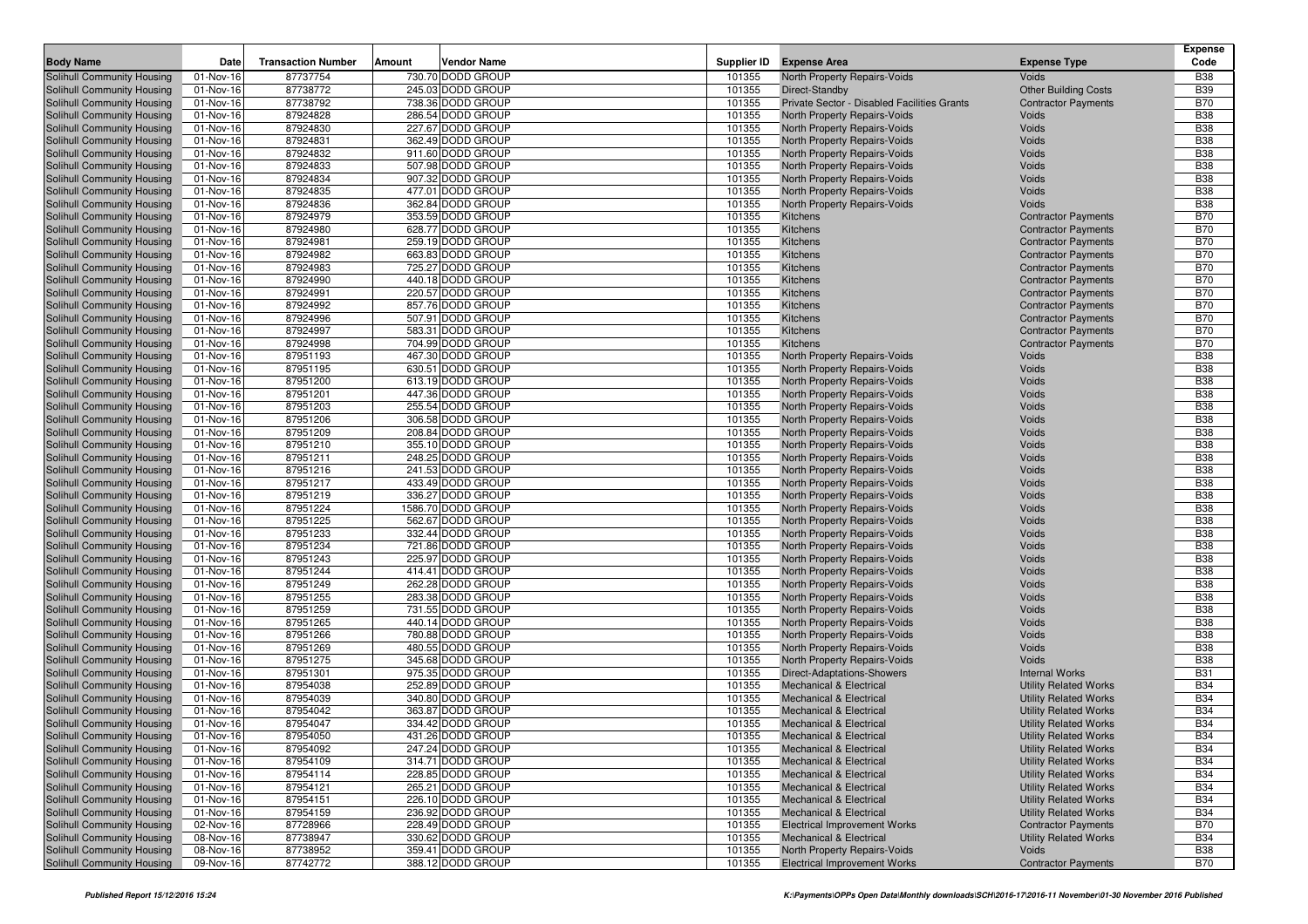|                                                          |                        |                           |        |                                          |                  |                                                                              |                                                          | <b>Expense</b>           |
|----------------------------------------------------------|------------------------|---------------------------|--------|------------------------------------------|------------------|------------------------------------------------------------------------------|----------------------------------------------------------|--------------------------|
| <b>Body Name</b>                                         | Date                   | <b>Transaction Number</b> | Amount | Vendor Name                              | Supplier ID      | <b>Expense Area</b>                                                          | <b>Expense Type</b>                                      | Code                     |
| Solihull Community Housing                               | $\overline{0}9-Nov-16$ | 87742773                  |        | 339.28 DODD GROUP                        | 101355           | <b>Electrical Improvement Works</b>                                          | <b>Contractor Payments</b>                               | <b>B70</b>               |
| Solihull Community Housing                               | 09-Nov-16              | 87742775                  |        | 227.61 DODD GROUP                        | 101355           | <b>Electrical Improvement Works</b>                                          | <b>Contractor Payments</b>                               | <b>B70</b>               |
| Solihull Community Housing                               | 09-Nov-16              | 87742776                  |        | 1659.28 DODD GROUP                       | 101355           | <b>Electrical Improvement Works</b>                                          | <b>Contractor Payments</b>                               | <b>B70</b>               |
| Solihull Community Housing<br>Solihull Community Housing | 09-Nov-16              | 87742778<br>87742781      |        | 216.49 DODD GROUP                        | 101355           | <b>Electrical Improvement Works</b>                                          | <b>Contractor Payments</b>                               | <b>B70</b><br><b>B70</b> |
|                                                          | 09-Nov-16              | 87742782                  |        | 397.69 DODD GROUP<br>459.61 DODD GROUP   | 101355<br>101355 | <b>Electrical Improvement Works</b>                                          | <b>Contractor Payments</b>                               | <b>B70</b>               |
| Solihull Community Housing<br>Solihull Community Housing | 09-Nov-16<br>09-Nov-16 | 87742783                  |        | 277.17 DODD GROUP                        | 101355           | <b>Electrical Improvement Works</b><br><b>Electrical Improvement Works</b>   | <b>Contractor Payments</b><br><b>Contractor Payments</b> | <b>B70</b>               |
| Solihull Community Housing                               | 16-Nov-16              | 87862727                  |        | 294.68 DODD GROUP                        | 101355           | <b>Electrical Improvement Works</b>                                          | <b>Contractor Payments</b>                               | <b>B70</b>               |
| Solihull Community Housing                               | 16-Nov-16              | 87862728                  |        | 281.43 DODD GROUP                        | 101355           | <b>Electrical Improvement Works</b>                                          | <b>Contractor Payments</b>                               | <b>B70</b>               |
| Solihull Community Housing                               | 16-Nov-16              | 87862729                  |        | 272.74 DODD GROUP                        | 101355           | <b>Electrical Improvement Works</b>                                          | <b>Contractor Payments</b>                               | <b>B70</b>               |
| Solihull Community Housing                               | 16-Nov-16              | 87862730                  |        | 278.73 DODD GROUP                        | 101355           | <b>Electrical Improvement Works</b>                                          | <b>Contractor Payments</b>                               | <b>B70</b>               |
| Solihull Community Housing                               | 16-Nov-16              | 87862731                  |        | 369.45 DODD GROUP                        | 101355           | <b>Electrical Improvement Works</b>                                          | <b>Contractor Payments</b>                               | <b>B70</b>               |
| Solihull Community Housing                               | 16-Nov-16              | 87862732                  |        | 828.59 DODD GROUP                        | 101355           | <b>Electrical Improvement Works</b>                                          | <b>Contractor Payments</b>                               | <b>B70</b>               |
| Solihull Community Housing                               | 16-Nov-16              | 87862733                  |        | 268.45 DODD GROUP                        | 101355           | <b>Electrical Improvement Works</b>                                          | <b>Contractor Payments</b>                               | <b>B70</b>               |
| Solihull Community Housing                               | 16-Nov-16              | 87862734                  |        | 250.75 DODD GROUP                        | 101355           | <b>Electrical Improvement Works</b>                                          | <b>Contractor Payments</b>                               | <b>B70</b>               |
| Solihull Community Housing                               | 16-Nov-16              | 87863708                  |        | 293.19 DODD GROUP                        | 101355           | <b>Electrical Improvement Works</b>                                          | <b>Contractor Payments</b>                               | <b>B70</b>               |
| Solihull Community Housing                               | 16-Nov-16              | 87919231                  |        | 252.30 DODD GROUP                        | 101355           | <b>Mechanical &amp; Electrical</b>                                           | <b>Utility Related Works</b>                             | <b>B34</b>               |
| Solihull Community Housing                               | 16-Nov-16              | 87919276                  |        | 361.18 DODD GROUP                        | 101355           | <b>Mechanical &amp; Electrical</b>                                           | <b>Utility Related Works</b>                             | <b>B34</b>               |
| Solihull Community Housing                               | 16-Nov-16              | 87919340                  |        | 248.42 DODD GROUP                        | 101355           | <b>Mechanical &amp; Electrical</b>                                           | <b>Utility Related Works</b>                             | <b>B34</b>               |
| Solihull Community Housing                               | 16-Nov-16              | 87919442                  |        | 634.57 DODD GROUP                        | 101355           | <b>Mechanical &amp; Electrical</b>                                           | <b>Utility Related Works</b>                             | <b>B34</b>               |
| Solihull Community Housing                               | 16-Nov-16              | 87919472                  |        | 210.06 DODD GROUP                        | 101355           | <b>Mechanical &amp; Electrical</b>                                           | <b>Utility Related Works</b>                             | <b>B34</b>               |
| Solihull Community Housing                               | 16-Nov-16              | 87919479                  |        | 242.61 DODD GROUP                        | 101355           | <b>Mechanical &amp; Electrical</b>                                           | <b>Utility Related Works</b>                             | <b>B34</b>               |
| Solihull Community Housing                               | 16-Nov-16              | 87919481                  |        | 478.13 DODD GROUP                        | 101355           | <b>Mechanical &amp; Electrical</b>                                           | <b>Utility Related Works</b>                             | <b>B34</b>               |
| Solihull Community Housing                               | 16-Nov-16              | 87919496                  |        | 237.95 DODD GROUP                        | 101355           | <b>Mechanical &amp; Electrical</b>                                           | <b>Utility Related Works</b>                             | <b>B34</b>               |
| Solihull Community Housing                               | 16-Nov-16              | 87919502                  |        | 292.59 DODD GROUP                        | 101355           | <b>Mechanical &amp; Electrical</b>                                           | <b>Utility Related Works</b>                             | <b>B34</b>               |
| Solihull Community Housing                               | 16-Nov-16              | 87919512                  |        | 323.77 DODD GROUP                        | 101355           | <b>Mechanical &amp; Electrical</b>                                           | <b>Utility Related Works</b>                             | <b>B34</b>               |
| Solihull Community Housing                               | 16-Nov-16              | 87919515                  |        | 236.84 DODD GROUP                        | 101355           | <b>Mechanical &amp; Electrical</b>                                           | <b>Utility Related Works</b>                             | <b>B34</b>               |
| Solihull Community Housing                               | 16-Nov-16              | 87919517                  |        | 313.65 DODD GROUP                        | 101355           | <b>Mechanical &amp; Electrical</b>                                           | <b>Utility Related Works</b>                             | <b>B34</b>               |
| Solihull Community Housing                               | 16-Nov-16              | 87919518                  |        | 366.24 DODD GROUP                        | 101355           | <b>Mechanical &amp; Electrical</b>                                           | <b>Utility Related Works</b>                             | <b>B34</b>               |
| Solihull Community Housing                               | 16-Nov-16              | 87919524                  |        | 2876.30 DODD GROUP                       | 101355           | Gas Warm Air/B'boiler/Storage Heater                                         | <b>Contractor Payments</b>                               | <b>B70</b>               |
| Solihull Community Housing                               | 16-Nov-16              | 87919525                  |        | 2876.30 DODD GROUP                       | 101355           | Gas Warm Air/B'boiler/Storage Heater                                         | <b>Contractor Payments</b>                               | <b>B70</b>               |
| Solihull Community Housing                               | 16-Nov-16              | 87919527                  |        | 2876.30 DODD GROUP                       | 101355           | Gas Warm Air/B'boiler/Storage Heater                                         | <b>Contractor Payments</b>                               | <b>B70</b>               |
| Solihull Community Housing                               | 16-Nov-16              | 87919529                  |        | 2876.30 DODD GROUP                       | 101355           | Gas Warm Air/B'boiler/Storage Heater                                         | <b>Contractor Payments</b>                               | <b>B70</b>               |
| Solihull Community Housing                               | 16-Nov-16              | 87919530                  |        | 2876.30 DODD GROUP                       | 101355           | Gas Warm Air/B'boiler/Storage Heater                                         | <b>Contractor Payments</b>                               | <b>B70</b>               |
| Solihull Community Housing                               | 16-Nov-16              | 87919532                  |        | 2876.30 DODD GROUP                       | 101355           | Gas Warm Air/B'boiler/Storage Heater                                         | <b>Contractor Payments</b>                               | <b>B70</b>               |
| Solihull Community Housing                               | 16-Nov-16              | 87919534                  |        | 2876.30 DODD GROUP                       | 101355           | Gas Warm Air/B'boiler/Storage Heater                                         | <b>Contractor Payments</b>                               | <b>B70</b><br><b>B70</b> |
| Solihull Community Housing<br>Solihull Community Housing | 16-Nov-16<br>16-Nov-16 | 87919535<br>87919537      |        | 2876.30 DODD GROUP<br>1696.28 DODD GROUP | 101355<br>101355 | Gas Warm Air/B'boiler/Storage Heater<br>Gas Warm Air/B'boiler/Storage Heater | <b>Contractor Payments</b>                               | <b>B70</b>               |
| Solihull Community Housing                               | 16-Nov-16              | 87919539                  |        | 2876.30 DODD GROUP                       | 101355           | Gas Warm Air/B'boiler/Storage Heater                                         | <b>Contractor Payments</b><br><b>Contractor Payments</b> | <b>B70</b>               |
| Solihull Community Housing                               | 16-Nov-16              | 87919540                  |        | 2876.30 DODD GROUP                       | 101355           | Gas Warm Air/B'boiler/Storage Heater                                         | <b>Contractor Payments</b>                               | <b>B70</b>               |
| Solihull Community Housing                               | 16-Nov-16              | 87919542                  |        | 2876.30 DODD GROUP                       | 101355           | Gas Warm Air/B'boiler/Storage Heater                                         | <b>Contractor Payments</b>                               | <b>B70</b>               |
| Solihull Community Housing                               | 16-Nov-16              | 87919544                  |        | 2876.30 DODD GROUP                       | 101355           | Gas Warm Air/B'boiler/Storage Heater                                         | <b>Contractor Payments</b>                               | <b>B70</b>               |
| Solihull Community Housing                               | 16-Nov-16              | 87919545                  |        | 2876.30 DODD GROUP                       | 101355           | Mechanical & Electrical                                                      | <b>Utility Related Works</b>                             | <b>B34</b>               |
| Solihull Community Housing                               | 16-Nov-16              | 87919591                  |        | 480.03 DODD GROUP                        | 101355           | <b>Mechanical &amp; Electrical</b>                                           | <b>Utility Related Works</b>                             | <b>B34</b>               |
| Solihull Community Housing                               | 16-Nov-16              | 87919606                  |        | 242.61 DODD GROUP                        | 101355           | <b>Mechanical &amp; Electrical</b>                                           | <b>Utility Related Works</b>                             | <b>B34</b>               |
| Solihull Community Housing                               | 16-Nov-16              | 87924744                  |        | 241.80 DODD GROUP                        | 101355           | <b>Mechanical &amp; Electrical</b>                                           | <b>Utility Related Works</b>                             | <b>B34</b>               |
| Solihull Community Housing                               | 16-Nov-16              | 87924850                  |        | 656.62 DODD GROUP                        | 101355           | North Property Repairs-Voids                                                 | Voids                                                    | <b>B38</b>               |
| Solihull Community Housing                               | 16-Nov-16              | 87924851                  |        | 235.38 DODD GROUP                        | 101355           | North Property Repairs-Voids                                                 | Voids                                                    | <b>B38</b>               |
| Solihull Community Housing                               | 16-Nov-16              | 87924852                  |        | 262.84 DODD GROUP                        | 101355           | North Property Repairs-Voids                                                 | Voids                                                    | <b>B38</b>               |
| <b>Solihull Community Housing</b>                        | 16-Nov-16              | 87924853                  |        | 843.57 DODD GROUP                        | 101355           | <b>North Property Repairs-Voids</b>                                          | Voids                                                    | <b>B38</b>               |
| Solihull Community Housing                               | 16-Nov-16              | 87924854                  |        | 566.08 DODD GROUP                        | 101355           | North Property Repairs-Voids                                                 | Voids                                                    | <b>B38</b>               |
| Solihull Community Housing                               | 16-Nov-16              | 87924860                  |        | 355.19 DODD GROUP                        | 101355           | North Property Repairs-Voids                                                 | Voids                                                    | <b>B38</b>               |
| <b>Solihull Community Housing</b>                        | 16-Nov-16              | 87924861                  |        | 293.90 DODD GROUP                        | 101355           | North Property Repairs-Voids                                                 | Voids                                                    | <b>B38</b>               |
| Solihull Community Housing                               | 16-Nov-16              | 87924863                  |        | 741.16 DODD GROUP                        | 101355           | North Property Repairs-Voids                                                 | Voids                                                    | <b>B38</b>               |
| Solihull Community Housing                               | 16-Nov-16              | 87924864                  |        | 334.39 DODD GROUP                        | 101355           | North Property Repairs-Voids                                                 | Voids                                                    | <b>B38</b>               |
| Solihull Community Housing                               | 16-Nov-16              | 87924870                  |        | 329.74 DODD GROUP                        | 101355           | North Property Repairs-Voids                                                 | Voids                                                    | <b>B38</b>               |
| Solihull Community Housing                               | 16-Nov-16              | 87924874                  |        | 281.28 DODD GROUP                        | 101355           | North Property Repairs-Voids                                                 | Voids                                                    | <b>B38</b>               |
| Solihull Community Housing                               | 16-Nov-16              | 87924886                  |        | 536.30 DODD GROUP                        | 101355           | North Property Repairs-Voids                                                 | Voids                                                    | <b>B38</b>               |
| <b>Solihull Community Housing</b>                        | 16-Nov-16              | 87924899                  |        | 208.54 DODD GROUP                        | 101355           | North Property Repairs-Voids                                                 | Voids                                                    | <b>B38</b>               |
| Solihull Community Housing                               | 16-Nov-16              | 87924901                  |        | 300.54 DODD GROUP                        | 101355           | North Property Repairs-Voids                                                 | Voids                                                    | <b>B38</b>               |
| Solihull Community Housing                               | 16-Nov-16              | 87924903                  |        | 627.34 DODD GROUP                        | 101355           | North Property Repairs-Voids                                                 | Voids                                                    | <b>B38</b>               |
| Solihull Community Housing                               | 16-Nov-16              | 87924904                  |        | 450.54 DODD GROUP                        | 101355           | North Property Repairs-Voids                                                 | Voids                                                    | <b>B38</b>               |
| Solihull Community Housing                               | 16-Nov-16              | 87924913                  |        | 286.70 DODD GROUP                        | 101355           | North Property Repairs-Voids                                                 | Voids                                                    | <b>B38</b>               |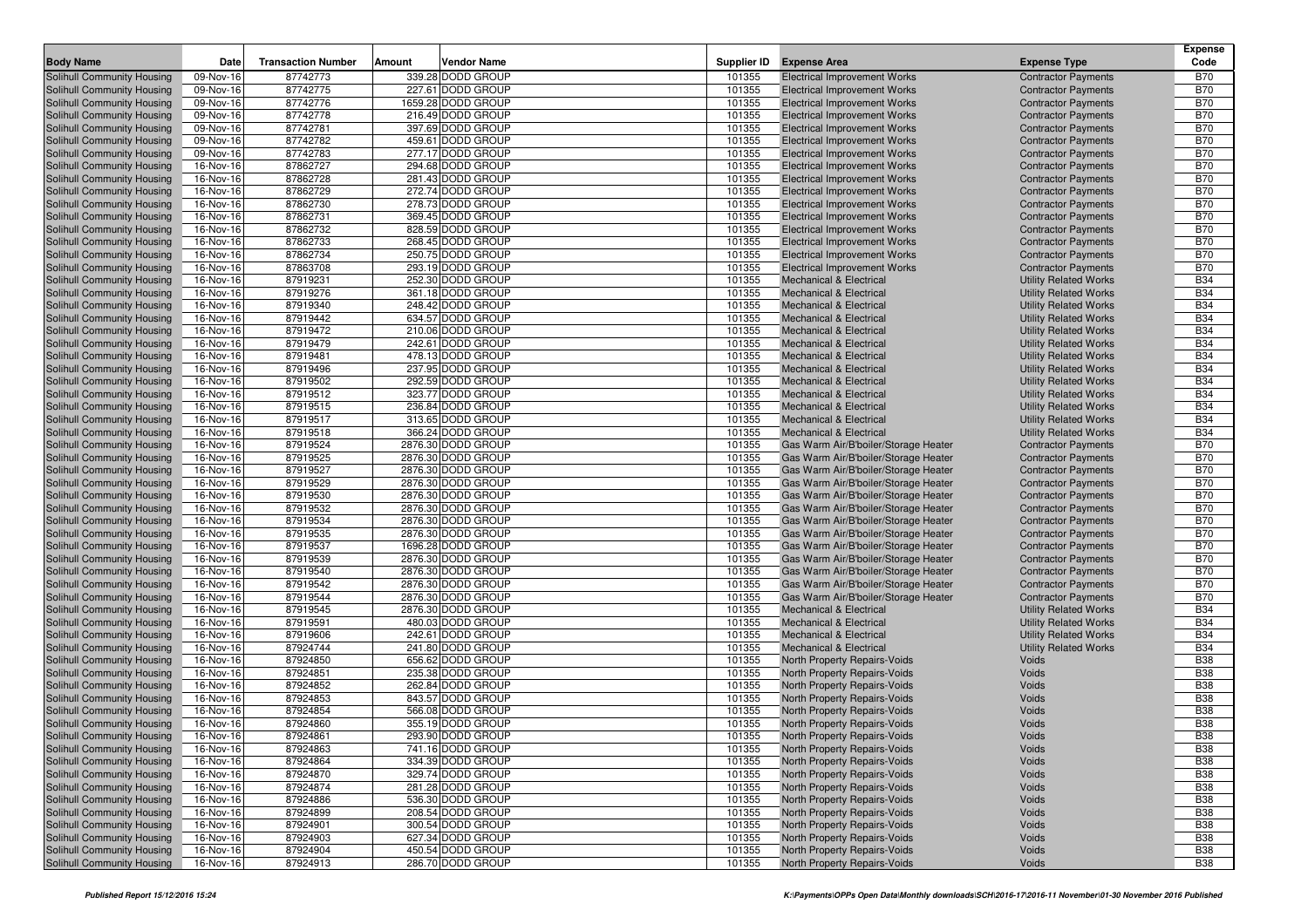|                                                          |                        |                           |                                           |                  |                                                                          |                                                             | <b>Expense</b>           |
|----------------------------------------------------------|------------------------|---------------------------|-------------------------------------------|------------------|--------------------------------------------------------------------------|-------------------------------------------------------------|--------------------------|
| <b>Body Name</b>                                         | Date                   | <b>Transaction Number</b> | Amount<br><b>Vendor Name</b>              | Supplier ID      | <b>Expense Area</b>                                                      | <b>Expense Type</b>                                         | Code                     |
| Solihull Community Housing                               | 16-Nov-16              | 87925005                  | 368.52 DODD GROUP                         | 101355           | Kitchens                                                                 | <b>Contractor Payments</b>                                  | <b>B70</b>               |
| Solihull Community Housing                               | 16-Nov-16              | 87925006                  | 338.26 DODD GROUP                         | 101355           | Kitchens                                                                 | <b>Contractor Payments</b>                                  | <b>B70</b>               |
| Solihull Community Housing                               | 16-Nov-16              | 87925007                  | 597.60 DODD GROUP                         | 101355           | Kitchens                                                                 | <b>Contractor Payments</b>                                  | <b>B70</b>               |
| Solihull Community Housing                               | 16-Nov-16              | 87925008                  | 409.46 DODD GROUP                         | 101355           | Kitchens                                                                 | <b>Contractor Payments</b>                                  | <b>B70</b>               |
| Solihull Community Housing                               | 16-Nov-16              | 87925009                  | 209.16 DODD GROUP                         | 101355           | Kitchens                                                                 | <b>Contractor Payments</b>                                  | <b>B70</b>               |
| Solihull Community Housing                               | 16-Nov-16              | 87925010                  | 334.86 DODD GROUP                         | 101355           | Kitchens                                                                 | <b>Contractor Payments</b>                                  | <b>B70</b>               |
| Solihull Community Housing                               | 16-Nov-16              | 87925011                  | 493.09 DODD GROUP                         | 101355           | Kitchens                                                                 | <b>Contractor Payments</b>                                  | <b>B70</b>               |
| Solihull Community Housing                               | 16-Nov-16              | 87925012                  | 440.21 DODD GROUP                         | 101355           | Kitchens                                                                 | <b>Contractor Payments</b>                                  | <b>B70</b>               |
| <b>Solihull Community Housing</b>                        | 16-Nov-16              | 87925013                  | 452.71 DODD GROUP                         | 101355           | Kitchens                                                                 | <b>Contractor Payments</b>                                  | <b>B70</b>               |
| Solihull Community Housing                               | 16-Nov-16              | 87925014                  | 654.85 DODD GROUP                         | 101355           | Kitchens                                                                 | <b>Contractor Payments</b>                                  | <b>B70</b>               |
| Solihull Community Housing                               | 16-Nov-16              | 87925015                  | 451.93 DODD GROUP                         | 101355           | Kitchens                                                                 | <b>Contractor Payments</b>                                  | <b>B70</b>               |
| Solihull Community Housing                               | 16-Nov-16              | 87925022                  | 575.14 DODD GROUP                         | 101355           | <b>Private Sector - Disabled Facilities Grants</b>                       | <b>Contractor Payments</b>                                  | <b>B70</b>               |
| Solihull Community Housing                               | 16-Nov-16              | 87925023                  | 927.35 DODD GROUP                         | 101355           | Public Sector - Major Adaptations                                        | <b>Contractor Payments</b>                                  | <b>B70</b>               |
| Solihull Community Housing                               | 16-Nov-16              | 87925024                  | 811.41 DODD GROUP                         | 101355           | <b>Direct-Adaptations-Showers</b>                                        | <b>Internal Works</b>                                       | <b>B31</b>               |
| Solihull Community Housing                               | 16-Nov-16              | 87925025                  | 613.16 DODD GROUP                         | 101355           | <b>Public Sector - Major Adaptations</b>                                 | <b>Contractor Payments</b>                                  | <b>B70</b>               |
| Solihull Community Housing                               | 16-Nov-16              | 87925026                  | 482.16 DODD GROUP                         | 101355           | Direct-Adaptations-Showers                                               | <b>Internal Works</b>                                       | <b>B31</b>               |
| Solihull Community Housing                               | 16-Nov-16              | 87954234                  | 318.06 DODD GROUP                         | 101355           | <b>Mechanical &amp; Electrical</b>                                       | <b>Utility Related Works</b>                                | <b>B34</b>               |
| Solihull Community Housing                               | 16-Nov-16              | 87954235                  | 397.14 DODD GROUP                         | 101355           | <b>Mechanical &amp; Electrical</b>                                       | <b>Utility Related Works</b>                                | <b>B34</b>               |
| Solihull Community Housing                               | 16-Nov-16              | 87954236                  | 336.47 DODD GROUP                         | 101355           | <b>Mechanical &amp; Electrical</b>                                       | <b>Utility Related Works</b>                                | <b>B34</b>               |
| Solihull Community Housing                               | 16-Nov-16              | 87954238                  | 229.67 DODD GROUP                         | 101355           | <b>Mechanical &amp; Electrical</b>                                       | <b>Utility Related Works</b>                                | <b>B34</b>               |
| Solihull Community Housing                               | 16-Nov-16              | 87954241<br>87954244      | 324.54 DODD GROUP<br>210.02 DODD GROUP    | 101355<br>101355 | <b>Mechanical &amp; Electrical</b>                                       | <b>Utility Related Works</b>                                | <b>B34</b><br><b>B34</b> |
| Solihull Community Housing                               | 16-Nov-16<br>16-Nov-16 | 87954246                  | 212.31 DODD GROUP                         | 101355           | <b>Mechanical &amp; Electrical</b>                                       | <b>Utility Related Works</b>                                | <b>B34</b>               |
| Solihull Community Housing                               | 16-Nov-16              | 87954247                  | 388.14 DODD GROUP                         | 101355           | <b>Mechanical &amp; Electrical</b><br><b>Mechanical &amp; Electrical</b> | <b>Utility Related Works</b>                                | <b>B34</b>               |
| Solihull Community Housing                               | 16-Nov-16              | 87954248                  | 210.89 DODD GROUP                         | 101355           | <b>Mechanical &amp; Electrical</b>                                       | <b>Utility Related Works</b>                                | <b>B39</b>               |
| Solihull Community Housing<br>Solihull Community Housing | 16-Nov-16              | 87954249                  | 209.87 DODD GROUP                         | 101355           | <b>Mechanical &amp; Electrical</b>                                       | <b>Other Building Costs</b><br><b>Utility Related Works</b> | <b>B34</b>               |
| Solihull Community Housing                               | 16-Nov-16              | 87954250                  | 330.51 DODD GROUP                         | 101355           | <b>Mechanical &amp; Electrical</b>                                       | <b>Utility Related Works</b>                                | <b>B34</b>               |
| Solihull Community Housing                               | 16-Nov-16              | 87954251                  | 380.29 DODD GROUP                         | 101355           | <b>Mechanical &amp; Electrical</b>                                       | <b>Utility Related Works</b>                                | <b>B34</b>               |
| Solihull Community Housing                               | 16-Nov-16              | 87954252                  | 220.69 DODD GROUP                         | 101355           | <b>Mechanical &amp; Electrical</b>                                       | <b>Utility Related Works</b>                                | <b>B34</b>               |
| Solihull Community Housing                               | 16-Nov-16              | 87954253                  | 324.54 DODD GROUP                         | 101355           | <b>Mechanical &amp; Electrical</b>                                       | <b>Utility Related Works</b>                                | <b>B34</b>               |
| Solihull Community Housing                               | 16-Nov-16              | 87954254                  | 342.45 DODD GROUP                         | 101355           | <b>Mechanical &amp; Electrical</b>                                       | <b>Utility Related Works</b>                                | <b>B34</b>               |
| Solihull Community Housing                               | 16-Nov-16              | 87954255                  | 331.73 DODD GROUP                         | 101355           | <b>Mechanical &amp; Electrical</b>                                       | <b>Utility Related Works</b>                                | <b>B34</b>               |
| Solihull Community Housing                               | 16-Nov-16              | 87954260                  | 308.64 DODD GROUP                         | 101355           | <b>Mechanical &amp; Electrical</b>                                       | <b>Utility Related Works</b>                                | <b>B34</b>               |
| <b>Solihull Community Housing</b>                        | 16-Nov-16              | 87954261                  | 330.51 DODD GROUP                         | 101355           | <b>Mechanical &amp; Electrical</b>                                       | <b>Utility Related Works</b>                                | <b>B34</b>               |
| Solihull Community Housing                               | 16-Nov-16              | 87954262                  | 306.42 DODD GROUP                         | 101355           | <b>MST</b> -Structural Works                                             | <b>Contractor Payments</b>                                  | <b>B70</b>               |
| Solihull Community Housing                               | 21-Nov-16              | 87915774                  | 338.43 DODD GROUP                         | 101355           | <b>Mechanical &amp; Electrical</b>                                       | <b>Other Building Costs</b>                                 | <b>B39</b>               |
| Solihull Community Housing                               | 21-Nov-16              | 87915777                  | 1617.94 DODD GROUP                        | 101355           | <b>Mechanical &amp; Electrical</b>                                       | <b>Other Building Costs</b>                                 | <b>B39</b>               |
| Solihull Community Housing                               | 28-Nov-16              | 87964723                  | 294.30 DODD GROUP                         | 101355           | <b>Electrical Improvement Works</b>                                      | <b>Contractor Payments</b>                                  | <b>B70</b>               |
| Solihull Community Housing                               | 28-Nov-16              | 87964724                  | 261.88 DODD GROUP                         | 101355           | <b>Electrical Improvement Works</b>                                      | <b>Contractor Payments</b>                                  | <b>B70</b>               |
| Solihull Community Housing                               | 28-Nov-16              | 87964725                  | 313.34 DODD GROUP                         | 101355           | <b>Electrical Improvement Works</b>                                      | <b>Contractor Payments</b>                                  | <b>B70</b>               |
| Solihull Community Housing                               | 28-Nov-16              | 87964727                  | 725.96 DODD GROUP                         | 101355           | <b>Electrical Improvement Works</b>                                      | <b>Contractor Payments</b>                                  | <b>B70</b>               |
| Solihull Community Housing                               | 28-Nov-16              | 87964745                  | 412.62 DODD GROUP                         | 101355           | <b>Electrical Improvement Works</b>                                      | <b>Contractor Payments</b>                                  | <b>B70</b>               |
| Solihull Community Housing                               | 28-Nov-16              | 87965716                  | 1557.65 DODD GROUP                        | 101355           | <b>Electrical Improvement Works</b>                                      | <b>Contractor Payments</b>                                  | <b>B70</b>               |
| Solihull Community Housing                               | 28-Nov-16              | 87965717                  | 272.33 DODD GROUP                         | 101355           | <b>Electrical Improvement Works</b>                                      | <b>Contractor Payments</b>                                  | <b>B70</b>               |
| Solihull Community Housing                               | 28-Nov-16              | 87965721                  | 763.27 DODD GROUP                         | 101355           | <b>Electrical Improvement Works</b>                                      | <b>Contractor Payments</b>                                  | <b>B70</b>               |
| Solihull Community Housing                               | 28-Nov-16              | 87965724                  | 459.50 DODD GROUP                         | 101355           | <b>Electrical Improvement Works</b>                                      | <b>Contractor Payments</b>                                  | <b>B70</b>               |
| Solihull Community Housing                               | 30-Nov-16              | 88008508                  | 7518.44 DODD GROUP                        | 101355           | <b>Misc Works</b>                                                        | <b>Contractor Payments</b>                                  | <b>B70</b>               |
| Solihull Community Housing                               | 01-Nov-16              | 87730293                  | 70.00 DOORFIT PRODUCTS LTD                | 1129             | Stores-Stores and delivery                                               | <b>Stocks</b>                                               | R <sub>10</sub>          |
| Solihull Community Housing                               | 01-Nov-16              | 87730293                  | 162.50 DOORFIT PRODUCTS LTD               | 1129             | Stores-Stores and delivery                                               | <b>Stocks</b>                                               | R <sub>10</sub>          |
| Solihull Community Housing                               | 01-Nov-16              | 87730298                  | 580.00 DOORFIT PRODUCTS LTD               | 1129             | Stores-Stores and delivery                                               | <b>Stocks</b>                                               | R <sub>10</sub>          |
| Solihull Community Housing                               | 01-Nov-16              | 87730300                  | 71.20 DOORFIT PRODUCTS LTD                | 1129             | Stores-Stores and delivery                                               | <b>Stocks</b>                                               | R <sub>10</sub>          |
| Solihull Community Housing                               | 01-Nov-16              | 87730300                  | 479.80 DOORFIT PRODUCTS LTD               | 1129             | Stores-Stores and delivery                                               | <b>Stocks</b>                                               | R <sub>10</sub>          |
| Solihull Community Housing                               | 01-Nov-16              | 87730305                  | 325.00 DOORFIT PRODUCTS LTD               | 1129             | Stores-Stores and delivery                                               | <b>Stocks</b>                                               | R <sub>10</sub>          |
| Solihull Community Housing                               | 01-Nov-16              | 87730307                  | 150.00 DOORFIT PRODUCTS LTD               | 1129             | Stores-Stores and delivery                                               | <b>Stocks</b>                                               | R <sub>10</sub>          |
| Solihull Community Housing                               | 01-Nov-16              | 87730307                  | 110.00 DOORFIT PRODUCTS LTD               | 1129             | Stores-Stores and delivery                                               | <b>Stocks</b>                                               | R <sub>10</sub>          |
| Solihull Community Housing                               | 09-Nov-16              | 87951324                  | 660.00 DOORFIT PRODUCTS LTD               | 1129             | Stores-Stores and delivery                                               | <b>Stocks</b>                                               | R <sub>10</sub>          |
| Solihull Community Housing                               | 11-Nov-16              | 87951325                  | 660.00 DOORFIT PRODUCTS LTD               | 1129             | Stores-Stores and delivery                                               | <b>Stocks</b>                                               | R <sub>10</sub>          |
| Solihull Community Housing                               | 30-Nov-16              | 88008479                  | 280.00 DOORFIT PRODUCTS LTD               | 1129             | Stores-Stores and delivery                                               | <b>Stocks</b>                                               | R <sub>10</sub>          |
| Solihull Community Housing                               | 30-Nov-16              | 88008480                  | -280.00 DOORFIT PRODUCTS LTD              | 1129             | Stores-Stores and delivery                                               | <b>Stocks</b>                                               | R <sub>10</sub>          |
| Solihull Community Housing                               | 01-Nov-16              | 88007838                  | 322.42 DRAINTECH SERVICES (MIDLANDS) LTD  | 185128           | North Property Repairs-Day to day                                        | <b>Other Works</b>                                          | <b>B32</b>               |
| Solihull Community Housing                               | 01-Nov-16              | 88007839                  | 428.31 DRAINTECH SERVICES (MIDLANDS) LTD  | 185128           | North Property Repairs-Day to day                                        | <b>Other Works</b>                                          | <b>B32</b>               |
| Solihull Community Housing                               | 01-Nov-16              | 88007859                  | 1121.47 DRAINTECH SERVICES (MIDLANDS) LTD | 185128           | <b>MST</b> -Structural Works                                             | <b>Contractor Payments</b>                                  | <b>B70</b>               |
| Solihull Community Housing                               | 01-Nov-16              | 88007860                  | 349.61 DRAINTECH SERVICES (MIDLANDS) LTD  | 185128           | North Property Repairs-Day to day                                        | Other Works                                                 | <b>B32</b>               |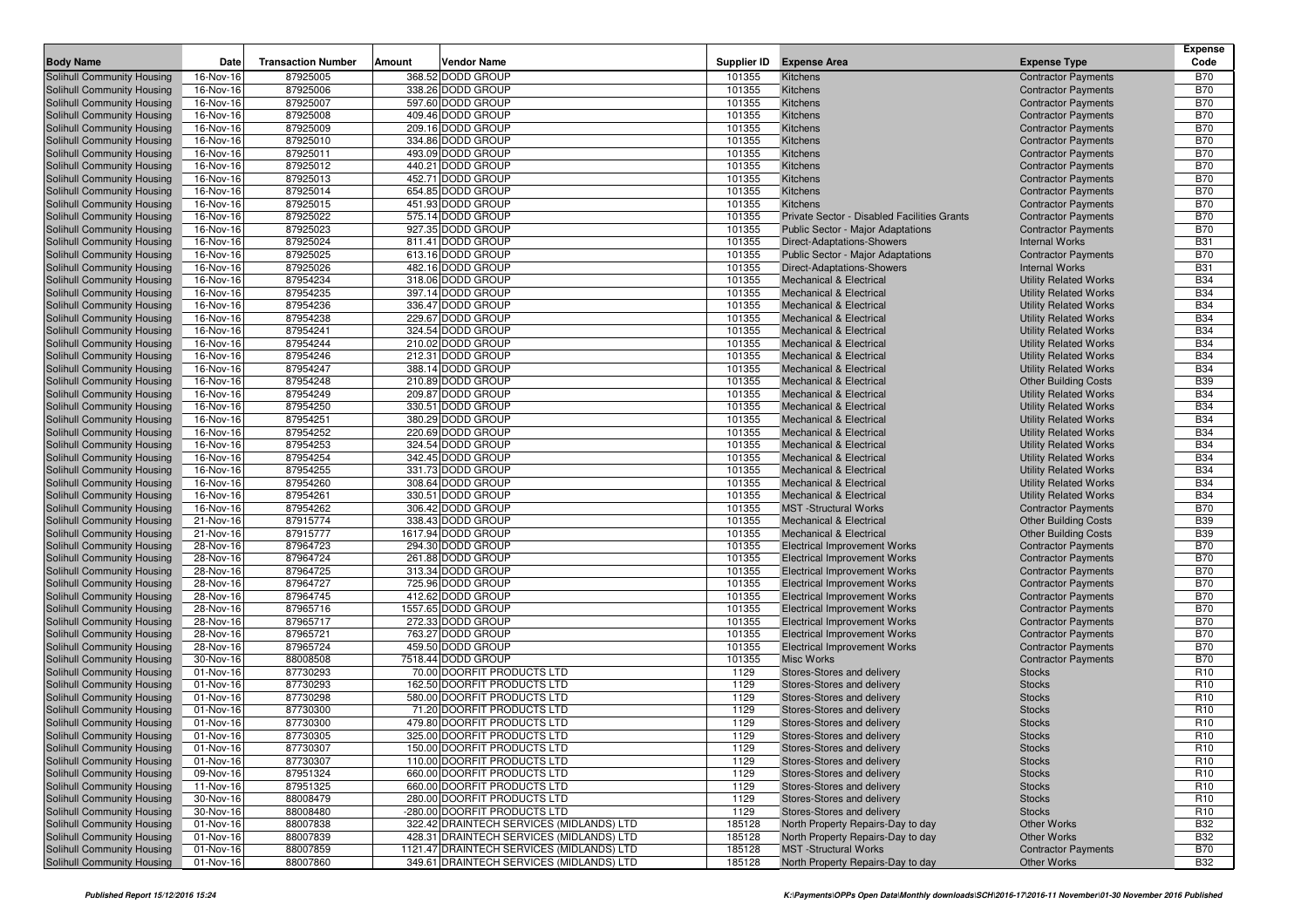|                                                          | Date                   | <b>Transaction Number</b> |        | <b>Vendor Name</b>                                                                   |                  |                                                                        |                                                   | <b>Expense</b><br>Code   |
|----------------------------------------------------------|------------------------|---------------------------|--------|--------------------------------------------------------------------------------------|------------------|------------------------------------------------------------------------|---------------------------------------------------|--------------------------|
| <b>Body Name</b>                                         |                        |                           | Amount |                                                                                      | Supplier ID      | <b>Expense Area</b>                                                    | <b>Expense Type</b>                               |                          |
| Solihull Community Housing                               | 01-Nov-16              | 88007861                  |        | 334.53 DRAINTECH SERVICES (MIDLANDS) LTD                                             | 185128           | North Property Repairs-Day to day                                      | <b>Other Works</b>                                | <b>B32</b>               |
| Solihull Community Housing                               | 01-Nov-16              | 88007865                  |        | 299.31 DRAINTECH SERVICES (MIDLANDS) LTD                                             | 185128           | North Property Repairs-Day to day                                      | <b>Other Works</b>                                | <b>B32</b>               |
| Solihull Community Housing<br>Solihull Community Housing | 01-Nov-16<br>01-Nov-16 | 88007866<br>88007868      |        | 231.38 DRAINTECH SERVICES (MIDLANDS) LTD<br>397.39 DRAINTECH SERVICES (MIDLANDS) LTD | 185128<br>185128 | North Property Repairs-Day to day                                      | <b>Other Works</b>                                | <b>B32</b><br><b>B39</b> |
| Solihull Community Housing                               | 01-Nov-16              | 88007875                  |        | 301.80 DRAINTECH SERVICES (MIDLANDS) LTD                                             | 185128           | Direct-Standby<br>North Property Repairs-Day to day                    | <b>Other Building Costs</b><br><b>Other Works</b> | <b>B32</b>               |
| Solihull Community Housing                               | 01-Nov-16              | 88007876                  |        | 344.57 DRAINTECH SERVICES (MIDLANDS) LTD                                             | 185128           | North Property Repairs-Day to day                                      | <b>Other Works</b>                                | <b>B32</b>               |
| Solihull Community Housing                               | 01-Nov-16              | 88007877                  |        | 772.11 DRAINTECH SERVICES (MIDLANDS) LTD                                             | 185128           | North Property Repairs-Day to day                                      | <b>Other Works</b>                                | <b>B32</b>               |
| Solihull Community Housing                               | 01-Nov-16              | 88007878                  |        | 409.95 DRAINTECH SERVICES (MIDLANDS) LTD                                             | 185128           | North Property Repairs-Day to day                                      | <b>Other Works</b>                                | <b>B32</b>               |
| Solihull Community Housing                               | 01-Nov-16              | 88007879                  |        | 409.95 DRAINTECH SERVICES (MIDLANDS) LTD                                             | 185128           | North Property Repairs-Day to day                                      | <b>Other Works</b>                                | <b>B32</b>               |
| Solihull Community Housing                               | 16-Nov-16              | 88007904                  |        | 564.37 DRAINTECH SERVICES (MIDLANDS) LTD                                             | 185128           | <b>MST</b> -Structural Works                                           | <b>Contractor Payments</b>                        | <b>B70</b>               |
| Solihull Community Housing                               | 16-Nov-16              | 88007909                  |        | 238.95 DRAINTECH SERVICES (MIDLANDS) LTD                                             | 185128           | North Property Repairs-Day to day                                      | <b>Other Works</b>                                | <b>B32</b>               |
| Solihull Community Housing                               | 22-Nov-16              | 87918955                  |        | 639.74 DULUX DECORATOR CENTRES                                                       | 36418            | Gas Warm Air/B'boiler/Storage Heater                                   | <b>Contractor Payments</b>                        | <b>B70</b>               |
| Solihull Community Housing                               | 22-Nov-16              | 87918955                  |        | 522.17 DULUX DECORATOR CENTRES                                                       | 36418            | North Property Repairs-Voids                                           | <b>Internal Works</b>                             | <b>B31</b>               |
| Solihull Community Housing                               | 01-Nov-16              | 87730315                  |        | 17.04 E J GILBERT & SONS                                                             | 1190             | Stores-Stores and delivery                                             | <b>Stocks</b>                                     | R <sub>10</sub>          |
| Solihull Community Housing                               | 01-Nov-16              | 87730315                  |        | 233.10 E J GILBERT & SONS                                                            | 1190             | Stores-Stores and delivery                                             | <b>Stocks</b>                                     | R <sub>10</sub>          |
| <b>Solihull Community Housing</b>                        | 04-Nov-16              | 87732491                  |        | 200.64 E.ON ENERGY                                                                   | 71220            | <b>Private Sector Leasing</b>                                          | Electricity                                       | <b>B11</b>               |
| Solihull Community Housing                               | 04-Nov-16              | 87732491                  |        | 15.56 E.ON ENERGY                                                                    | 71220            | <b>Private Sector Leasing</b>                                          | Electricity                                       | <b>B11</b>               |
| Solihull Community Housing                               | 04-Nov-16              | 87732491                  |        | 73.16 E.ON ENERGY                                                                    | 71220            | <b>Private Sector Leasing</b>                                          | Gas                                               | <b>B10</b>               |
| <b>Solihull Community Housing</b>                        | 07-Nov-16              | 87735731                  |        | -301.26 EDEN ADAPTIONS LTD                                                           | 171877           | <b>Sub Contractors Tax</b>                                             | <b>Creditor: Inland Revenue</b>                   | S <sub>02</sub>          |
| Solihull Community Housing                               | 07-Nov-16              | 87735731                  |        | 1506.29 EDEN ADAPTIONS LTD                                                           | 171877           | Safe and Sound Operational                                             | <b>Falls Prevention Service</b>                   | <b>B44</b>               |
| Solihull Community Housing                               | 30-Nov-16              | 88008488                  |        | 32757.30 EDEN BUILD LTD BUILDING CONTRACTORS                                         | 231125           | Private Sector - Disabled Facilities Grants                            | <b>Contractor Payments</b>                        | <b>B70</b>               |
| Solihull Community Housing                               | 30-Nov-16              | 88008489                  |        | 26310.72 EDEN BUILD LTD BUILDING CONTRACTORS                                         | 231125           | Private Sector - Disabled Facilities Grants                            | <b>Contractor Payments</b>                        | <b>B70</b>               |
| Solihull Community Housing                               | 30-Nov-16              | 88008490                  |        | 28657.20 EDEN BUILD LTD BUILDING CONTRACTORS                                         | 231125           | Private Sector - Disabled Facilities Grants                            | <b>Contractor Payments</b>                        | <b>B70</b>               |
| Solihull Community Housing                               | 04-Nov-16              | 87732492                  |        | 656.00 EDENRED                                                                       | 177241           | <b>Payroll Deductions</b>                                              | <b>General Creditors</b>                          | S01                      |
| Solihull Community Housing                               | 04-Nov-16<br>21-Nov-16 | 87732492<br>87915742      |        | 2.62 EDENRED<br>259.88 EDF ENERGY 1 LTD                                              | 177241<br>92311  | <b>Central Administration</b><br><b>Private Sector Leasing</b>         | Other Fees & Charges                              | D59<br><b>B11</b>        |
| Solihull Community Housing<br>Solihull Community Housing | 14-Nov-16              | 87802769                  |        | 2980.22 ELDERCARE                                                                    | 45329            | Safe and Sound Operational                                             | Electricity<br>Other Supplier/Services Costs      | D90                      |
| Solihull Community Housing                               | 14-Nov-16              | 87802771                  |        | 342.59 ELDERCARE                                                                     | 45329            | Safe and Sound Operational                                             | <b>Equipment Rental/Lease</b>                     | D <sub>18</sub>          |
| Solihull Community Housing                               | 14-Nov-16              | 87802772                  |        | 538.35 ELDERCARE                                                                     | 45329            | Safe and Sound Operational                                             | <b>Other Supplier/Services Costs</b>              | D90                      |
| Solihull Community Housing                               | 01-Nov-16              | 87768771                  |        | 463.40 ENVIROCALL LTD                                                                | 68867            | Kitchens                                                               | <b>Contractor Payments</b>                        | <b>B70</b>               |
| Solihull Community Housing                               | 01-Nov-16              | 87768771                  |        | 624.35 ENVIROCALL LTD                                                                | 68867            | Kitchens                                                               | <b>Contractor Payments</b>                        | <b>B70</b>               |
| Solihull Community Housing                               | 01-Nov-16              | 87768772                  |        | 49.60 ENVIROCALL LTD                                                                 | 68867            | Garage Strategy Implementation                                         | <b>Contractor Payments</b>                        | <b>B70</b>               |
| Solihull Community Housing                               | 01-Nov-16              | 87768772                  |        | 422.60 ENVIROCALL LTD                                                                | 68867            | Direct-Adaptations-Showers                                             | <b>Internal Works</b>                             | <b>B31</b>               |
| Solihull Community Housing                               | 01-Nov-16              | 87768772                  |        | 217.50 ENVIROCALL LTD                                                                | 68867            | Direct - Asbestos                                                      | <b>Internal Works</b>                             | <b>B31</b>               |
| Solihull Community Housing                               | 01-Nov-16              | 87768772                  |        | 235.00 ENVIROCALL LTD                                                                | 68867            | Direct - Asbestos                                                      | <b>Internal Works</b>                             | <b>B31</b>               |
| Solihull Community Housing                               | 01-Nov-16              | 87768772                  |        | 1218.40 ENVIROCALL LTD                                                               | 68867            | North Property Repairs-Day to day                                      | <b>Internal Works</b>                             | <b>B31</b>               |
| Solihull Community Housing                               | 01-Nov-16              | 87768772                  |        | 37.20 ENVIROCALL LTD                                                                 | 68867            | North Property Repairs-Day to day                                      | <b>Internal Works</b>                             | <b>B31</b>               |
| Solihull Community Housing                               | 01-Nov-16              | 87768773                  |        | 166.25 ENVIROCALL LTD                                                                | 68867            | Kitchens                                                               | <b>Contractor Payments</b>                        | <b>B70</b>               |
| Solihull Community Housing                               | 01-Nov-16              | 87768773                  |        | 1245.00 ENVIROCALL LTD                                                               | 68867            | Kitchens                                                               | <b>Contractor Payments</b>                        | <b>B70</b>               |
| Solihull Community Housing                               | 01-Nov-16              | 87768773                  |        | 271.60 ENVIROCALL LTD                                                                | 68867            | Direct-Adaptations-Showers                                             | <b>Internal Works</b>                             | <b>B31</b>               |
| Solihull Community Housing                               | 01-Nov-16              | 87768773                  |        | 777.40 ENVIROCALL LTD                                                                | 68867            | North Property Repairs-Day to day                                      | <b>Internal Works</b>                             | <b>B31</b>               |
| Solihull Community Housing                               | 01-Nov-16              | 87768773                  |        | 121.50 ENVIROCALL LTD                                                                | 68867            | North Property Repairs-Day to day                                      | <b>Internal Works</b>                             | <b>B31</b>               |
| Solihull Community Housing                               | 01-Nov-16              | 87768773                  |        | 49.60 ENVIROCALL LTD                                                                 | 68867            | North Property Repairs-Day to day                                      | <b>Internal Works</b>                             | <b>B31</b>               |
| Solihull Community Housing                               | 01-Nov-16              | 87768773<br>87768773      |        | 157.90 ENVIROCALL LTD                                                                | 68867<br>68867   | North Property Repairs-Day to day                                      | <b>Internal Works</b>                             | <b>B31</b><br><b>B31</b> |
| Solihull Community Housing<br>Solihull Community Housing | 01-Nov-16<br>01-Nov-16 | 87768773                  |        | 45.00 ENVIROCALL LTD<br>18.60 ENVIROCALL LTD                                         | 68867            | North Property Repairs-Day to day<br>North Property Repairs-Day to day | <b>Internal Works</b><br><b>Internal Works</b>    | <b>B31</b>               |
| Solihull Community Housing                               | 01-Nov-16              | 87768773                  |        | 49.60 ENVIROCALL LTD                                                                 | 68867            | North Property Repairs-Day to day                                      | <b>Internal Works</b>                             | <b>B31</b>               |
| Solihull Community Housing                               | 01-Nov-16              | 87768773                  |        | 187.95 ENVIROCALL LTD                                                                | 68867            | North Property Repairs-Day to day                                      | <b>Internal Works</b>                             | <b>B31</b>               |
| Solihull Community Housing                               | 01-Nov-16              | 87768773                  |        | 121.70 ENVIROCALL LTD                                                                | 68867            | North Property Repairs-Day to day                                      | <b>Internal Works</b>                             | <b>B31</b>               |
| Solihull Community Housing                               | 01-Nov-16              | 87768773                  |        | 276.30 ENVIROCALL LTD                                                                | 68867            | North Property Repairs-Day to day                                      | <b>Internal Works</b>                             | <b>B31</b>               |
| Solihull Community Housing                               | 01-Nov-16              | 87768773                  |        | 45.00 ENVIROCALL LTD                                                                 | 68867            | North Property Repairs-Day to day                                      | <b>Internal Works</b>                             | <b>B31</b>               |
| Solihull Community Housing                               | 01-Nov-16              | 87768773                  |        | 101.50 ENVIROCALL LTD                                                                | 68867            | North Property Repairs-Day to day                                      | <b>Internal Works</b>                             | <b>B31</b>               |
| Solihull Community Housing                               | 01-Nov-16              | 87768774                  |        | 619.20 ENVIROCALL LTD                                                                | 68867            | North Property Repairs-Day to day                                      | <b>Internal Works</b>                             | <b>B31</b>               |
| Solihull Community Housing                               | 01-Nov-16              | 87768774                  |        | 215.40 ENVIROCALL LTD                                                                | 68867            | North Property Repairs-Day to day                                      | <b>Internal Works</b>                             | <b>B31</b>               |
| Solihull Community Housing                               | 08-Nov-16              | 87738800                  |        | 332.50 EUROPEAN METAL RECYCLING LTD                                                  | 60145            | Stores-Stores and delivery                                             | <b>Waste Disposal</b>                             | E20                      |
| Solihull Community Housing                               | 08-Nov-16              | 87738802                  |        | 370.50 EUROPEAN METAL RECYCLING LTD                                                  | 60145            | Stores-Stores and delivery                                             | <b>Waste Disposal</b>                             | E20                      |
| Solihull Community Housing                               | 21-Nov-16              | 87915780                  |        | 1300.00 FAMILY CARE TRUST (SOLIHULL)                                                 | 1349             | North Property Repairs-Voids                                           | Voids                                             | <b>B38</b>               |
| Solihull Community Housing                               | 21-Nov-16              | 87915781                  |        | 2700.00 FAMILY CARE TRUST (SOLIHULL)                                                 | 1349             | North Property Repairs-Voids                                           | Voids                                             | <b>B38</b>               |
| Solihull Community Housing                               | 03-Nov-16              | 87729977                  |        | 321.43 FAST TRACK MANAGEMENT SERVICES LTD                                            | 239173           | North Property Repairs-Day to day                                      | <b>Agency Staff</b>                               | A60                      |
| Solihull Community Housing                               | 03-Nov-16              | 87729978                  |        | 448.50 FAST TRACK MANAGEMENT SERVICES LTD                                            | 239173           | North Property Repairs-Day to day                                      | <b>Agency Staff</b>                               | A60                      |
| Solihull Community Housing                               | 04-Nov-16              | 87732493                  |        | 553.15 FAST TRACK MANAGEMENT SERVICES LTD                                            | 239173           | North Property Repairs-Day to day                                      | <b>Agency Staff</b>                               | A60                      |
| Solihull Community Housing                               | 14-Nov-16              | 87802773                  |        | 1688.60 FAST TRACK MANAGEMENT SERVICES LTD                                           | 239173           | North Property Repairs-Day to day                                      | <b>Agency Staff</b>                               | A60                      |
| Solihull Community Housing                               | 22-Nov-16              | 87924788                  |        | 590.15 FAST TRACK MANAGEMENT SERVICES LTD                                            | 239173           | North Property Repairs-Day to day                                      | <b>Agency Staff</b>                               | A60                      |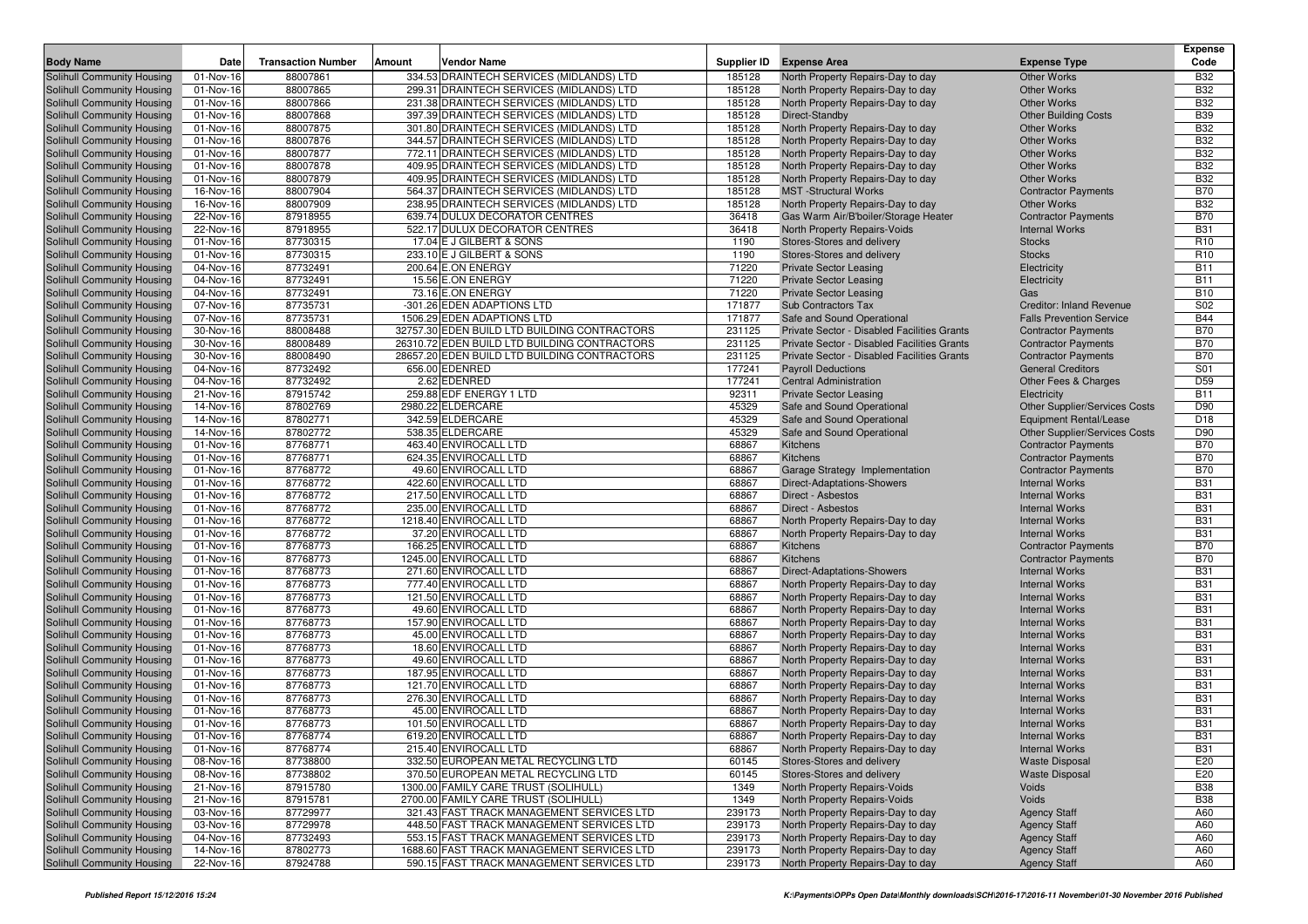|                                                          |                        |                           |                                                              |                  |                                                         |                                        | <b>Expense</b>                     |
|----------------------------------------------------------|------------------------|---------------------------|--------------------------------------------------------------|------------------|---------------------------------------------------------|----------------------------------------|------------------------------------|
| <b>Body Name</b>                                         | Date                   | <b>Transaction Number</b> | Amount<br>Vendor Name                                        | Supplier ID      | <b>Expense Area</b>                                     | <b>Expense Type</b>                    | Code                               |
| Solihull Community Housing                               | 22-Nov-16              | 87924789                  | 598.13 FAST TRACK MANAGEMENT SERVICES LTD                    | 239173           | North Property Repairs-Day to day                       | <b>Agency Staff</b>                    | A60                                |
| Solihull Community Housing                               | 23-Nov-16              | 87936824                  | 328.90 FAST TRACK MANAGEMENT SERVICES LTD                    | 239173           | North Property Repairs-Day to day                       | <b>Agency Staff</b>                    | A60                                |
| Solihull Community Housing                               | 03-Nov-16              | 87729969                  | -265.80 FLOOR RESTORATIONS LTD                               | 1393             | <b>North Property Repairs-Voids</b>                     | Voids                                  | <b>B38</b>                         |
| Solihull Community Housing                               | 03-Nov-16              | 87729970                  | 265.80 FLOOR RESTORATIONS LTD                                | 1393             | <b>North Property Repairs-Voids</b>                     | Voids                                  | <b>B38</b>                         |
| Solihull Community Housing                               | 03-Nov-16              | 87729971                  | 267.48 FLOOR RESTORATIONS LTD                                | 1393             | North Property Repairs-Voids                            | Voids                                  | <b>B38</b>                         |
| Solihull Community Housing                               | 03-Nov-16              | 87729972                  | -267.48 FLOOR RESTORATIONS LTD                               | 1393             | North Property Repairs-Voids                            | Voids                                  | <b>B38</b>                         |
| Solihull Community Housing                               | 10-Nov-16              | 88007821                  | 241.20 FLOOR RESTORATIONS LTD                                | 1393             | Kitchens                                                | <b>Contractor Payments</b>             | <b>B70</b>                         |
| Solihull Community Housing                               | 21-Nov-16              | 87915783                  | 953.00 FLOOR RESTORATIONS LTD                                | 1393             | <b>Planned Maintenance</b>                              | <b>Planned Works</b>                   | <b>B36</b>                         |
| Solihull Community Housing                               | 25-Nov-16              | 87952711                  | 38700.94 GARDINER CONSTRUCTION SERVICES                      | 228178           | Garage Strategy Implementation                          | <b>Contractor Payments</b>             | <b>B70</b>                         |
| Solihull Community Housing                               | 02-Nov-16              | 87729137                  | 230.00 GRANGE REMOVAL CO LTD                                 | 1532             | <b>Welfare Reform Work</b>                              | <b>Professional Fees</b>               | D <sub>50</sub>                    |
| Solihull Community Housing                               | 02-Nov-16              | 87729138                  | 230.00 GRANGE REMOVAL CO LTD                                 | 1532             | <b>Welfare Reform Work</b>                              | <b>Professional Fees</b>               | D <sub>50</sub>                    |
| Solihull Community Housing                               | 02-Nov-16              | 87729140                  | 230.00 GRANGE REMOVAL CO LTD                                 | 1532             | <b>Welfare Reform Work</b>                              | <b>Professional Fees</b>               | D <sub>50</sub>                    |
| Solihull Community Housing                               | 02-Nov-16              | 87729141                  | 230.00 GRANGE REMOVAL CO LTD                                 | 1532             | <b>Welfare Reform Work</b>                              | <b>Professional Fees</b>               | D <sub>50</sub>                    |
| Solihull Community Housing                               | 02-Nov-16              | 87729142                  | 230.00 GRANGE REMOVAL CO LTD                                 | 1532             | Housing Aid & Homelessness                              | Other Supplier/Services Costs          | D90                                |
| Solihull Community Housing                               | 04-Nov-16              | 87732500                  | 230.00 GRANGE REMOVAL CO LTD<br>230.00 GRANGE REMOVAL CO LTD | 1532             | <b>MST</b> -Structural Works                            | <b>Contractor Payments</b>             | <b>B70</b>                         |
| Solihull Community Housing                               | 08-Nov-16              | 87738818                  |                                                              | 1532             | <b>MST</b> -Structural Works                            | <b>Contractor Payments</b>             | <b>B70</b><br><b>B70</b>           |
| Solihull Community Housing                               | 08-Nov-16              | 87738820<br>87738827      | 230.00 GRANGE REMOVAL CO LTD<br>230.00 GRANGE REMOVAL CO LTD | 1532<br>1532     | <b>MST</b> -Structural Works                            | <b>Contractor Payments</b>             | D90                                |
| Solihull Community Housing                               | 08-Nov-16              |                           |                                                              |                  | Housing Aid & Homelessness                              | Other Supplier/Services Costs          |                                    |
| Solihull Community Housing                               | 02-Nov-16              | 87729014                  | 232.08 HAMMOND LUBRICANTS & CHEMICALS LTD                    | 192804           | Anti Graffiti Team<br><b>VAT</b>                        | <b>Materials</b>                       | D <sub>13</sub>                    |
| Solihull Community Housing                               | 04-Nov-16              | 87732485                  | 114006.00 HM REVENUE & CUSTOMS                               | 81837            |                                                         | <b>Creditor: Government</b>            | S04                                |
| Solihull Community Housing                               | 07-Nov-16              | 87733728                  | 355.00 HMCTS                                                 | 190541           | <b>Income Collection Team</b>                           | <b>Court Fees</b>                      | D <sub>54</sub>                    |
| Solihull Community Housing                               | 07-Nov-16              | 87733729                  | 355.00 HMCTS                                                 | 190541           | Income Collection Team                                  | <b>Court Fees</b>                      | D <sub>54</sub><br>D <sub>54</sub> |
| Solihull Community Housing                               | 11-Nov-16              | 87775875                  | 355.00 HMCTS                                                 | 190541           | Income Collection Team                                  | <b>Court Fees</b>                      |                                    |
| Solihull Community Housing                               | 11-Nov-16              | 87775876                  | 355.00 HMCTS<br>355.00 HMCTS                                 | 190541           | <b>Income Collection Team</b><br>Income Collection Team | <b>Court Fees</b>                      | D <sub>54</sub><br>D <sub>54</sub> |
| Solihull Community Housing                               | 11-Nov-16<br>11-Nov-16 | 87775877<br>87775878      | 355.00 HMCTS                                                 | 190541<br>190541 |                                                         | <b>Court Fees</b>                      | D <sub>54</sub>                    |
| Solihull Community Housing                               | 21-Nov-16              | 87913706                  | 355.00 HMCTS                                                 | 190541           | Income Collection Team<br>Income Collection Team        | <b>Court Fees</b><br><b>Court Fees</b> | D <sub>54</sub>                    |
| Solihull Community Housing<br>Solihull Community Housing | 21-Nov-16              | 87913707                  | 355.00 HMCTS                                                 | 190541           |                                                         | <b>Court Fees</b>                      | D <sub>54</sub>                    |
| Solihull Community Housing                               | 21-Nov-16              | 87913708                  | 355.00 HMCTS                                                 | 190541           | Income Collection Team<br>Income Collection Team        | <b>Court Fees</b>                      | D <sub>54</sub>                    |
| Solihull Community Housing                               | 21-Nov-16              | 87913709                  | 355.00 HMCTS                                                 | 190541           | Income Collection Team                                  | <b>Court Fees</b>                      | D <sub>54</sub>                    |
| Solihull Community Housing                               | 21-Nov-16              | 87913710                  | 355.00 HMCTS                                                 | 190541           | Income Collection Team                                  | <b>Court Fees</b>                      | D <sub>54</sub>                    |
| Solihull Community Housing                               | 21-Nov-16              | 87913712                  | 355.00 HMCTS                                                 | 190541           | Income Collection Team                                  | <b>Court Fees</b>                      | D <sub>54</sub>                    |
| Solihull Community Housing                               | 21-Nov-16              | 87913713                  | 355.00 HMCTS                                                 | 190541           | Income Collection Team                                  | <b>Court Fees</b>                      | D <sub>54</sub>                    |
| Solihull Community Housing                               | 21-Nov-16              | 87913714                  | 355.00 HMCTS                                                 | 190541           | Income Collection Team                                  | <b>Court Fees</b>                      | D <sub>54</sub>                    |
| Solihull Community Housing                               | 21-Nov-16              | 87913717                  | 355.00 HMCTS                                                 | 190541           | <b>Income Collection Team</b>                           | <b>Court Fees</b>                      | D <sub>54</sub>                    |
| <b>Solihull Community Housing</b>                        | 21-Nov-16              | 87913718                  | 355.00 HMCTS                                                 | 190541           | Income Collection Team                                  | <b>Court Fees</b>                      | D <sub>54</sub>                    |
| Solihull Community Housing                               | 14-Nov-16              | 87802775                  | 232.00 HOUSEMARK LTD                                         | 66922            | <b>Central Administration</b>                           | Training                               | A80                                |
| Solihull Community Housing                               | 07-Nov-16              | 87735775                  | 209.00 HQN LTD                                               | 81102            | Training                                                | Training                               | A80                                |
| Solihull Community Housing                               | 14-Nov-16              | 87802780                  | 820.00 HQN LTD                                               | 81102            | Training                                                | Training                               | A80                                |
| Solihull Community Housing                               | 16-Nov-16              | 87863720                  | 250.00 HQN LTD                                               | 81102            | Training                                                | Training                               | A80                                |
| Solihull Community Housing                               | 14-Nov-16              | 87802776                  | 405.03 HUGHES TRADE                                          | 263964           | Homelessness                                            | Furniture                              | D11                                |
| <b>Solihull Community Housing</b>                        | 14-Nov-16              | 87802777                  | 405.03 HUGHES TRADE                                          | 263964           | Homelessness                                            | Furniture                              | D <sub>11</sub>                    |
| Solihull Community Housing                               | 16-Nov-16              | 87864720                  | 405.03 HUGHES TRADE                                          | 263964           | Homelessness                                            | Furniture                              | D11                                |
| Solihull Community Housing                               | 16-Nov-16              | 87864721                  | 405.03 HUGHES TRADE                                          | 263964           | Homelessness                                            | Furniture                              | D11                                |
| Solihull Community Housing                               | 21-Nov-16              | 87915785                  | 219.77 HUGHES TRADE                                          | 263964           | North Property Repairs-Day to day                       | <b>Materials</b>                       | D <sub>13</sub>                    |
| Solihull Community Housing                               | 02-Nov-16              | 87729020                  | 5851.53 J C S COCHRANE ELECTRICAL LTD                        | 223995           | <b>Electrical Sub Mains</b>                             | <b>Contractor Payments</b>             | <b>B70</b>                         |
| Solihull Community Housing                               | 03-Nov-16              | 87729981                  | 5401.92 J C S COCHRANE ELECTRICAL LTD                        | 223995           | <b>Electrical Sub Mains</b>                             | <b>Contractor Payments</b>             | <b>B70</b>                         |
| Solihull Community Housing                               | 09-Nov-16              | 87742787                  | 3047.91 J C S COCHRANE ELECTRICAL LTD                        | 223995           | <b>Electrical Sub Mains</b>                             | <b>Contractor Payments</b>             | <b>B70</b>                         |
| Solihull Community Housing                               | 09-Nov-16              | 87742849                  | 3008.67 J C S COCHRANE ELECTRICAL LTD                        | 223995           | <b>Electrical Sub Mains</b>                             | <b>Contractor Payments</b>             | <b>B70</b>                         |
| Solihull Community Housing                               | 14-Nov-16              | 87802784                  | 2678.72 J C S COCHRANE ELECTRICAL LTD                        | 223995           | <b>Electrical Sub Mains</b>                             | <b>Contractor Payments</b>             | <b>B70</b>                         |
| Solihull Community Housing                               | 14-Nov-16              | 87802785                  | 2551.91 J C S COCHRANE ELECTRICAL LTD                        | 223995           | <b>Electrical Sub Mains</b>                             | <b>Contractor Payments</b>             | <b>B70</b>                         |
| Solihull Community Housing                               | 21-Nov-16              | 87915792                  | 2726.75 J C S COCHRANE ELECTRICAL LTD                        | 223995           | <b>Electrical Sub Mains</b>                             | <b>Contractor Payments</b>             | <b>B70</b>                         |
| Solihull Community Housing                               | 21-Nov-16              | 87915793                  | 4069.07 J C S COCHRANE ELECTRICAL LTD                        | 223995           | <b>Electrical Sub Mains</b>                             | <b>Contractor Payments</b>             | <b>B70</b>                         |
| Solihull Community Housing                               | 22-Nov-16              | 87918956                  | 2669.41 J C S COCHRANE ELECTRICAL LTD                        | 223995           | <b>Electrical Sub Mains</b>                             | <b>Contractor Payments</b>             | <b>B70</b>                         |
| Solihull Community Housing                               | 23-Nov-16              | 87936832                  | 3867.78 J C S COCHRANE ELECTRICAL LTD                        | 223995           | <b>Electrical Sub Mains</b>                             | <b>Contractor Payments</b>             | <b>B70</b>                         |
| Solihull Community Housing                               | 23-Nov-16              | 87936834                  | 2640.56 J C S COCHRANE ELECTRICAL LTD                        | 223995           | <b>Electrical Sub Mains</b>                             | <b>Contractor Payments</b>             | <b>B70</b>                         |
| Solihull Community Housing                               | 28-Nov-16              | 87965727                  | 4162.98 J C S COCHRANE ELECTRICAL LTD                        | 223995           | <b>Electrical Sub Mains</b>                             | <b>Contractor Payments</b>             | <b>B70</b>                         |
| Solihull Community Housing                               | 02-Nov-16              | 87729015                  | 687.38 JAMES ANDREWS RECRUITMENT SOLUTIONS LTD               | 187253           | <b>Housing Aid &amp; Homelessness</b>                   | <b>Agency Staff</b>                    | A60                                |
| Solihull Community Housing                               | 02-Nov-16              | 87729016                  | 818.81 JAMES ANDREWS RECRUITMENT SOLUTIONS LTD               | 187253           | Housing Aid & Homelessness                              | <b>Agency Staff</b>                    | A60                                |
| Solihull Community Housing                               | 02-Nov-16              | 87729017                  | 624.75 JAMES ANDREWS RECRUITMENT SOLUTIONS LTD               | 187253           | Housing Aid & Homelessness                              | <b>Agency Staff</b>                    | A60                                |
| Solihull Community Housing                               | 02-Nov-16              | 87729018                  | 629.00 JAMES ANDREWS RECRUITMENT SOLUTIONS LTD               | 187253           | <b>Housing Aid &amp; Homelessness</b>                   | <b>Agency Staff</b>                    | A60                                |
| Solihull Community Housing                               | 02-Nov-16              | 87729019                  | 424.56 JAMES ANDREWS RECRUITMENT SOLUTIONS LTD               | 187253           | Housing Aid & Homelessness                              | <b>Agency Staff</b>                    | A60                                |
| Solihull Community Housing                               | 02-Nov-16              | 87729019                  | 333.32 JAMES ANDREWS RECRUITMENT SOLUTIONS LTD               | 187253           | Housing Aid & Homelessness                              | <b>Agency Staff</b>                    | A60                                |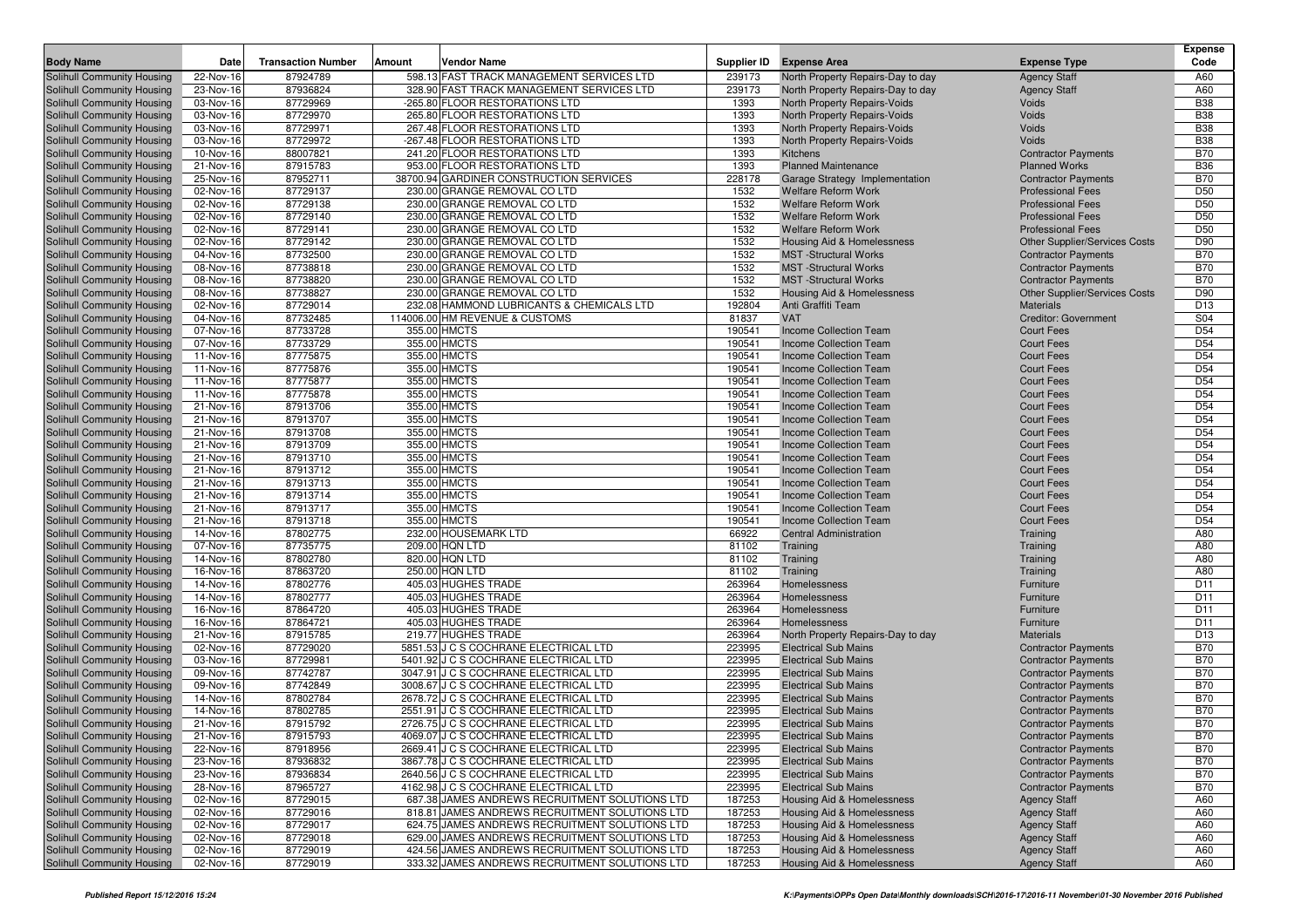| <b>Body Name</b>                                         | Date                   | <b>Transaction Number</b> | Amount | Vendor Name                                    | Supplier ID  | <b>Expense Area</b>                                      | <b>Expense Type</b>            | <b>Expense</b><br>Code             |
|----------------------------------------------------------|------------------------|---------------------------|--------|------------------------------------------------|--------------|----------------------------------------------------------|--------------------------------|------------------------------------|
| Solihull Community Housing                               | 21-Nov-16              | 87915786                  |        | 753.77 JAMES ANDREWS RECRUITMENT SOLUTIONS LTD | 187253       | Housing Aid & Homelessness                               | <b>Agency Staff</b>            | A60                                |
| Solihull Community Housing                               | 21-Nov-16              | 87915787                  |        | 629.00 JAMES ANDREWS RECRUITMENT SOLUTIONS LTD | 187253       | Housing Aid & Homelessness                               | <b>Agency Staff</b>            | A60                                |
| Solihull Community Housing                               | 21-Nov-16              | 87915788                  |        | 629.00 JAMES ANDREWS RECRUITMENT SOLUTIONS LTD | 187253       | Housing Aid & Homelessness                               | <b>Agency Staff</b>            | A60                                |
| Solihull Community Housing                               | 21-Nov-16              | 87915789                  |        | 716.75 JAMES ANDREWS RECRUITMENT SOLUTIONS LTD | 187253       | Housing Aid & Homelessness                               | <b>Agency Staff</b>            | A60                                |
| Solihull Community Housing                               | 21-Nov-16              | 87915790                  |        | 818.81 JAMES ANDREWS RECRUITMENT SOLUTIONS LTD | 187253       | <b>Housing Aid &amp; Homelessness</b>                    | <b>Agency Staff</b>            | A60                                |
| Solihull Community Housing                               | 21-Nov-16              | 87915791                  |        | 629.00 JAMES ANDREWS RECRUITMENT SOLUTIONS LTD | 187253       | <b>Housing Aid &amp; Homelessness</b>                    | <b>Agency Staff</b>            | A60                                |
| Solihull Community Housing                               | 23-Nov-16              | 87936825                  |        | 869.50 JAMES ANDREWS RECRUITMENT SOLUTIONS LTD | 187253       | Housing Aid & Homelessness                               | <b>Agency Staff</b>            | A60                                |
| Solihull Community Housing                               | 23-Nov-16              | 87936828                  |        | 694.71 JAMES ANDREWS RECRUITMENT SOLUTIONS LTD | 187253       | Housing Aid & Homelessness                               | <b>Agency Staff</b>            | A60                                |
| Solihull Community Housing                               | 23-Nov-16              | 87936829                  |        | 629.00 JAMES ANDREWS RECRUITMENT SOLUTIONS LTD | 187253       | Housing Aid & Homelessness                               | <b>Agency Staff</b>            | A60                                |
| Solihull Community Housing                               | 23-Nov-16              | 87936831                  |        | 629.00 JAMES ANDREWS RECRUITMENT SOLUTIONS LTD | 187253       | Housing Aid & Homelessness                               | <b>Agency Staff</b>            | A60                                |
| Solihull Community Housing                               | 30-Nov-16              | 88008514                  |        | 629.00 JAMES ANDREWS RECRUITMENT SOLUTIONS LTD | 187253       | Housing Aid & Homelessness                               | <b>Agency Staff</b>            | A60                                |
| Solihull Community Housing                               | 30-Nov-16              | 88008515                  |        | 629.00 JAMES ANDREWS RECRUITMENT SOLUTIONS LTD | 187253       | Housing Aid & Homelessness                               | <b>Agency Staff</b>            | A60                                |
| Solihull Community Housing                               | 30-Nov-16              | 88008516                  |        | 869.50 JAMES ANDREWS RECRUITMENT SOLUTIONS LTD | 187253       | Housing Aid & Homelessness                               | <b>Agency Staff</b>            | A60                                |
| Solihull Community Housing                               | 14-Nov-16              | 87802783                  |        | 288200.00 JESSUP BROTHERS LTD                  | 217497       | New Build - Ipswich Walk                                 | <b>Contractor Payments</b>     | <b>B70</b>                         |
| Solihull Community Housing                               | 21-Nov-16              | 87915726                  |        | 21265.75 JESSUP BROTHERS LTD                   | 217497       | New Build - Oakthorpe Drive                              | <b>Contractor Payments</b>     | <b>B70</b>                         |
| <b>Solihull Community Housing</b>                        | 01-Nov-16              | 87730320                  |        | 328.00 JEWSON LTD                              | 1924         | Stores-Stores and delivery                               | <b>Stocks</b>                  | R <sub>10</sub>                    |
| Solihull Community Housing                               | 01-Nov-16              | 87730320                  |        | 142.56 JEWSON LTD                              | 1924         | Stores-Stores and delivery                               | <b>Stocks</b>                  | R <sub>10</sub>                    |
| Solihull Community Housing                               | 01-Nov-16              | 87730320                  |        | 29.28 JEWSON LTD                               | 1924         | Stores-Stores and delivery                               | <b>Stocks</b>                  | R <sub>10</sub>                    |
| Solihull Community Housing                               | 01-Nov-16              | 87730320                  |        | 1160.46 JEWSON LTD                             | 1924         | Stores-Stores and delivery                               | <b>Stocks</b>                  | R <sub>10</sub>                    |
| Solihull Community Housing                               | 01-Nov-16              | 87730320                  |        | 23.60 JEWSON LTD                               | 1924         | Stores-Stores and delivery                               | <b>Stocks</b>                  | R <sub>10</sub>                    |
| Solihull Community Housing                               | 01-Nov-16              | 87730320                  |        | 71.30 JEWSON LTD                               | 1924         | Stores-Stores and delivery                               | <b>Stocks</b>                  | R <sub>10</sub>                    |
| Solihull Community Housing                               | 01-Nov-16              | 87730320                  |        | 22.96 JEWSON LTD                               | 1924         | Stores-Stores and delivery                               | <b>Stocks</b>                  | R <sub>10</sub>                    |
| Solihull Community Housing                               | 01-Nov-16              | 87730320                  |        | 21.60 JEWSON LTD                               | 1924         | Stores-Stores and delivery                               | <b>Stocks</b>                  | R <sub>10</sub>                    |
| Solihull Community Housing                               | 01-Nov-16              | 87730321                  |        | -793.80 JEWSON LTD                             | 1924         | Stores-Stores and delivery                               | <b>Stocks</b>                  | R <sub>10</sub>                    |
| Solihull Community Housing                               | 01-Nov-16              | 87730323                  |        | 14.20 JEWSON LTD                               | 1924         | Stores-Stores and delivery                               | <b>Stocks</b>                  | R <sub>10</sub>                    |
| Solihull Community Housing                               | 01-Nov-16              | 87730323                  |        | 26.00 JEWSON LTD                               | 1924         | Stores-Stores and delivery                               | <b>Stocks</b>                  | R <sub>10</sub>                    |
| Solihull Community Housing                               | 01-Nov-16              | 87730323                  |        | 137.16 JEWSON LTD                              | 1924         | Stores-Stores and delivery                               | <b>Stocks</b>                  | R <sub>10</sub>                    |
| Solihull Community Housing                               | 01-Nov-16              | 87730323                  |        | 1.80 JEWSON LTD                                | 1924         | Stores-Stores and delivery                               | <b>Stocks</b>                  | R <sub>10</sub>                    |
| Solihull Community Housing                               | 01-Nov-16              | 87730323                  |        | 48.00 JEWSON LTD                               | 1924         | Stores-Stores and delivery                               | <b>Stocks</b>                  | R <sub>10</sub>                    |
| Solihull Community Housing<br>Solihull Community Housing | 01-Nov-16<br>01-Nov-16 | 87730323<br>87730323      |        | 120.00 JEWSON LTD<br>94.80 JEWSON LTD          | 1924<br>1924 | Stores-Stores and delivery                               | <b>Stocks</b>                  | R <sub>10</sub><br>R <sub>10</sub> |
| Solihull Community Housing                               | 01-Nov-16              | 87730323                  |        | 61.39 JEWSON LTD                               | 1924         | Stores-Stores and delivery<br>Stores-Stores and delivery | <b>Stocks</b><br><b>Stocks</b> | R <sub>10</sub>                    |
| Solihull Community Housing                               | 01-Nov-16              | 87730323                  |        | 11.00 JEWSON LTD                               | 1924         | Stores-Stores and delivery                               | <b>Stocks</b>                  | R <sub>10</sub>                    |
| Solihull Community Housing                               | 01-Nov-16              | 87730323                  |        | 26.00 JEWSON LTD                               | 1924         | Stores-Stores and delivery                               | <b>Stocks</b>                  | R <sub>10</sub>                    |
| Solihull Community Housing                               | 01-Nov-16              | 87730323                  |        | 11.00 JEWSON LTD                               | 1924         | Stores-Stores and delivery                               | <b>Stocks</b>                  | R <sub>10</sub>                    |
| Solihull Community Housing                               | 01-Nov-16              | 87730323                  |        | 178.80 JEWSON LTD                              | 1924         | Stores-Stores and delivery                               | <b>Stocks</b>                  | R <sub>10</sub>                    |
| Solihull Community Housing                               | 01-Nov-16              | 87730323                  |        | 230.00 JEWSON LTD                              | 1924         | Stores-Stores and delivery                               | <b>Stocks</b>                  | R <sub>10</sub>                    |
| Solihull Community Housing                               | 01-Nov-16              | 87730323                  |        | 6.60 JEWSON LTD                                | 1924         | Stores-Stores and delivery                               | <b>Stocks</b>                  | R <sub>10</sub>                    |
| Solihull Community Housing                               | 01-Nov-16              | 87730323                  |        | 19.60 JEWSON LTD                               | 1924         | Stores-Stores and delivery                               | <b>Stocks</b>                  | R <sub>10</sub>                    |
| Solihull Community Housing                               | 01-Nov-16              | 87730323                  |        | 104.90 JEWSON LTD                              | 1924         | Stores-Stores and delivery                               | <b>Stocks</b>                  | R <sub>10</sub>                    |
| Solihull Community Housing                               | 01-Nov-16              | 87730323                  |        | 418.00 JEWSON LTD                              | 1924         | Stores-Stores and delivery                               | <b>Stocks</b>                  | R <sub>10</sub>                    |
| Solihull Community Housing                               | 01-Nov-16              | 87730323                  |        | 13.32 JEWSON LTD                               | 1924         | Stores-Stores and delivery                               | <b>Stocks</b>                  | R <sub>10</sub>                    |
| Solihull Community Housing                               | 01-Nov-16              | 87730323                  |        | 53.50 JEWSON LTD                               | 1924         | Stores-Stores and delivery                               | <b>Stocks</b>                  | R <sub>10</sub>                    |
| Solihull Community Housing                               | 01-Nov-16              | 87730323                  |        | 84.00 JEWSON LTD                               | 1924         | Stores-Stores and delivery                               | <b>Stocks</b>                  | R <sub>10</sub>                    |
| Solihull Community Housing                               | 01-Nov-16              | 87730323                  |        | 64.29 JEWSON LTD                               | 1924         | Stores-Stores and delivery                               | <b>Stocks</b>                  | R <sub>10</sub>                    |
| Solihull Community Housing                               | 01-Nov-16              | 87730323                  |        | 35.88 JEWSON LTD                               | 1924         | Stores-Stores and delivery                               | <b>Stocks</b>                  | R <sub>10</sub>                    |
| Solihull Community Housing                               | 01-Nov-16              | 87730323                  |        | 3.40 JEWSON LTD                                | 1924         | Stores-Stores and delivery                               | <b>Stocks</b>                  | R <sub>10</sub>                    |
| Solihull Community Housing                               | 01-Nov-16              | 87730323                  |        | 126.20 JEWSON LTD                              | 1924         | Stores-Stores and delivery                               | <b>Stocks</b>                  | R <sub>10</sub>                    |
| Solihull Community Housing                               | 01-Nov-16              | 87730323                  |        | 16.00 JEWSON LTD                               | 1924         | Stores-Stores and delivery                               | <b>Stocks</b>                  | R <sub>10</sub>                    |
| Solihull Community Housing                               | 01-Nov-16              | 87730323                  |        | 123.30 JEWSON LTD                              | 1924         | Stores-Stores and delivery                               | <b>Stocks</b>                  | R <sub>10</sub>                    |
| Solihull Community Housing                               | 01-Nov-16              | 87730323                  |        | 72.60 JEWSON LTD                               | 1924         | Stores-Stores and delivery                               | <b>Stocks</b>                  | R <sub>10</sub>                    |
| Solihull Community Housing                               | 01-Nov-16              | 87730323                  |        | 119.60 JEWSON LTD                              | 1924         | Stores-Stores and delivery                               | <b>Stocks</b>                  | R <sub>10</sub>                    |
| Solihull Community Housing                               | 01-Nov-16              | 87730323                  |        | 37.50 JEWSON LTD                               | 1924         | Stores-Stores and delivery                               | <b>Stocks</b>                  | R <sub>10</sub>                    |
| Solihull Community Housing                               | 01-Nov-16              | 87730327                  |        | 34.11 JEWSON LTD                               | 1924         | Stores-Stores and delivery                               | <b>Stocks</b>                  | R <sub>10</sub>                    |
| Solihull Community Housing                               | 01-Nov-16              | 87730327                  |        | 58.80 JEWSON LTD                               | 1924         | Stores-Stores and delivery                               | <b>Stocks</b>                  | R <sub>10</sub>                    |
| Solihull Community Housing                               | 01-Nov-16              | 87730327                  |        | 21.30 JEWSON LTD                               | 1924         | Stores-Stores and delivery                               | <b>Stocks</b>                  | R <sub>10</sub>                    |
| Solihull Community Housing                               | 01-Nov-16              | 87730327                  |        | 14.20 JEWSON LTD                               | 1924         | Stores-Stores and delivery                               | <b>Stocks</b>                  | R <sub>10</sub>                    |
| Solihull Community Housing                               | 01-Nov-16              | 87730327                  |        | 61.20 JEWSON LTD                               | 1924         | Stores-Stores and delivery                               | <b>Stocks</b>                  | R <sub>10</sub>                    |
| Solihull Community Housing                               | 01-Nov-16              | 87730327                  |        | 29.20 JEWSON LTD                               | 1924         | Stores-Stores and delivery                               | <b>Stocks</b>                  | R <sub>10</sub>                    |
| Solihull Community Housing<br>Solihull Community Housing | 01-Nov-16              | 87730327<br>87730327      |        | 326.00 JEWSON LTD<br>249.75 JEWSON LTD         | 1924<br>1924 | Stores-Stores and delivery                               | <b>Stocks</b>                  | R <sub>10</sub><br>R <sub>10</sub> |
| Solihull Community Housing                               | 01-Nov-16<br>01-Nov-16 | 87730327                  |        | 26.80 JEWSON LTD                               | 1924         | Stores-Stores and delivery<br>Stores-Stores and delivery | <b>Stocks</b><br><b>Stocks</b> | R <sub>10</sub>                    |
| Solihull Community Housing                               |                        |                           |        | 144.30 JEWSON LTD                              | 1924         | Stores-Stores and delivery                               |                                | R <sub>10</sub>                    |
|                                                          | 01-Nov-16              | 87730327                  |        |                                                |              |                                                          | <b>Stocks</b>                  |                                    |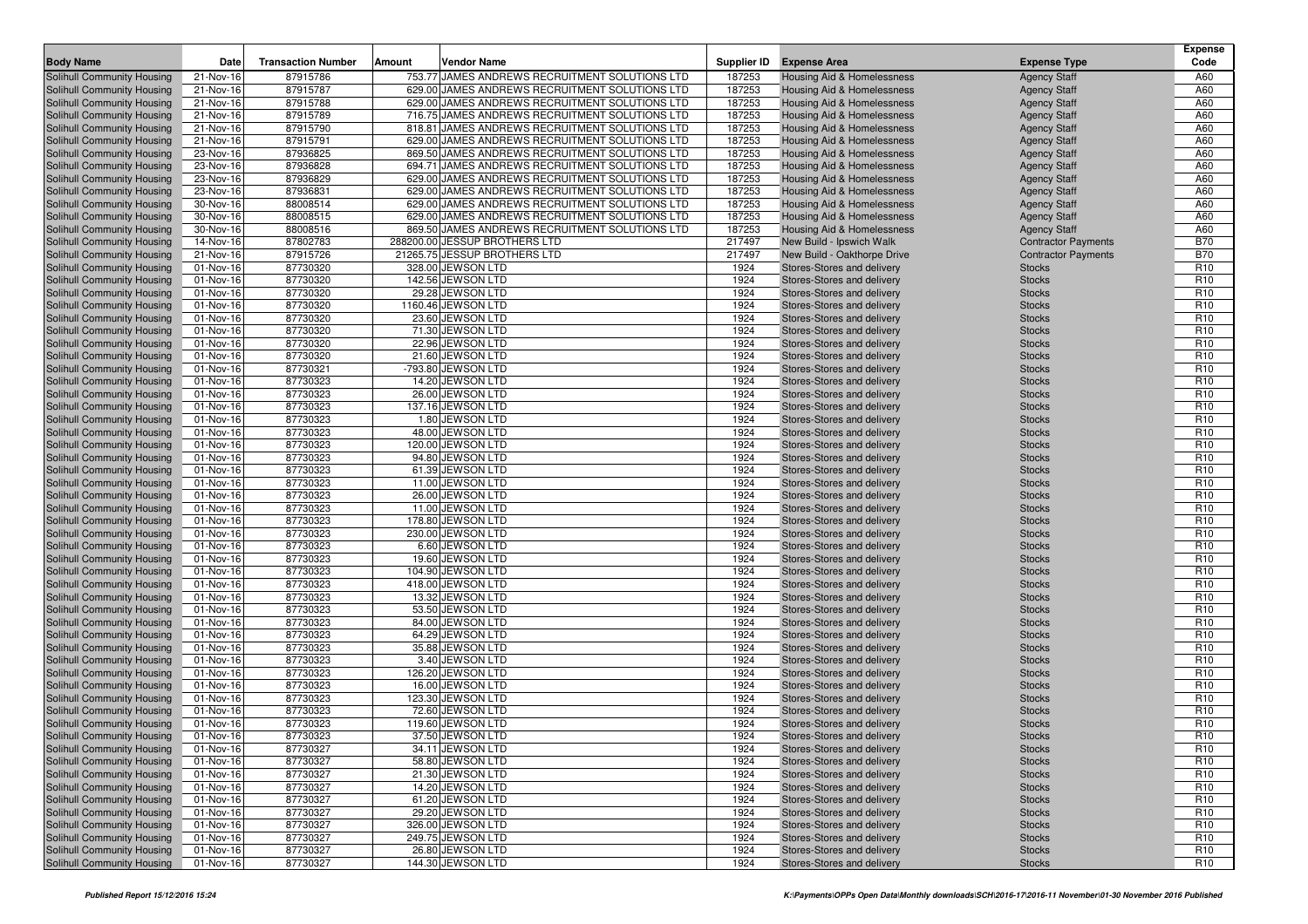|                                                          |                        |                           |        |                                        |              |                                                          |                                | <b>Expense</b>                     |
|----------------------------------------------------------|------------------------|---------------------------|--------|----------------------------------------|--------------|----------------------------------------------------------|--------------------------------|------------------------------------|
| <b>Body Name</b>                                         | Date                   | <b>Transaction Number</b> | Amount | Vendor Name                            | Supplier ID  | <b>Expense Area</b>                                      | <b>Expense Type</b>            | Code                               |
| Solihull Community Housing                               | 01-Nov-16              | 87730327                  |        | 21.90 JEWSON LTD                       | 1924         | Stores-Stores and delivery                               | <b>Stocks</b>                  | R <sub>10</sub>                    |
| Solihull Community Housing                               | 01-Nov-16              | 87730327                  |        | 242.50 JEWSON LTD                      | 1924         | Stores-Stores and delivery                               | <b>Stocks</b>                  | R <sub>10</sub>                    |
| Solihull Community Housing                               | 01-Nov-16              | 87730327                  |        | 46.00 JEWSON LTD                       | 1924         | Stores-Stores and delivery                               | <b>Stocks</b>                  | R <sub>10</sub>                    |
| Solihull Community Housing<br>Solihull Community Housing | 01-Nov-16              | 87730327<br>87730327      |        | 13.85 JEWSON LTD<br>95.00 JEWSON LTD   | 1924<br>1924 | Stores-Stores and delivery                               | <b>Stocks</b>                  | R <sub>10</sub><br>R <sub>10</sub> |
| Solihull Community Housing                               | 01-Nov-16<br>01-Nov-16 | 87730328                  |        | 509.18 JEWSON LTD                      | 1924         | Stores-Stores and delivery<br>Stores-Stores and delivery | <b>Stocks</b><br><b>Stocks</b> | R <sub>10</sub>                    |
| Solihull Community Housing                               | 01-Nov-16              | 87730329                  |        | 882.82 JEWSON LTD                      | 1924         | Stores-Stores and delivery                               | <b>Stocks</b>                  | R <sub>10</sub>                    |
| Solihull Community Housing                               | 01-Nov-16              | 87730334                  |        | 445.36 JEWSON LTD                      | 1924         | Stores-Stores and delivery                               | <b>Stocks</b>                  | R <sub>10</sub>                    |
| Solihull Community Housing                               | 01-Nov-16              | 87730337                  |        | 1950.00 JEWSON LTD                     | 1924         | Stores-Stores and delivery                               | <b>Stocks</b>                  | R <sub>10</sub>                    |
| Solihull Community Housing                               | 01-Nov-16              | 87730338                  |        | 400.00 JEWSON LTD                      | 1924         | Stores-Stores and delivery                               | <b>Stocks</b>                  | R <sub>10</sub>                    |
| Solihull Community Housing                               | 01-Nov-16              | 87730339                  |        | 577.68 JEWSON LTD                      | 1924         | Stores-Stores and delivery                               | <b>Stocks</b>                  | R <sub>10</sub>                    |
| Solihull Community Housing                               | 01-Nov-16              | 87730340                  |        | 530.19 JEWSON LTD                      | 1924         | Stores-Stores and delivery                               | <b>Stocks</b>                  | R <sub>10</sub>                    |
| Solihull Community Housing                               | 01-Nov-16              | 87730341                  |        | 117.10 JEWSON LTD                      | 1924         | Stores-Stores and delivery                               | <b>Stocks</b>                  | R <sub>10</sub>                    |
| Solihull Community Housing                               | 01-Nov-16              | 87730341                  |        | 50.00 JEWSON LTD                       | 1924         | Stores-Stores and delivery                               | <b>Stocks</b>                  | R <sub>10</sub>                    |
| Solihull Community Housing                               | 01-Nov-16              | 87730341                  |        | 31.80 JEWSON LTD                       | 1924         | Stores-Stores and delivery                               | <b>Stocks</b>                  | R <sub>10</sub>                    |
| <b>Solihull Community Housing</b>                        | 01-Nov-16              | 87730341                  |        | 9.80 JEWSON LTD                        | 1924         | Stores-Stores and delivery                               | <b>Stocks</b>                  | R <sub>10</sub>                    |
| Solihull Community Housing                               | 01-Nov-16              | 87730341                  |        | 129.00 JEWSON LTD                      | 1924         | Stores-Stores and delivery                               | <b>Stocks</b>                  | R <sub>10</sub>                    |
| Solihull Community Housing                               | 01-Nov-16              | 87730341                  |        | 130.00 JEWSON LTD                      | 1924         | Stores-Stores and delivery                               | <b>Stocks</b>                  | R <sub>10</sub>                    |
| Solihull Community Housing                               | 01-Nov-16              | 87730341                  |        | 160.80 JEWSON LTD                      | 1924         | Stores-Stores and delivery                               | <b>Stocks</b>                  | R <sub>10</sub>                    |
| Solihull Community Housing                               | 01-Nov-16              | 87730341                  |        | 25.00 JEWSON LTD                       | 1924         | Stores-Stores and delivery                               | <b>Stocks</b>                  | R <sub>10</sub>                    |
| Solihull Community Housing                               | 01-Nov-16              | 87730341                  |        | 171.90 JEWSON LTD                      | 1924         | Stores-Stores and delivery                               | <b>Stocks</b>                  | R <sub>10</sub>                    |
| Solihull Community Housing                               | 01-Nov-16              | 87730341                  |        | 235.80 JEWSON LTD                      | 1924         | Stores-Stores and delivery                               | <b>Stocks</b>                  | R <sub>10</sub>                    |
| Solihull Community Housing                               | 01-Nov-16              | 87730342                  |        | 345.20 JEWSON LTD                      | 1924         | Stores-Stores and delivery                               | <b>Stocks</b>                  | R <sub>10</sub>                    |
| Solihull Community Housing                               | 01-Nov-16              | 87730342                  |        | 393.30 JEWSON LTD                      | 1924         | Stores-Stores and delivery                               | <b>Stocks</b>                  | R <sub>10</sub><br>R <sub>10</sub> |
| Solihull Community Housing<br>Solihull Community Housing | 01-Nov-16<br>01-Nov-16 | 87730342<br>87730342      |        | 40.16 JEWSON LTD<br>49.20 JEWSON LTD   | 1924<br>1924 | Stores-Stores and delivery<br>Stores-Stores and delivery | <b>Stocks</b><br><b>Stocks</b> | R <sub>10</sub>                    |
| Solihull Community Housing                               | 01-Nov-16              | 87730342                  |        | 55.20 JEWSON LTD                       | 1924         | Stores-Stores and delivery                               | <b>Stocks</b>                  | R <sub>10</sub>                    |
| Solihull Community Housing                               | 01-Nov-16              | 87730342                  |        | 94.50 JEWSON LTD                       | 1924         | Stores-Stores and delivery                               | <b>Stocks</b>                  | R <sub>10</sub>                    |
| Solihull Community Housing                               | 01-Nov-16              | 87730342                  |        | 22.10 JEWSON LTD                       | 1924         | Stores-Stores and delivery                               | <b>Stocks</b>                  | R <sub>10</sub>                    |
| Solihull Community Housing                               | 01-Nov-16              | 87730342                  |        | 70.35 JEWSON LTD                       | 1924         | Stores-Stores and delivery                               | <b>Stocks</b>                  | R <sub>10</sub>                    |
| Solihull Community Housing                               | 01-Nov-16              | 87730343                  |        | 13.55 JEWSON LTD                       | 1924         | Stores-Stores and delivery                               | <b>Stocks</b>                  | R <sub>10</sub>                    |
| Solihull Community Housing                               | 01-Nov-16              | 87730343                  |        | 600.00 JEWSON LTD                      | 1924         | Stores-Stores and delivery                               | <b>Stocks</b>                  | R <sub>10</sub>                    |
| Solihull Community Housing                               | 01-Nov-16              | 87730351                  |        | 140.00 JEWSON LTD                      | 1924         | Stores-Stores and delivery                               | <b>Stocks</b>                  | R <sub>10</sub>                    |
| Solihull Community Housing                               | 01-Nov-16              | 87730351                  |        | 151.50 JEWSON LTD                      | 1924         | Stores-Stores and delivery                               | <b>Stocks</b>                  | R <sub>10</sub>                    |
| Solihull Community Housing                               | 01-Nov-16              | 87730354                  |        | 560.00 JEWSON LTD                      | 1924         | Stores-Stores and delivery                               | <b>Stocks</b>                  | R <sub>10</sub>                    |
| Solihull Community Housing                               | 01-Nov-16              | 87730354                  |        | 143.00 JEWSON LTD                      | 1924         | Stores-Stores and delivery                               | <b>Stocks</b>                  | R <sub>10</sub>                    |
| Solihull Community Housing                               | 01-Nov-16              | 87730356                  |        | 267.00 JEWSON LTD                      | 1924         | Stores-Stores and delivery                               | <b>Stocks</b>                  | R <sub>10</sub>                    |
| Solihull Community Housing                               | 01-Nov-16              | 87730360                  |        | 35.50 JEWSON LTD                       | 1924         | Stores-Stores and delivery                               | <b>Stocks</b>                  | R <sub>10</sub>                    |
| Solihull Community Housing                               | 01-Nov-16              | 87730360                  |        | 25.20 JEWSON LTD                       | 1924         | Stores-Stores and delivery                               | <b>Stocks</b>                  | R <sub>10</sub>                    |
| Solihull Community Housing                               | 01-Nov-16              | 87730360                  |        | 6.40 JEWSON LTD                        | 1924         | Stores-Stores and delivery                               | <b>Stocks</b>                  | R <sub>10</sub>                    |
| Solihull Community Housing                               | 01-Nov-16              | 87730360                  |        | 326.00 JEWSON LTD                      | 1924         | Stores-Stores and delivery                               | <b>Stocks</b>                  | R <sub>10</sub>                    |
| Solihull Community Housing<br>Solihull Community Housing | 01-Nov-16<br>01-Nov-16 | 87730360<br>87730360      |        | 145.53 JEWSON LTD<br>123.48 JEWSON LTD | 1924<br>1924 | Stores-Stores and delivery<br>Stores-Stores and delivery | <b>Stocks</b><br><b>Stocks</b> | R <sub>10</sub><br>R <sub>10</sub> |
| Solihull Community Housing                               | 01-Nov-16              | 87730360                  |        | 13.90 JEWSON LTD                       | 1924         | Stores-Stores and delivery                               | <b>Stocks</b>                  | R <sub>10</sub>                    |
| Solihull Community Housing                               | 01-Nov-16              | 87730360                  |        | 80.80 JEWSON LTD                       | 1924         | Stores-Stores and delivery                               | <b>Stocks</b>                  | R <sub>10</sub>                    |
| Solihull Community Housing                               | 01-Nov-16              | 87730360                  |        | 80.00 JEWSON LTD                       | 1924         | Stores-Stores and delivery                               | <b>Stocks</b>                  | R <sub>10</sub>                    |
| Solihull Community Housing                               | 01-Nov-16              | 87730360                  |        | 56.10 JEWSON LTD                       | 1924         | Stores-Stores and delivery                               | <b>Stocks</b>                  | R <sub>10</sub>                    |
| Solihull Community Housing                               | 01-Nov-16              | 87730360                  |        | 68.00 JEWSON LTD                       | 1924         | Stores-Stores and delivery                               | <b>Stocks</b>                  | R <sub>10</sub>                    |
| Solihull Community Housing                               | 01-Nov-16              | 87732970                  |        | 594.24 JEWSON LTD                      | 1924         | Stores-Stores and delivery                               | <b>Stocks</b>                  | R <sub>10</sub>                    |
| Solihull Community Housing                               | 01-Nov-16              | 87732971                  |        | 630.74 JEWSON LTD                      | 1924         | Stores-Stores and delivery                               | <b>Stocks</b>                  | R <sub>10</sub>                    |
| Solihull Community Housing                               | 01-Nov-16              | 87732972                  |        | 672.60 JEWSON LTD                      | 1924         | Stores-Stores and delivery                               | <b>Stocks</b>                  | R <sub>10</sub>                    |
| Solihull Community Housing                               | 01-Nov-16              | 87732973                  |        | 429.79 JEWSON LTD                      | 1924         | Stores-Stores and delivery                               | <b>Stocks</b>                  | R <sub>10</sub>                    |
| Solihull Community Housing                               | 01-Nov-16              | 87732974                  |        | 28.00 JEWSON LTD                       | 1924         | Stores-Stores and delivery                               | <b>Stocks</b>                  | R <sub>10</sub>                    |
| Solihull Community Housing                               | 01-Nov-16              | 87732974                  |        | 42.00 JEWSON LTD                       | 1924         | Stores-Stores and delivery                               | <b>Stocks</b>                  | R <sub>10</sub>                    |
| Solihull Community Housing                               | 01-Nov-16              | 87732974                  |        | 67.20 JEWSON LTD                       | 1924         | Stores-Stores and delivery                               | <b>Stocks</b>                  | R <sub>10</sub>                    |
| Solihull Community Housing                               | 01-Nov-16              | 87732974                  |        | 14.00 JEWSON LTD                       | 1924         | Stores-Stores and delivery                               | <b>Stocks</b>                  | R <sub>10</sub>                    |
| Solihull Community Housing                               | 01-Nov-16              | 87732974                  |        | 111.20 JEWSON LTD                      | 1924         | Stores-Stores and delivery                               | <b>Stocks</b>                  | R <sub>10</sub>                    |
| Solihull Community Housing                               | 01-Nov-16              | 87732974                  |        | 263.58 JEWSON LTD                      | 1924         | Stores-Stores and delivery                               | <b>Stocks</b>                  | R <sub>10</sub>                    |
| Solihull Community Housing                               | 01-Nov-16              | 87732974                  |        | 31.60 JEWSON LTD                       | 1924         | Stores-Stores and delivery                               | <b>Stocks</b>                  | R <sub>10</sub>                    |
| Solihull Community Housing                               | 01-Nov-16              | 87732974                  |        | 470.00 JEWSON LTD                      | 1924         | Stores-Stores and delivery                               | <b>Stocks</b>                  | R <sub>10</sub>                    |
| Solihull Community Housing<br>Solihull Community Housing | 01-Nov-16<br>01-Nov-16 | 87732974                  |        | 459.90 JEWSON LTD<br>4.00 JEWSON LTD   | 1924<br>1924 | Stores-Stores and delivery<br>Stores-Stores and delivery | <b>Stocks</b>                  | R <sub>10</sub><br>R <sub>10</sub> |
| Solihull Community Housing                               | 01-Nov-16              | 87732974<br>87732975      |        | 200.00 JEWSON LTD                      | 1924         | Stores-Stores and delivery                               | <b>Stocks</b><br><b>Stocks</b> | R <sub>10</sub>                    |
|                                                          |                        |                           |        |                                        |              |                                                          |                                |                                    |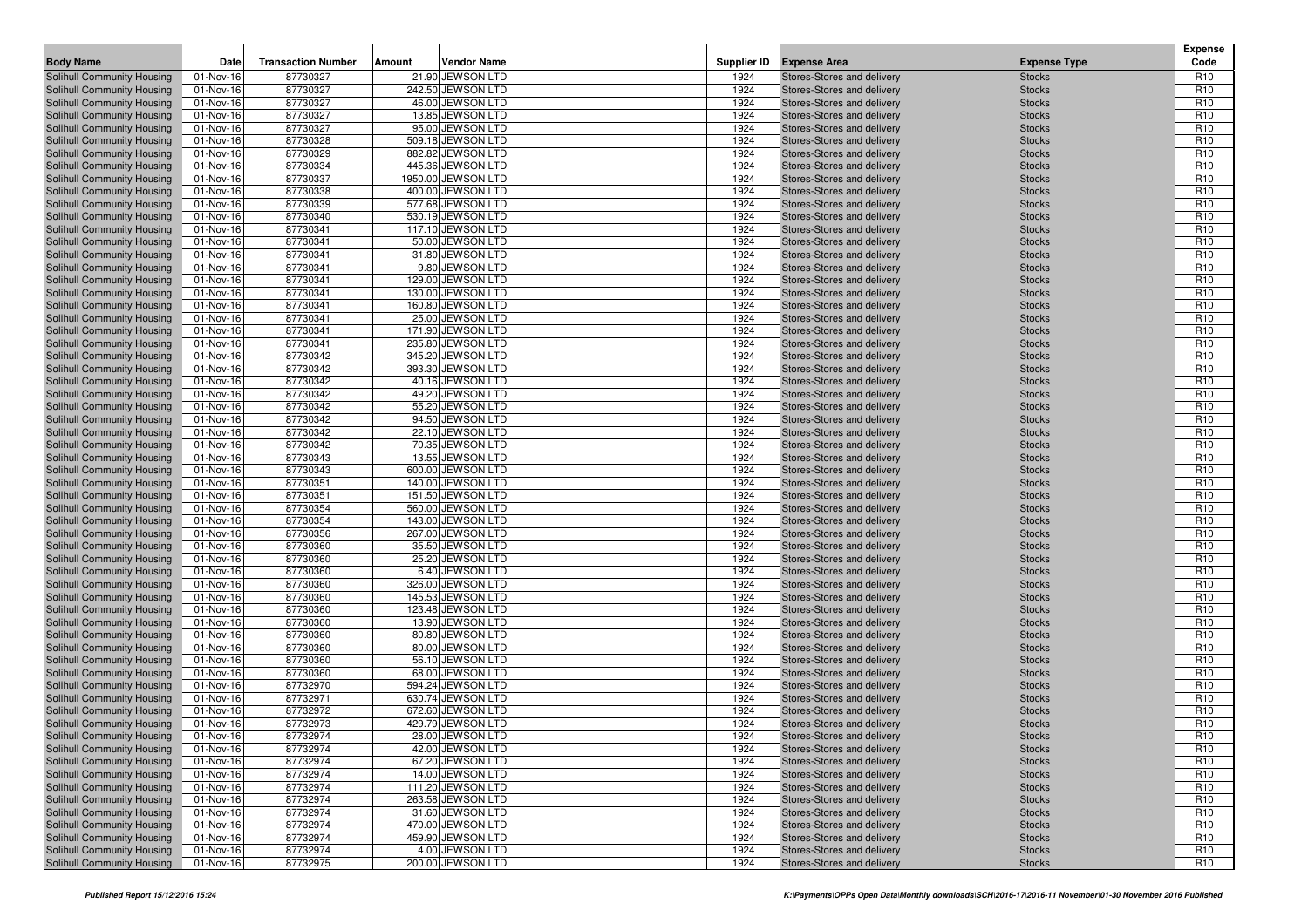| <b>Body Name</b>                                         | Date                   | <b>Transaction Number</b> | Amount<br><b>Vendor Name</b>           | Supplier ID  | <b>Expense Area</b>                                      | <b>Expense Type</b>            | <b>Expense</b><br>Code             |
|----------------------------------------------------------|------------------------|---------------------------|----------------------------------------|--------------|----------------------------------------------------------|--------------------------------|------------------------------------|
|                                                          |                        |                           | 11.00 JEWSON LTD                       |              |                                                          |                                |                                    |
| Solihull Community Housing                               | 01-Nov-16              | 87732975<br>87732977      | 25.20 JEWSON LTD                       | 1924<br>1924 | Stores-Stores and delivery                               | <b>Stocks</b>                  | R <sub>10</sub><br>R <sub>10</sub> |
| Solihull Community Housing<br>Solihull Community Housing | 01-Nov-16<br>01-Nov-16 | 87732977                  | 5.80 JEWSON LTD                        | 1924         | Stores-Stores and delivery<br>Stores-Stores and delivery | <b>Stocks</b><br><b>Stocks</b> | R <sub>10</sub>                    |
| Solihull Community Housing                               | 01-Nov-16              | 87732977                  | 167.28 JEWSON LTD                      | 1924         | Stores-Stores and delivery                               | <b>Stocks</b>                  | R <sub>10</sub>                    |
| Solihull Community Housing                               | 01-Nov-16              | 87732977                  | 171.00 JEWSON LTD                      | 1924         | Stores-Stores and delivery                               | <b>Stocks</b>                  | R <sub>10</sub>                    |
| Solihull Community Housing                               | 01-Nov-16              | 87732977                  | 343.60 JEWSON LTD                      | 1924         | Stores-Stores and delivery                               | <b>Stocks</b>                  | R <sub>10</sub>                    |
| Solihull Community Housing                               | 01-Nov-16              | 87732977                  | 1319.00 JEWSON LTD                     | 1924         | Stores-Stores and delivery                               | <b>Stocks</b>                  | R <sub>10</sub>                    |
| Solihull Community Housing                               | 01-Nov-16              | 87732977                  | 510.00 JEWSON LTD                      | 1924         | Stores-Stores and delivery                               | <b>Stocks</b>                  | R <sub>10</sub>                    |
| Solihull Community Housing                               | 01-Nov-16              | 87732977                  | 53.50 JEWSON LTD                       | 1924         | Stores-Stores and delivery                               | <b>Stocks</b>                  | R <sub>10</sub>                    |
| Solihull Community Housing                               | 01-Nov-16              | 87732977                  | 35.04 JEWSON LTD                       | 1924         | Stores-Stores and delivery                               | <b>Stocks</b>                  | R <sub>10</sub>                    |
| Solihull Community Housing                               | 01-Nov-16              | 87732977                  | 47.55 JEWSON LTD                       | 1924         | Stores-Stores and delivery                               | <b>Stocks</b>                  | R <sub>10</sub>                    |
| Solihull Community Housing                               | 01-Nov-16              | 87732977                  | 150.10 JEWSON LTD                      | 1924         | Stores-Stores and delivery                               | <b>Stocks</b>                  | R <sub>10</sub>                    |
| Solihull Community Housing                               | 01-Nov-16              | 87732977                  | 7.52 JEWSON LTD                        | 1924         | Stores-Stores and delivery                               | <b>Stocks</b>                  | R <sub>10</sub>                    |
| Solihull Community Housing                               | 01-Nov-16              | 87732977                  | 35.88 JEWSON LTD                       | 1924         | Stores-Stores and delivery                               | <b>Stocks</b>                  | R <sub>10</sub>                    |
| Solihull Community Housing                               | 01-Nov-16              | 87732977                  | 29.35 JEWSON LTD                       | 1924         | Stores-Stores and delivery                               | <b>Stocks</b>                  | R <sub>10</sub>                    |
| Solihull Community Housing                               | 01-Nov-16              | 87732977                  | 126.20 JEWSON LTD                      | 1924         | Stores-Stores and delivery                               | <b>Stocks</b>                  | R <sub>10</sub>                    |
| Solihull Community Housing                               | 01-Nov-16              | 87732977                  | 49.50 JEWSON LTD                       | 1924         | Stores-Stores and delivery                               | <b>Stocks</b>                  | R <sub>10</sub>                    |
| Solihull Community Housing                               | 01-Nov-16              | 87732978                  | 241.92 JEWSON LTD                      | 1924         | Stores-Stores and delivery                               | <b>Stocks</b>                  | R <sub>10</sub>                    |
| Solihull Community Housing                               | 01-Nov-16              | 87732984                  | 159.52 JEWSON LTD                      | 1924         | Stores-Stores and delivery                               | <b>Stocks</b>                  | R <sub>10</sub>                    |
| Solihull Community Housing                               | 01-Nov-16              | 87732984                  | 65.50 JEWSON LTD                       | 1924         | Stores-Stores and delivery                               | <b>Stocks</b>                  | R <sub>10</sub>                    |
| Solihull Community Housing<br>Solihull Community Housing | 01-Nov-16<br>01-Nov-16 | 87732986<br>87732990      | 800.00 JEWSON LTD<br>137.00 JEWSON LTD | 1924<br>1924 | Stores-Stores and delivery<br>Stores-Stores and delivery | <b>Stocks</b><br><b>Stocks</b> | R <sub>10</sub><br>R <sub>10</sub> |
| Solihull Community Housing                               | 01-Nov-16              | 87732990                  | 65.80 JEWSON LTD                       | 1924         | Stores-Stores and delivery                               | <b>Stocks</b>                  | R <sub>10</sub>                    |
| Solihull Community Housing                               | 01-Nov-16              | 87732990                  | 93.40 JEWSON LTD                       | 1924         | Stores-Stores and delivery                               | <b>Stocks</b>                  | R <sub>10</sub>                    |
| Solihull Community Housing                               | 01-Nov-16              | 87732990                  | 66.05 JEWSON LTD                       | 1924         | Stores-Stores and delivery                               | <b>Stocks</b>                  | R <sub>10</sub>                    |
| Solihull Community Housing                               | 01-Nov-16              | 87732990                  | 127.00 JEWSON LTD                      | 1924         | Stores-Stores and delivery                               | <b>Stocks</b>                  | R <sub>10</sub>                    |
| Solihull Community Housing                               | 01-Nov-16              | 87732990                  | 5.00 JEWSON LTD                        | 1924         | Stores-Stores and delivery                               | <b>Stocks</b>                  | R <sub>10</sub>                    |
| Solihull Community Housing                               | 01-Nov-16              | 87732990                  | 126.86 JEWSON LTD                      | 1924         | Stores-Stores and delivery                               | <b>Stocks</b>                  | R <sub>10</sub>                    |
| Solihull Community Housing                               | 01-Nov-16              | 87732990                  | 94.80 JEWSON LTD                       | 1924         | Stores-Stores and delivery                               | <b>Stocks</b>                  | R <sub>10</sub>                    |
| Solihull Community Housing                               | 01-Nov-16              | 87732990                  | 11.20 JEWSON LTD                       | 1924         | Stores-Stores and delivery                               | <b>Stocks</b>                  | R <sub>10</sub>                    |
| Solihull Community Housing                               | 01-Nov-16              | 87732990                  | 130.00 JEWSON LTD                      | 1924         | Stores-Stores and delivery                               | <b>Stocks</b>                  | R <sub>10</sub>                    |
| Solihull Community Housing                               | 01-Nov-16              | 87732990                  | 121.80 JEWSON LTD                      | 1924         | Stores-Stores and delivery                               | <b>Stocks</b>                  | R <sub>10</sub>                    |
| Solihull Community Housing                               | 01-Nov-16              | 87732990                  | 28.26 JEWSON LTD                       | 1924         | Stores-Stores and delivery                               | <b>Stocks</b>                  | R <sub>10</sub>                    |
| Solihull Community Housing                               | 01-Nov-16              | 87732990                  | 371.20 JEWSON LTD                      | 1924         | Stores-Stores and delivery                               | <b>Stocks</b>                  | R <sub>10</sub>                    |
| Solihull Community Housing                               | 01-Nov-16              | 87732990                  | 345.70 JEWSON LTD                      | 1924         | Stores-Stores and delivery                               | <b>Stocks</b>                  | R <sub>10</sub>                    |
| Solihull Community Housing                               | 01-Nov-16              | 87732990                  | 10.00 JEWSON LTD                       | 1924         | Stores-Stores and delivery                               | <b>Stocks</b>                  | R <sub>10</sub>                    |
| Solihull Community Housing                               | 01-Nov-16              | 87732990                  | 41.40 JEWSON LTD                       | 1924         | Stores-Stores and delivery                               | <b>Stocks</b>                  | R <sub>10</sub>                    |
| Solihull Community Housing                               | 01-Nov-16              | 87732990                  | 62.55 JEWSON LTD                       | 1924         | Stores-Stores and delivery                               | <b>Stocks</b>                  | R <sub>10</sub><br>R <sub>10</sub> |
| Solihull Community Housing<br>Solihull Community Housing | 01-Nov-16<br>01-Nov-16 | 87732990<br>87732990      | 14.70 JEWSON LTD<br>26.00 JEWSON LTD   | 1924<br>1924 | Stores-Stores and delivery<br>Stores-Stores and delivery | <b>Stocks</b><br><b>Stocks</b> | R <sub>10</sub>                    |
| Solihull Community Housing                               | 01-Nov-16              | 87732990                  | 0.25 JEWSON LTD                        | 1924         | Stores-Stores and delivery                               | <b>Stocks</b>                  | R <sub>10</sub>                    |
| Solihull Community Housing                               | 01-Nov-16              | 87732990                  | 33.60 JEWSON LTD                       | 1924         | Stores-Stores and delivery                               | <b>Stocks</b>                  | R <sub>10</sub>                    |
| Solihull Community Housing                               | 01-Nov-16              | 87732991                  | 3.76 JEWSON LTD                        | 1924         | Stores-Stores and delivery                               | <b>Stocks</b>                  | R <sub>10</sub>                    |
| Solihull Community Housing                               | 01-Nov-16              | 87732991                  | 558.80 JEWSON LTD                      | 1924         | Stores-Stores and delivery                               | <b>Stocks</b>                  | R <sub>10</sub>                    |
| Solihull Community Housing                               | 01-Nov-16              | 87733002                  | 632.21 JEWSON LTD                      | 1924         | Stores-Stores and delivery                               | <b>Stocks</b>                  | R <sub>10</sub>                    |
| Solihull Community Housing                               | 01-Nov-16              | 87733005                  | 210.94 JEWSON LTD                      | 1924         | Stores-Stores and delivery                               | <b>Stocks</b>                  | R <sub>10</sub>                    |
| Solihull Community Housing                               | 01-Nov-16              | 87733005                  | 43.50 JEWSON LTD                       | 1924         | Stores-Stores and delivery                               | <b>Stocks</b>                  | R <sub>10</sub>                    |
| Solihull Community Housing                               | 01-Nov-16              | 87733005                  | 26.40 JEWSON LTD                       | 1924         | Stores-Stores and delivery                               | <b>Stocks</b>                  | R <sub>10</sub>                    |
| Solihull Community Housing                               | 01-Nov-16              | 87733005                  | 195.18 JEWSON LTD                      | 1924         | Stores-Stores and delivery                               | <b>Stocks</b>                  | R <sub>10</sub>                    |
| Solihull Community Housing                               | 01-Nov-16              | 87733005                  | 59.70 JEWSON LTD                       | 1924         | Stores-Stores and delivery                               | <b>Stocks</b>                  | R <sub>10</sub>                    |
| Solihull Community Housing                               | 01-Nov-16              | 87733005                  | 202.50 JEWSON LTD                      | 1924         | Stores-Stores and delivery                               | <b>Stocks</b>                  | R <sub>10</sub>                    |
| Solihull Community Housing                               | 01-Nov-16              | 87733005                  | 14.13 JEWSON LTD                       | 1924         | Stores-Stores and delivery                               | <b>Stocks</b>                  | R <sub>10</sub>                    |
| Solihull Community Housing                               | 01-Nov-16              | 87733005                  | 3.80 JEWSON LTD                        | 1924         | Stores-Stores and delivery                               | <b>Stocks</b>                  | R <sub>10</sub>                    |
| Solihull Community Housing                               | 01-Nov-16              | 87733005                  | 975.00 JEWSON LTD                      | 1924         | Stores-Stores and delivery                               | <b>Stocks</b>                  | R <sub>10</sub>                    |
| Solihull Community Housing                               | 01-Nov-16              | 87741305                  | 728.93 JEWSON LTD                      | 1924         | Stores-Stores and delivery                               | <b>Stocks</b>                  | R <sub>10</sub>                    |
| Solihull Community Housing<br>Solihull Community Housing | 01-Nov-16<br>01-Nov-16 | 87741306<br>87741307      | 545.82 JEWSON LTD<br>703.60 JEWSON LTD | 1924<br>1924 | Stores-Stores and delivery                               | <b>Stocks</b>                  | R <sub>10</sub><br>R <sub>10</sub> |
| Solihull Community Housing                               | 01-Nov-16              | 87741308                  | 578.14 JEWSON LTD                      | 1924         | Stores-Stores and delivery<br>Stores-Stores and delivery | <b>Stocks</b><br><b>Stocks</b> | R <sub>10</sub>                    |
| Solihull Community Housing                               | 01-Nov-16              | 87741329                  | 67.20 JEWSON LTD                       | 1924         | Stores-Stores and delivery                               | <b>Stocks</b>                  | R <sub>10</sub>                    |
| Solihull Community Housing                               | 01-Nov-16              | 87741329                  | 17.43 JEWSON LTD                       | 1924         | Stores-Stores and delivery                               | <b>Stocks</b>                  | R <sub>10</sub>                    |
| Solihull Community Housing                               | 01-Nov-16              | 87741329                  | 10.60 JEWSON LTD                       | 1924         | Stores-Stores and delivery                               | <b>Stocks</b>                  | R <sub>10</sub>                    |
| Solihull Community Housing                               | 01-Nov-16              | 87741329                  | 21.90 JEWSON LTD                       | 1924         | Stores-Stores and delivery                               | <b>Stocks</b>                  | R <sub>10</sub>                    |
| Solihull Community Housing                               | 01-Nov-16              | 87741329                  | 48.24 JEWSON LTD                       | 1924         | Stores-Stores and delivery                               | <b>Stocks</b>                  | R <sub>10</sub>                    |
|                                                          |                        |                           |                                        |              |                                                          |                                |                                    |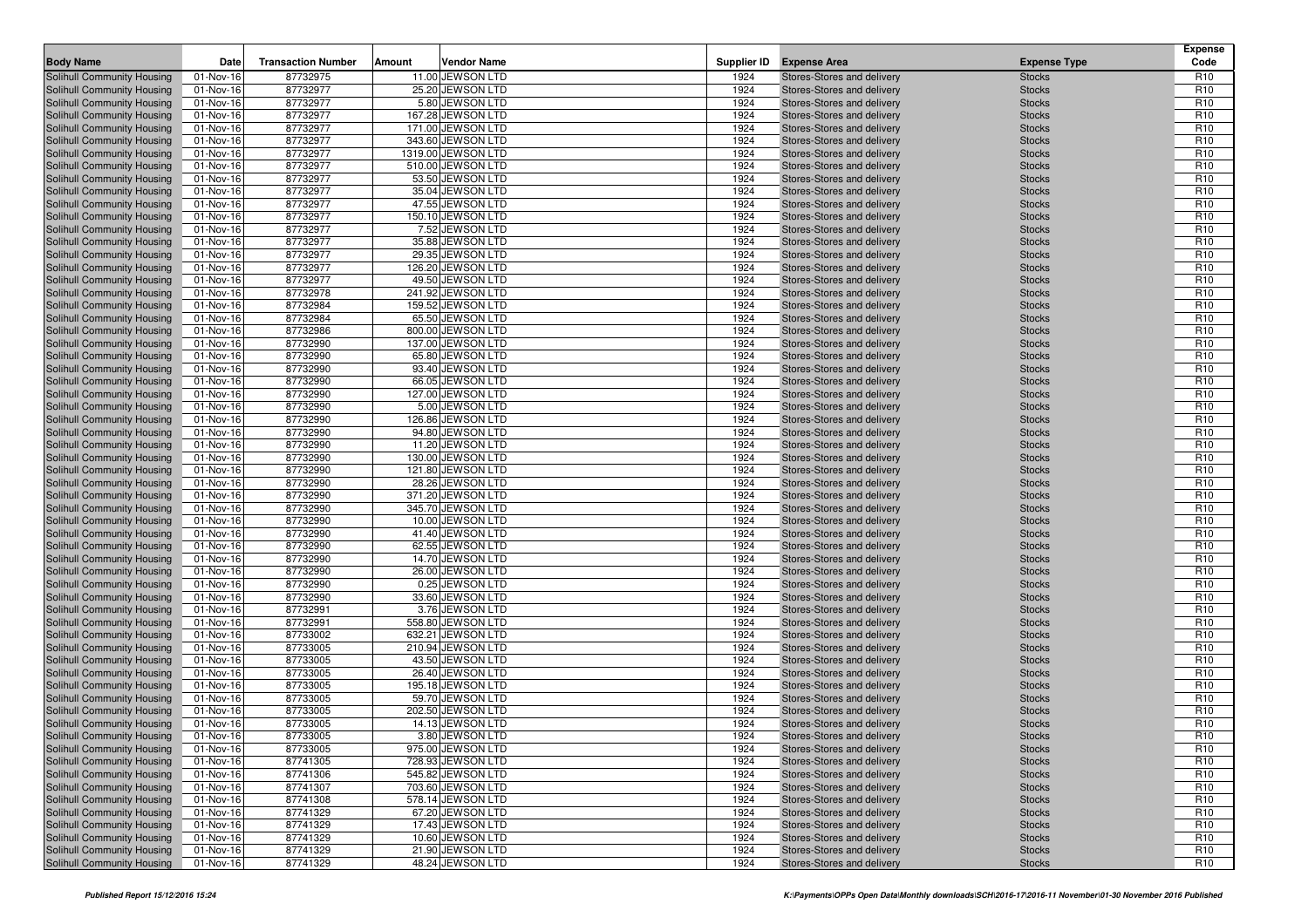|                                                          | Date                   | <b>Transaction Number</b> | Amount                                 |              | <b>Expense Area</b>                                      |                                | <b>Expense</b><br>Code             |
|----------------------------------------------------------|------------------------|---------------------------|----------------------------------------|--------------|----------------------------------------------------------|--------------------------------|------------------------------------|
| <b>Body Name</b>                                         |                        |                           | <b>Vendor Name</b><br>10.00 JEWSON LTD | Supplier ID  |                                                          | <b>Expense Type</b>            |                                    |
| Solihull Community Housing                               | 01-Nov-16              | 87741329<br>87741329      | 57.90 JEWSON LTD                       | 1924<br>1924 | Stores-Stores and delivery                               | <b>Stocks</b>                  | R <sub>10</sub><br>R <sub>10</sub> |
| Solihull Community Housing<br>Solihull Community Housing | 01-Nov-16<br>01-Nov-16 | 87741329                  | 95.00 JEWSON LTD                       | 1924         | Stores-Stores and delivery<br>Stores-Stores and delivery | <b>Stocks</b><br><b>Stocks</b> | R <sub>10</sub>                    |
| Solihull Community Housing                               | 01-Nov-16              | 87741329                  | 11.48 JEWSON LTD                       | 1924         | Stores-Stores and delivery                               | <b>Stocks</b>                  | R <sub>10</sub>                    |
| Solihull Community Housing                               | 01-Nov-16              | 87741330                  | 569.09 JEWSON LTD                      | 1924         | Stores-Stores and delivery                               | <b>Stocks</b>                  | R <sub>10</sub>                    |
| Solihull Community Housing                               | 01-Nov-16              | 87741332                  | 606.25 JEWSON LTD                      | 1924         | Stores-Stores and delivery                               | <b>Stocks</b>                  | R <sub>10</sub>                    |
| Solihull Community Housing                               | 02-Nov-16              | 87732993                  | 9.00 JEWSON LTD                        | 1924         | Stores-Stores and delivery                               | <b>Stocks</b>                  | R <sub>10</sub>                    |
| Solihull Community Housing                               | 02-Nov-16              | 87732993                  | 146.00 JEWSON LTD                      | 1924         | Stores-Stores and delivery                               | <b>Stocks</b>                  | R <sub>10</sub>                    |
| Solihull Community Housing                               | 02-Nov-16              | 87732993                  | 86.40 JEWSON LTD                       | 1924         | Stores-Stores and delivery                               | <b>Stocks</b>                  | R <sub>10</sub>                    |
| Solihull Community Housing                               | 02-Nov-16              | 87732993                  | 129.00 JEWSON LTD                      | 1924         | Stores-Stores and delivery                               | <b>Stocks</b>                  | R <sub>10</sub>                    |
| Solihull Community Housing                               | 02-Nov-16              | 87732993                  | 427.00 JEWSON LTD                      | 1924         | Stores-Stores and delivery                               | <b>Stocks</b>                  | R <sub>10</sub>                    |
| Solihull Community Housing                               | 02-Nov-16              | 87732993                  | 171.90 JEWSON LTD                      | 1924         | Stores-Stores and delivery                               | <b>Stocks</b>                  | R <sub>10</sub>                    |
| Solihull Community Housing                               | 02-Nov-16              | 87732993                  | 243.05 JEWSON LTD                      | 1924         | Stores-Stores and delivery                               | <b>Stocks</b>                  | R <sub>10</sub>                    |
| Solihull Community Housing                               | 02-Nov-16              | 87732993                  | 109.80 JEWSON LTD                      | 1924         | Stores-Stores and delivery                               | <b>Stocks</b>                  | R <sub>10</sub>                    |
| Solihull Community Housing                               | 02-Nov-16              | 87732993                  | 36.30 JEWSON LTD                       | 1924         | Stores-Stores and delivery                               | <b>Stocks</b>                  | R <sub>10</sub>                    |
| Solihull Community Housing                               | 02-Nov-16              | 87732996                  | 64.08 JEWSON LTD                       | 1924         | Stores-Stores and delivery                               | <b>Stocks</b>                  | R <sub>10</sub>                    |
| Solihull Community Housing                               | 02-Nov-16              | 87732996                  | 163.90 JEWSON LTD                      | 1924         | Stores-Stores and delivery                               | <b>Stocks</b>                  | R <sub>10</sub>                    |
| Solihull Community Housing                               | 02-Nov-16              | 87741309                  | -558.80 JEWSON LTD                     | 1924         | Stores-Stores and delivery                               | <b>Stocks</b>                  | R <sub>10</sub>                    |
| Solihull Community Housing                               | 03-Nov-16              | 87741318                  | 27.10 JEWSON LTD                       | 1924         | Stores-Stores and delivery                               | <b>Stocks</b>                  | R <sub>10</sub>                    |
| Solihull Community Housing                               | 03-Nov-16              | 87741318                  | 558.00 JEWSON LTD                      | 1924         | Stores-Stores and delivery                               | <b>Stocks</b>                  | R <sub>10</sub>                    |
| Solihull Community Housing                               | 03-Nov-16              | 87741319                  | 228.25 JEWSON LTD                      | 1924         | Stores-Stores and delivery                               | <b>Stocks</b>                  | R <sub>10</sub>                    |
| Solihull Community Housing                               | 03-Nov-16              | 87741320                  | 705.00 JEWSON LTD                      | 1924         | Stores-Stores and delivery                               | <b>Stocks</b>                  | R <sub>10</sub>                    |
| Solihull Community Housing<br>Solihull Community Housing | 03-Nov-16              | 87741321<br>87741321      | 299.88 JEWSON LTD<br>50.88 JEWSON LTD  | 1924<br>1924 | Stores-Stores and delivery                               | <b>Stocks</b>                  | R <sub>10</sub><br>R <sub>10</sub> |
| Solihull Community Housing                               | 03-Nov-16<br>03-Nov-16 | 87741325                  | 142.56 JEWSON LTD                      | 1924         | Stores-Stores and delivery<br>Stores-Stores and delivery | <b>Stocks</b><br><b>Stocks</b> | R <sub>10</sub>                    |
| Solihull Community Housing                               | 03-Nov-16              | 87741325                  | 131.49 JEWSON LTD                      | 1924         | Stores-Stores and delivery                               | <b>Stocks</b>                  | R <sub>10</sub>                    |
| Solihull Community Housing                               | 03-Nov-16              | 87741326                  | 534.30 JEWSON LTD                      | 1924         | Stores-Stores and delivery                               | <b>Stocks</b>                  | R <sub>10</sub>                    |
| Solihull Community Housing                               | 04-Nov-16              | 87741327                  | 72.80 JEWSON LTD                       | 1924         | Stores-Stores and delivery                               | <b>Stocks</b>                  | R <sub>10</sub>                    |
| Solihull Community Housing                               | 04-Nov-16              | 87741327                  | 252.56 JEWSON LTD                      | 1924         | Stores-Stores and delivery                               | <b>Stocks</b>                  | R <sub>10</sub>                    |
| Solihull Community Housing                               | 04-Nov-16              | 87741328                  | 41.81 JEWSON LTD                       | 1924         | Stores-Stores and delivery                               | <b>Stocks</b>                  | R <sub>10</sub>                    |
| Solihull Community Housing                               | 04-Nov-16              | 87741328                  | 63.68 JEWSON LTD                       | 1924         | Stores-Stores and delivery                               | <b>Stocks</b>                  | R <sub>10</sub>                    |
| Solihull Community Housing                               | 04-Nov-16              | 87741328                  | 19.00 JEWSON LTD                       | 1924         | Stores-Stores and delivery                               | <b>Stocks</b>                  | R <sub>10</sub>                    |
| Solihull Community Housing                               | 04-Nov-16              | 87741328                  | 53.50 JEWSON LTD                       | 1924         | Stores-Stores and delivery                               | <b>Stocks</b>                  | R <sub>10</sub>                    |
| Solihull Community Housing                               | 04-Nov-16              | 87741328                  | 242.00 JEWSON LTD                      | 1924         | Stores-Stores and delivery                               | <b>Stocks</b>                  | R <sub>10</sub>                    |
| Solihull Community Housing                               | 04-Nov-16              | 87741328                  | 95.00 JEWSON LTD                       | 1924         | Stores-Stores and delivery                               | <b>Stocks</b>                  | R <sub>10</sub>                    |
| Solihull Community Housing                               | 04-Nov-16              | 87741328                  | 71.40 JEWSON LTD                       | 1924         | Stores-Stores and delivery                               | <b>Stocks</b>                  | R <sub>10</sub>                    |
| Solihull Community Housing                               | 04-Nov-16              | 87741328                  | 235.80 JEWSON LTD                      | 1924         | Stores-Stores and delivery                               | <b>Stocks</b>                  | R <sub>10</sub>                    |
| Solihull Community Housing                               | 04-Nov-16              | 87741328                  | 329.20 JEWSON LTD                      | 1924         | Stores-Stores and delivery                               | <b>Stocks</b>                  | R <sub>10</sub>                    |
| Solihull Community Housing                               | 07-Nov-16              | 87951355                  | 584.36 JEWSON LTD                      | 1924         | Stores-Stores and delivery                               | <b>Stocks</b>                  | R <sub>10</sub>                    |
| Solihull Community Housing                               | 07-Nov-16              | 87951356                  | 571.15 JEWSON LTD                      | 1924         | Stores-Stores and delivery                               | <b>Stocks</b>                  | R <sub>10</sub>                    |
| Solihull Community Housing                               | 07-Nov-16              | 87951357                  | 681.87 JEWSON LTD                      | 1924         | Stores-Stores and delivery                               | <b>Stocks</b>                  | R <sub>10</sub>                    |
| Solihull Community Housing                               | 07-Nov-16<br>07-Nov-16 | 87951360<br>87951361      | 354.06 JEWSON LTD<br>384.72 JEWSON LTD | 1924<br>1924 | Stores-Stores and delivery<br>Stores-Stores and delivery | <b>Stocks</b><br><b>Stocks</b> | R <sub>10</sub><br>R <sub>10</sub> |
| Solihull Community Housing<br>Solihull Community Housing | 08-Nov-16              | 87951362                  | 398.33 JEWSON LTD                      | 1924         | Stores-Stores and delivery                               | <b>Stocks</b>                  | R <sub>10</sub>                    |
| Solihull Community Housing                               | 08-Nov-16              | 87951363                  | 394.75 JEWSON LTD                      | 1924         | Stores-Stores and delivery                               | <b>Stocks</b>                  | R <sub>10</sub>                    |
| Solihull Community Housing                               | 08-Nov-16              | 87951364                  | 48.00 JEWSON LTD                       | 1924         | Stores-Stores and delivery                               | <b>Stocks</b>                  | R <sub>10</sub>                    |
| Solihull Community Housing                               | 08-Nov-16              | 87951364                  | 69.50 JEWSON LTD                       | 1924         | Stores-Stores and delivery                               | <b>Stocks</b>                  | R <sub>10</sub>                    |
| Solihull Community Housing                               | 08-Nov-16              | 87951364                  | 54.36 JEWSON LTD                       | 1924         | Stores-Stores and delivery                               | <b>Stocks</b>                  | R <sub>10</sub>                    |
| Solihull Community Housing                               | 08-Nov-16              | 87951364                  | 326.00 JEWSON LTD                      | 1924         | Stores-Stores and delivery                               | <b>Stocks</b>                  | R <sub>10</sub>                    |
| Solihull Community Housing                               | 08-Nov-16              | 87951364                  | 393.30 JEWSON LTD                      | 1924         | Stores-Stores and delivery                               | <b>Stocks</b>                  | R <sub>10</sub>                    |
| Solihull Community Housing                               | 08-Nov-16              | 87951364                  | 45.40 JEWSON LTD                       | 1924         | Stores-Stores and delivery                               | <b>Stocks</b>                  | R <sub>10</sub>                    |
| Solihull Community Housing                               | 08-Nov-16              | 87951364                  | 154.70 JEWSON LTD                      | 1924         | Stores-Stores and delivery                               | <b>Stocks</b>                  | R <sub>10</sub>                    |
| Solihull Community Housing                               | 08-Nov-16              | 87951364                  | 250.98 JEWSON LTD                      | 1924         | Stores-Stores and delivery                               | <b>Stocks</b>                  | R <sub>10</sub>                    |
| Solihull Community Housing                               | 08-Nov-16              | 87951364                  | 46.00 JEWSON LTD                       | 1924         | Stores-Stores and delivery                               | <b>Stocks</b>                  | R <sub>10</sub>                    |
| Solihull Community Housing                               | 08-Nov-16              | 87951364                  | 230.50 JEWSON LTD                      | 1924         | Stores-Stores and delivery                               | <b>Stocks</b>                  | R <sub>10</sub>                    |
| Solihull Community Housing                               | 08-Nov-16              | 87951364                  | 345.70 JEWSON LTD                      | 1924         | Stores-Stores and delivery                               | <b>Stocks</b>                  | R <sub>10</sub>                    |
| Solihull Community Housing                               | 08-Nov-16              | 87951364                  | 56.50 JEWSON LTD                       | 1924         | Stores-Stores and delivery                               | <b>Stocks</b>                  | R <sub>10</sub>                    |
| Solihull Community Housing                               | 08-Nov-16              | 87951364                  | 256.20 JEWSON LTD                      | 1924         | Stores-Stores and delivery                               | <b>Stocks</b>                  | R <sub>10</sub>                    |
| Solihull Community Housing                               | 08-Nov-16              | 87951364                  | 125.20 JEWSON LTD                      | 1924         | Stores-Stores and delivery                               | <b>Stocks</b>                  | R <sub>10</sub>                    |
| Solihull Community Housing                               | 08-Nov-16              | 87951364                  | 75.60 JEWSON LTD                       | 1924         | Stores-Stores and delivery                               | <b>Stocks</b>                  | R <sub>10</sub>                    |
| Solihull Community Housing                               | 09-Nov-16              | 87951365                  | 375.37 JEWSON LTD                      | 1924         | Stores-Stores and delivery<br>Stores-Stores and delivery | <b>Stocks</b>                  | R <sub>10</sub>                    |
| Solihull Community Housing                               | 09-Nov-16              | 87951366                  | 34.25 JEWSON LTD<br>620.04 JEWSON LTD  | 1924         |                                                          | <b>Stocks</b>                  | R <sub>10</sub><br>R <sub>10</sub> |
| Solihull Community Housing                               | 09-Nov-16              | 87951366                  |                                        | 1924         | Stores-Stores and delivery                               | <b>Stocks</b>                  |                                    |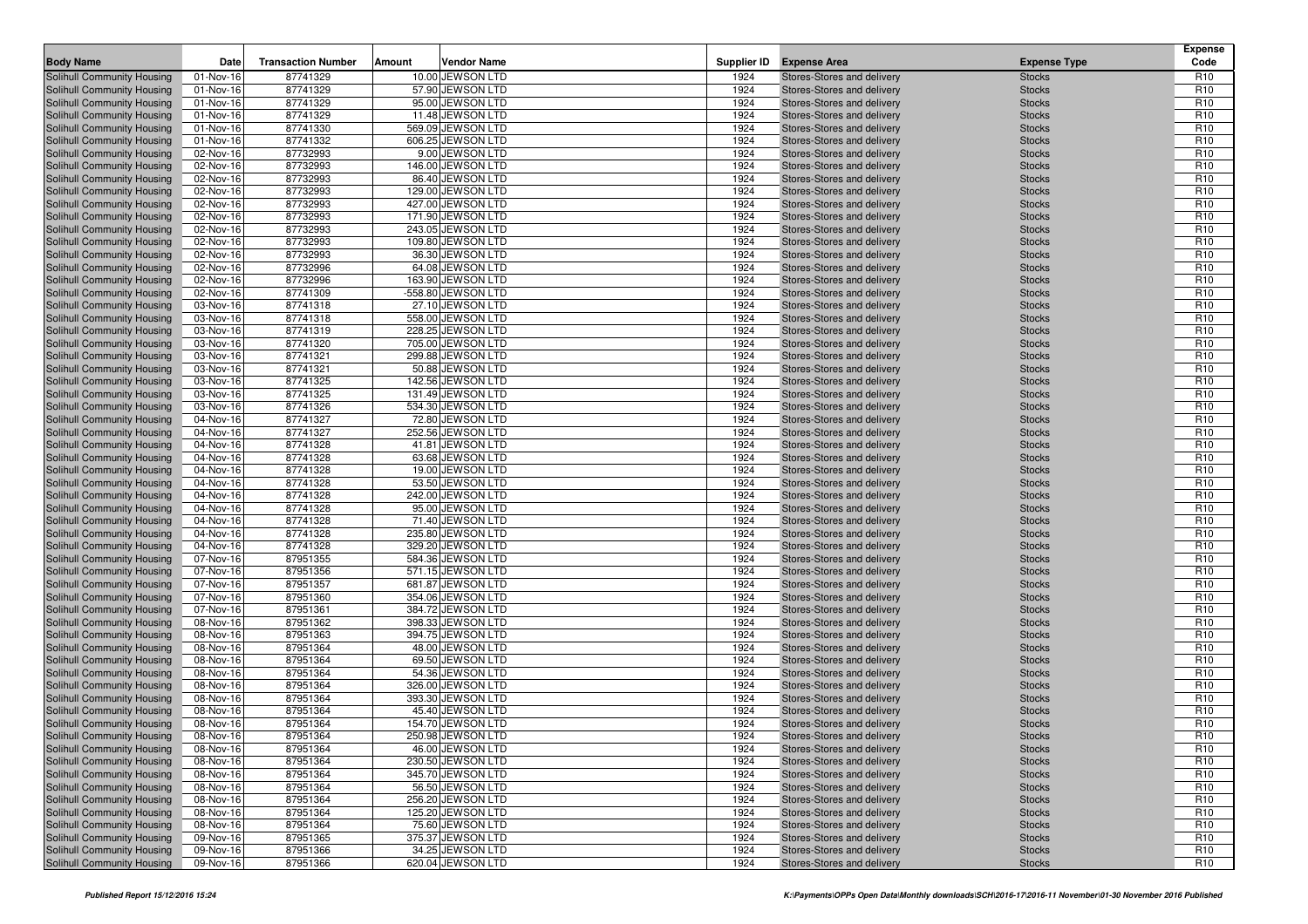| <b>Body Name</b>                                         | Date                   | <b>Transaction Number</b> | Amount<br><b>Vendor Name</b>           | Supplier ID  | <b>Expense Area</b>                                      | <b>Expense Type</b>            | <b>Expense</b><br>Code             |
|----------------------------------------------------------|------------------------|---------------------------|----------------------------------------|--------------|----------------------------------------------------------|--------------------------------|------------------------------------|
| Solihull Community Housing                               | 09-Nov-16              | 87951366                  | 20.08 JEWSON LTD                       | 1924         | Stores-Stores and delivery                               | <b>Stocks</b>                  | R <sub>10</sub>                    |
| Solihull Community Housing                               | 09-Nov-16              | 87951366                  | 4.36 JEWSON LTD                        | 1924         | Stores-Stores and delivery                               | <b>Stocks</b>                  | R <sub>10</sub>                    |
| Solihull Community Housing                               | 09-Nov-16              | 87951366                  | 54.00 JEWSON LTD                       | 1924         | Stores-Stores and delivery                               | <b>Stocks</b>                  | R <sub>10</sub>                    |
| Solihull Community Housing                               | 09-Nov-16              | 87951366                  | 177.60 JEWSON LTD                      | 1924         | Stores-Stores and delivery                               | <b>Stocks</b>                  | R <sub>10</sub>                    |
| Solihull Community Housing                               | 09-Nov-16              | 87951366                  | 9.80 JEWSON LTD                        | 1924         | Stores-Stores and delivery                               | <b>Stocks</b>                  | R <sub>10</sub>                    |
| Solihull Community Housing                               | 09-Nov-16              | 87951366                  | 43.40 JEWSON LTD                       | 1924         | Stores-Stores and delivery                               | <b>Stocks</b>                  | R <sub>10</sub>                    |
| Solihull Community Housing                               | 09-Nov-16              | 87951366                  | 20.00 JEWSON LTD                       | 1924         | Stores-Stores and delivery                               | <b>Stocks</b>                  | R <sub>10</sub>                    |
| Solihull Community Housing                               | 09-Nov-16              | 87951366                  | 19.65 JEWSON LTD                       | 1924         | Stores-Stores and delivery                               | <b>Stocks</b>                  | R <sub>10</sub>                    |
| Solihull Community Housing                               | 09-Nov-16              | 87951366                  | 2.20 JEWSON LTD                        | 1924         | Stores-Stores and delivery                               | <b>Stocks</b>                  | R <sub>10</sub>                    |
| Solihull Community Housing                               | 09-Nov-16              | 87951366                  | 29.28 JEWSON LTD                       | 1924         | Stores-Stores and delivery                               | <b>Stocks</b>                  | R <sub>10</sub>                    |
| Solihull Community Housing                               | 09-Nov-16              | 87951366                  | 84.00 JEWSON LTD                       | 1924         | Stores-Stores and delivery                               | <b>Stocks</b>                  | R <sub>10</sub>                    |
| Solihull Community Housing                               | 09-Nov-16              | 87951366                  | 366.00 JEWSON LTD                      | 1924         | Stores-Stores and delivery                               | <b>Stocks</b>                  | R <sub>10</sub>                    |
| Solihull Community Housing                               | 09-Nov-16              | 87951366                  | 171.90 JEWSON LTD                      | 1924         | Stores-Stores and delivery                               | <b>Stocks</b>                  | R <sub>10</sub>                    |
| Solihull Community Housing                               | 09-Nov-16              | 87951366                  | 69.55 JEWSON LTD                       | 1924         | Stores-Stores and delivery                               | <b>Stocks</b>                  | R <sub>10</sub>                    |
| Solihull Community Housing                               | 09-Nov-16              | 87951366                  | 8.00 JEWSON LTD                        | 1924         | Stores-Stores and delivery                               | <b>Stocks</b>                  | R <sub>10</sub>                    |
| Solihull Community Housing                               | 09-Nov-16              | 87951366                  | 14.00 JEWSON LTD                       | 1924         | Stores-Stores and delivery                               | <b>Stocks</b>                  | R <sub>10</sub>                    |
| Solihull Community Housing                               | 09-Nov-16              | 87951366                  | 245.28 JEWSON LTD                      | 1924         | Stores-Stores and delivery                               | <b>Stocks</b>                  | R <sub>10</sub>                    |
| Solihull Community Housing                               | 09-Nov-16              | 87951366                  | 26.90 JEWSON LTD                       | 1924         | Stores-Stores and delivery                               | <b>Stocks</b>                  | R <sub>10</sub>                    |
| Solihull Community Housing                               | 09-Nov-16              | 87951366                  | 16.92 JEWSON LTD                       | 1924         | Stores-Stores and delivery                               | <b>Stocks</b>                  | R <sub>10</sub>                    |
| Solihull Community Housing                               | 09-Nov-16              | 87951366                  | 126.20 JEWSON LTD                      | 1924         | Stores-Stores and delivery                               | <b>Stocks</b>                  | R <sub>10</sub>                    |
| Solihull Community Housing                               | 09-Nov-16              | 87951366                  | 180.70 JEWSON LTD                      | 1924         | Stores-Stores and delivery                               | <b>Stocks</b>                  | R <sub>10</sub>                    |
| Solihull Community Housing                               | 09-Nov-16              | 87951366                  | 52.70 JEWSON LTD                       | 1924         | Stores-Stores and delivery                               | <b>Stocks</b>                  | R <sub>10</sub>                    |
| Solihull Community Housing                               | 10-Nov-16              | 87951373                  | 64.08 JEWSON LTD                       | 1924         | Stores-Stores and delivery                               | <b>Stocks</b>                  | R <sub>10</sub>                    |
| Solihull Community Housing                               | 10-Nov-16              | 87951373                  | 13.00 JEWSON LTD                       | 1924<br>1924 | Stores-Stores and delivery<br>Stores-Stores and delivery | <b>Stocks</b>                  | R <sub>10</sub><br>R <sub>10</sub> |
| Solihull Community Housing<br>Solihull Community Housing | 10-Nov-16<br>10-Nov-16 | 87951373<br>87951373      | 3.60 JEWSON LTD<br>21.80 JEWSON LTD    | 1924         | Stores-Stores and delivery                               | <b>Stocks</b><br><b>Stocks</b> | R <sub>10</sub>                    |
| Solihull Community Housing                               | 10-Nov-16              | 87951373                  | 111.20 JEWSON LTD                      | 1924         | Stores-Stores and delivery                               | <b>Stocks</b>                  | R <sub>10</sub>                    |
| Solihull Community Housing                               | 10-Nov-16              | 87951373                  | 494.30 JEWSON LTD                      | 1924         | Stores-Stores and delivery                               | <b>Stocks</b>                  | R <sub>10</sub>                    |
| Solihull Community Housing                               | 10-Nov-16              | 87951373                  | 29.10 JEWSON LTD                       | 1924         | Stores-Stores and delivery                               | <b>Stocks</b>                  | R <sub>10</sub>                    |
| Solihull Community Housing                               | 10-Nov-16              | 87951373                  | 51.00 JEWSON LTD                       | 1924         | Stores-Stores and delivery                               | <b>Stocks</b>                  | R <sub>10</sub>                    |
| Solihull Community Housing                               | 10-Nov-16              | 87951373                  | 217.60 JEWSON LTD                      | 1924         | Stores-Stores and delivery                               | <b>Stocks</b>                  | R <sub>10</sub>                    |
| Solihull Community Housing                               | 10-Nov-16              | 87951373                  | 115.50 JEWSON LTD                      | 1924         | Stores-Stores and delivery                               | <b>Stocks</b>                  | R <sub>10</sub>                    |
| Solihull Community Housing                               | 10-Nov-16              | 87951373                  | 304.60 JEWSON LTD                      | 1924         | Stores-Stores and delivery                               | <b>Stocks</b>                  | R <sub>10</sub>                    |
| Solihull Community Housing                               | 10-Nov-16              | 87951373                  | 16.00 JEWSON LTD                       | 1924         | Stores-Stores and delivery                               | <b>Stocks</b>                  | R <sub>10</sub>                    |
| Solihull Community Housing                               | 10-Nov-16              | 87951373                  | 14.00 JEWSON LTD                       | 1924         | Stores-Stores and delivery                               | <b>Stocks</b>                  | R <sub>10</sub>                    |
| Solihull Community Housing                               | 10-Nov-16              | 87951373                  | 75.60 JEWSON LTD                       | 1924         | Stores-Stores and delivery                               | <b>Stocks</b>                  | R <sub>10</sub>                    |
| Solihull Community Housing                               | 10-Nov-16              | 87951374                  | 250.93 JEWSON LTD                      | 1924         | Stores-Stores and delivery                               | <b>Stocks</b>                  | R <sub>10</sub>                    |
| Solihull Community Housing                               | 10-Nov-16              | 87951374                  | 45.07 JEWSON LTD                       | 1924         | Stores-Stores and delivery                               | <b>Stocks</b>                  | R <sub>10</sub>                    |
| Solihull Community Housing                               | 10-Nov-16              | 87951374                  | 116.16 JEWSON LTD                      | 1924         | Stores-Stores and delivery                               | <b>Stocks</b>                  | R <sub>10</sub>                    |
| Solihull Community Housing                               | 10-Nov-16              | 87951377                  | 41.47 JEWSON LTD                       | 1924         | Stores-Stores and delivery                               | <b>Stocks</b>                  | R <sub>10</sub>                    |
| Solihull Community Housing                               | 10-Nov-16              | 87951377                  | 302.40 JEWSON LTD                      | 1924         | Stores-Stores and delivery                               | <b>Stocks</b>                  | R <sub>10</sub>                    |
| Solihull Community Housing                               | 11-Nov-16              | 87951378                  | 352.75 JEWSON LTD                      | 1924         | Stores-Stores and delivery                               | <b>Stocks</b>                  | R <sub>10</sub>                    |
| Solihull Community Housing                               | 11-Nov-16              | 87951379                  | 384.72 JEWSON LTD                      | 1924         | Stores-Stores and delivery                               | <b>Stocks</b>                  | R <sub>10</sub>                    |
| Solihull Community Housing                               | 11-Nov-16              | 87951387                  | 560.00 JEWSON LTD                      | 1924         | Stores-Stores and delivery                               | <b>Stocks</b>                  | R <sub>10</sub><br>R <sub>10</sub> |
| Solihull Community Housing<br>Solihull Community Housing | 11-Nov-16<br>11-Nov-16 | 87951387<br>87951387      | 202.00 JEWSON LTD<br>286.00 JEWSON LTD | 1924<br>1924 | Stores-Stores and delivery<br>Stores-Stores and delivery | <b>Stocks</b><br><b>Stocks</b> | R <sub>10</sub>                    |
| Solihull Community Housing                               | 12-Nov-16              | 87951385                  | 225.00 JEWSON LTD                      | 1924         | Stores-Stores and delivery                               | <b>Stocks</b>                  | R <sub>10</sub>                    |
| Solihull Community Housing                               | 14-Nov-16              | 87951390                  | 390.36 JEWSON LTD                      | 1924         | Stores-Stores and delivery                               | <b>Stocks</b>                  | R <sub>10</sub>                    |
| Solihull Community Housing                               | 14-Nov-16              | 87951394                  | 120.00 JEWSON LTD                      | 1924         | Stores-Stores and delivery                               | <b>Stocks</b>                  | R <sub>10</sub>                    |
| Solihull Community Housing                               | 14-Nov-16              | 87951394                  | 26.00 JEWSON LTD                       | 1924         | Stores-Stores and delivery                               | <b>Stocks</b>                  | R <sub>10</sub>                    |
| Solihull Community Housing                               | 14-Nov-16              | 87951394                  | 21.66 JEWSON LTD                       | 1924         | Stores-Stores and delivery                               | <b>Stocks</b>                  | R <sub>10</sub>                    |
| Solihull Community Housing                               | 14-Nov-16              | 87951394                  | 47.50 JEWSON LTD                       | 1924         | Stores-Stores and delivery                               | <b>Stocks</b>                  | R <sub>10</sub>                    |
| Solihull Community Housing                               | 14-Nov-16              | 87951394                  | 13.32 JEWSON LTD                       | 1924         | Stores-Stores and delivery                               | <b>Stocks</b>                  | R <sub>10</sub>                    |
| Solihull Community Housing                               | 14-Nov-16              | 87951394                  | 3.80 JEWSON LTD                        | 1924         | Stores-Stores and delivery                               | <b>Stocks</b>                  | R <sub>10</sub>                    |
| Solihull Community Housing                               | 14-Nov-16              | 87951394                  | 109.08 JEWSON LTD                      | 1924         | Stores-Stores and delivery                               | <b>Stocks</b>                  | R <sub>10</sub>                    |
| Solihull Community Housing                               | 14-Nov-16              | 87951394                  | 246.50 JEWSON LTD                      | 1924         | Stores-Stores and delivery                               | <b>Stocks</b>                  | R <sub>10</sub>                    |
| Solihull Community Housing                               | 14-Nov-16              | 87951394                  | 61.72 JEWSON LTD                       | 1924         | Stores-Stores and delivery                               | <b>Stocks</b>                  | R <sub>10</sub>                    |
| Solihull Community Housing                               | 14-Nov-16              | 87951394                  | 68.07 JEWSON LTD                       | 1924         | Stores-Stores and delivery                               | <b>Stocks</b>                  | R <sub>10</sub>                    |
| Solihull Community Housing                               | 14-Nov-16              | 87951394                  | 19.45 JEWSON LTD                       | 1924         | Stores-Stores and delivery                               | <b>Stocks</b>                  | R <sub>10</sub>                    |
| Solihull Community Housing                               | 14-Nov-16              | 87951394                  | 123.30 JEWSON LTD                      | 1924         | Stores-Stores and delivery                               | <b>Stocks</b>                  | R <sub>10</sub>                    |
| Solihull Community Housing                               | 14-Nov-16              | 87951394                  | 61.20 JEWSON LTD                       | 1924         | Stores-Stores and delivery                               | <b>Stocks</b>                  | R <sub>10</sub>                    |
| Solihull Community Housing                               | 15-Nov-16              | 87951396                  | 242.50 JEWSON LTD                      | 1924         | Stores-Stores and delivery                               | <b>Stocks</b>                  | R <sub>10</sub>                    |
| Solihull Community Housing                               | 15-Nov-16              | 87951396                  | 9.90 JEWSON LTD                        | 1924         | Stores-Stores and delivery                               | <b>Stocks</b>                  | R <sub>10</sub>                    |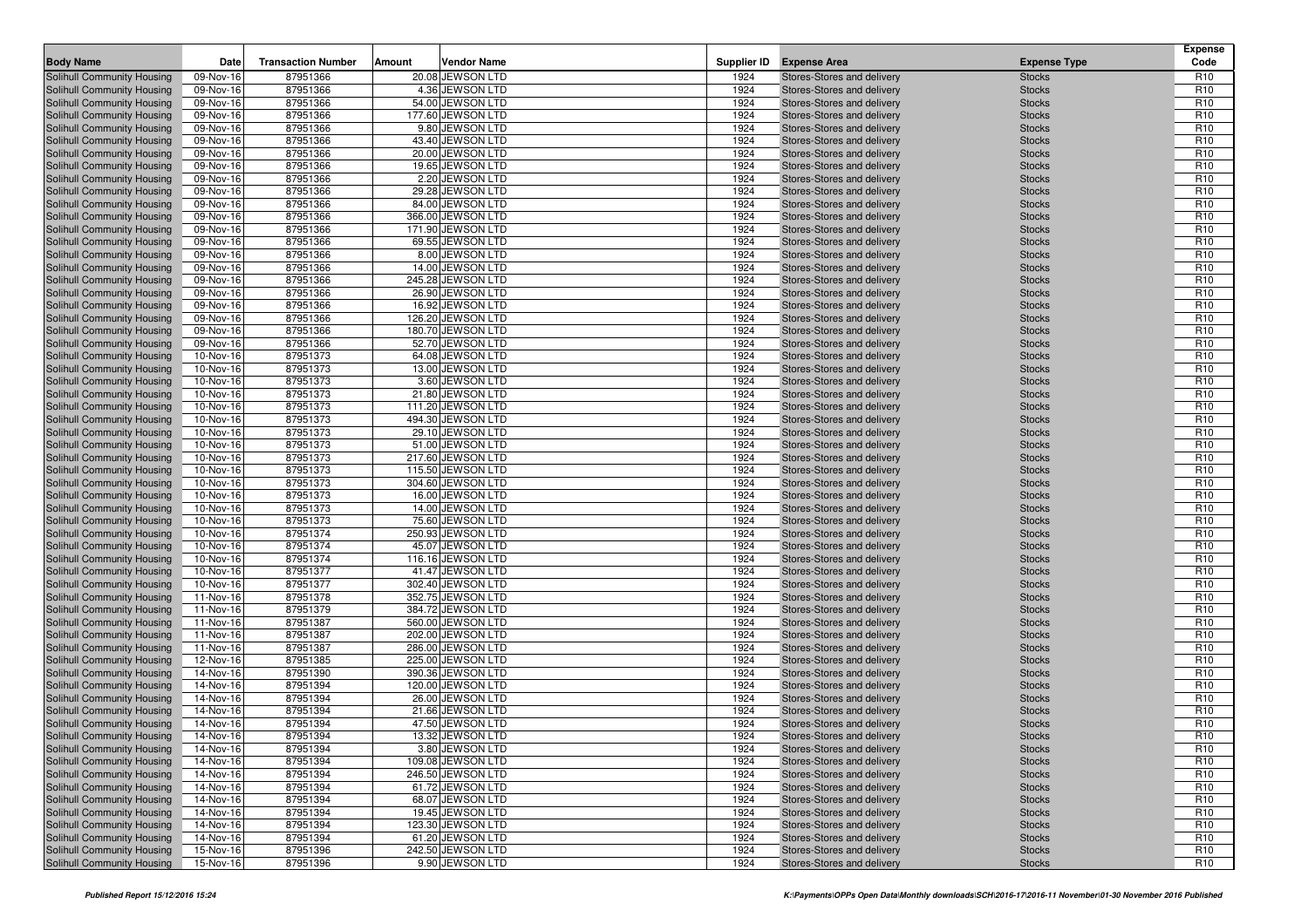| <b>Body Name</b>                                         | Date                   | <b>Transaction Number</b> | Amount | <b>Vendor Name</b>                                           | Supplier ID      | <b>Expense Area</b>                                      | <b>Expense Type</b>                 | <b>Expense</b><br>Code             |
|----------------------------------------------------------|------------------------|---------------------------|--------|--------------------------------------------------------------|------------------|----------------------------------------------------------|-------------------------------------|------------------------------------|
| Solihull Community Housing                               | 15-Nov-16              | 87951396                  |        | 16.00 JEWSON LTD                                             | 1924             | Stores-Stores and delivery                               | <b>Stocks</b>                       | R <sub>10</sub>                    |
| Solihull Community Housing                               | 15-Nov-16              | 87951396                  |        | 7.50 JEWSON LTD                                              | 1924             | Stores-Stores and delivery                               | <b>Stocks</b>                       | R <sub>10</sub>                    |
| Solihull Community Housing                               | 15-Nov-16              | 87951398                  |        | 225.00 JEWSON LTD                                            | 1924             | Stores-Stores and delivery                               | <b>Stocks</b>                       | R <sub>10</sub>                    |
| Solihull Community Housing                               | 16-Nov-16              | 87951401                  |        | 28.00 JEWSON LTD                                             | 1924             | Stores-Stores and delivery                               | <b>Stocks</b>                       | R <sub>10</sub>                    |
| Solihull Community Housing                               | 16-Nov-16              | 87951401                  |        | 10.00 JEWSON LTD                                             | 1924             | Stores-Stores and delivery                               | <b>Stocks</b>                       | R <sub>10</sub>                    |
| Solihull Community Housing                               | 16-Nov-16              | 87951401                  |        | 262.20 JEWSON LTD                                            | 1924             | Stores-Stores and delivery                               | <b>Stocks</b>                       | R <sub>10</sub>                    |
| Solihull Community Housing                               | 16-Nov-16              | 87951401                  |        | 5.70 JEWSON LTD                                              | 1924             | Stores-Stores and delivery                               | <b>Stocks</b>                       | R <sub>10</sub>                    |
| Solihull Community Housing                               | 16-Nov-16              | 87951401                  |        | 84.25 JEWSON LTD                                             | 1924             | Stores-Stores and delivery                               | <b>Stocks</b>                       | R <sub>10</sub>                    |
| Solihull Community Housing                               | 16-Nov-16              | 87951401                  |        | 1.10 JEWSON LTD                                              | 1924             | Stores-Stores and delivery                               | <b>Stocks</b>                       | R <sub>10</sub>                    |
| Solihull Community Housing                               | 16-Nov-16              | 87951401                  |        | 123.48 JEWSON LTD                                            | 1924             | Stores-Stores and delivery                               | <b>Stocks</b>                       | R <sub>10</sub>                    |
| Solihull Community Housing                               | 16-Nov-16              | 87951401                  |        | 1319.00 JEWSON LTD                                           | 1924             | Stores-Stores and delivery                               | <b>Stocks</b>                       | R <sub>10</sub>                    |
| Solihull Community Housing                               | 16-Nov-16              | 87951401                  |        | 53.50 JEWSON LTD                                             | 1924             | Stores-Stores and delivery                               | <b>Stocks</b>                       | R <sub>10</sub>                    |
| Solihull Community Housing                               | 16-Nov-16              | 87951401                  |        | 27.72 JEWSON LTD                                             | 1924             | Stores-Stores and delivery                               | <b>Stocks</b>                       | R <sub>10</sub>                    |
| Solihull Community Housing                               | 16-Nov-16              | 87951401                  |        | 160.00 JEWSON LTD                                            | 1924             | Stores-Stores and delivery                               | <b>Stocks</b>                       | R <sub>10</sub>                    |
| Solihull Community Housing                               | 16-Nov-16              | 87951401                  |        | 71.30 JEWSON LTD                                             | 1924             | Stores-Stores and delivery                               | <b>Stocks</b>                       | R <sub>10</sub>                    |
| Solihull Community Housing                               | 16-Nov-16              | 87951401                  |        | 59.10 JEWSON LTD                                             | 1924             | Stores-Stores and delivery                               | <b>Stocks</b>                       | R <sub>10</sub>                    |
| Solihull Community Housing                               | 16-Nov-16              | 87951401                  |        | 21.60 JEWSON LTD                                             | 1924             | Stores-Stores and delivery                               | <b>Stocks</b>                       | R <sub>10</sub>                    |
| Solihull Community Housing                               | 16-Nov-16              | 87951401                  |        | 137.80 JEWSON LTD                                            | 1924             | Stores-Stores and delivery                               | <b>Stocks</b>                       | R <sub>10</sub>                    |
| Solihull Community Housing                               | 16-Nov-16              | 87951401                  |        | 179.00 JEWSON LTD                                            | 1924             | Stores-Stores and delivery                               | <b>Stocks</b>                       | R <sub>10</sub>                    |
| Solihull Community Housing                               | 16-Nov-16              | 87951402                  |        | 166.80 JEWSON LTD                                            | 1924             | Stores-Stores and delivery                               | <b>Stocks</b>                       | R <sub>10</sub>                    |
| Solihull Community Housing                               | 16-Nov-16              | 87951402                  |        | 390.00 JEWSON LTD                                            | 1924             | Stores-Stores and delivery                               | <b>Stocks</b>                       | R <sub>10</sub>                    |
| Solihull Community Housing                               | 17-Nov-16              | 87951405                  |        | 138.24 JEWSON LTD                                            | 1924             | Stores-Stores and delivery                               | <b>Stocks</b>                       | R <sub>10</sub>                    |
| Solihull Community Housing                               | 17-Nov-16              | 87951405                  |        | 504.00 JEWSON LTD                                            | 1924             | Stores-Stores and delivery                               | <b>Stocks</b>                       | R <sub>10</sub>                    |
| Solihull Community Housing                               | 17-Nov-16              | 87951405                  |        | 16.84 JEWSON LTD                                             | 1924             | Stores-Stores and delivery                               | <b>Stocks</b>                       | R <sub>10</sub>                    |
| Solihull Community Housing<br>Solihull Community Housing | 17-Nov-16<br>17-Nov-16 | 87951412<br>87951412      |        | 53.15 JEWSON LTD<br>418.00 JEWSON LTD                        | 1924<br>1924     | Stores-Stores and delivery<br>Stores-Stores and delivery | <b>Stocks</b><br><b>Stocks</b>      | R <sub>10</sub><br>R <sub>10</sub> |
| Solihull Community Housing                               | 17-Nov-16              | 87951412                  |        | 78.75 JEWSON LTD                                             | 1924             | Stores-Stores and delivery                               | <b>Stocks</b>                       | R <sub>10</sub>                    |
| Solihull Community Housing                               | 29-Nov-16              | 87973710                  |        | -584.10 JEWSON LTD                                           | 1924             | Stores-Stores and delivery                               | <b>Stocks</b>                       | R <sub>10</sub>                    |
| Solihull Community Housing                               | 29-Nov-16              | 87973711                  |        | 584.10 JEWSON LTD                                            | 1924             | Stores-Stores and delivery                               | <b>Stocks</b>                       | R <sub>10</sub>                    |
| Solihull Community Housing                               | 08-Nov-16              | 87738828                  |        | 656.04 JLA TOTAL CARE LTD                                    | 259869           | <b>Laundry Service</b>                                   | <b>Equipment Rental/Lease</b>       | D <sub>18</sub>                    |
| Solihull Community Housing                               | 02-Nov-16              | 87729021                  |        | 49400.00 JMG ROOFING LTD                                     | 204078           | Flat Re-roofing                                          | <b>Contractor Payments</b>          | <b>B70</b>                         |
| Solihull Community Housing                               | 02-Nov-16              | 87729022                  |        | 56473.80 JMG ROOFING LTD                                     | 204078           | Flat Re-roofing                                          | <b>Contractor Payments</b>          | <b>B70</b>                         |
| Solihull Community Housing                               | 08-Nov-16              | 87738803                  |        | 7298.31 KELBEC CIVILS                                        | 249377           | <b>Tarmac &amp; Resurfacing Works</b>                    | <b>Contractor Payments</b>          | <b>B70</b>                         |
| Solihull Community Housing                               | 30-Nov-16              | 88008517                  |        | 1797.92 KELBEC CIVILS                                        | 249377           | <b>Tarmac &amp; Resurfacing Works</b>                    | <b>Contractor Payments</b>          | <b>B70</b>                         |
| Solihull Community Housing                               | 30-Nov-16              | 88008535                  |        | 2745.98 KELBEC CIVILS                                        | 249377           | <b>Tarmac &amp; Resurfacing Works</b>                    | <b>Contractor Payments</b>          | <b>B70</b>                         |
| Solihull Community Housing                               | 30-Nov-16              | 88008536                  |        | 454.48 KELBEC CIVILS                                         | 249377           | <b>Tarmac &amp; Resurfacing Works</b>                    | <b>Contractor Payments</b>          | <b>B70</b>                         |
| Solihull Community Housing                               | 14-Nov-16              | 87802788                  |        | 4886.70 LEGRAND                                              | 267298           | Safe and Sound Operational                               | <b>Equipment Rental/Lease</b>       | D <sub>18</sub>                    |
| Solihull Community Housing                               | 14-Nov-16              | 87802789                  |        | 4742.14 LEGRAND                                              | 267298           | Safe and Sound Operational                               | <b>Equipment Rental/Lease</b>       | D <sub>18</sub>                    |
| Solihull Community Housing                               | 14-Nov-16              | 87802790                  |        | 5369.65 LEGRAND                                              | 267298           | Safe and Sound Operational                               | <b>Equipment Rental/Lease</b>       | D <sub>18</sub>                    |
| Solihull Community Housing                               | 14-Nov-16              | 87802791                  |        | 431.50 LEGRAND                                               | 267298           | Safe and Sound Operational                               | <b>Equipment Rental/Lease</b>       | D <sub>18</sub>                    |
| Solihull Community Housing                               | 14-Nov-16              | 87802792                  |        | 435.60 LEGRAND                                               | 267298           | Safe and Sound Operational                               | <b>Equipment Rental/Lease</b>       | D <sub>18</sub>                    |
| <b>Solihull Community Housing</b>                        | 16-Nov-16              | 87864708                  |        | 442.42 LEGRAND                                               | 267298           | Safe and Sound Operational                               | <b>Equipment Rental/Lease</b>       | D <sub>18</sub>                    |
| Solihull Community Housing                               | 16-Nov-16              | 87864709                  |        | 2774.25 LEGRAND                                              | 267298           | Safe and Sound Operational                               | <b>Equipment Rental/Lease</b>       | D <sub>18</sub>                    |
| Solihull Community Housing                               | 16-Nov-16              | 87864710                  |        | 4462.64 LEGRAND                                              | 267298           | Safe and Sound Operational                               | <b>Equipment Rental/Lease</b>       | D <sub>18</sub>                    |
| Solihull Community Housing                               | 21-Nov-16              | 87915796                  |        | 1061.22 LEX AUTOLEASE LIMITED                                | 233251           | Client - Fleet Management                                | Vehicle service and repairs         | C60                                |
| Solihull Community Housing                               | 21-Nov-16              | 87915800                  |        | 22986.69 LEX AUTOLEASE LIMITED                               | 233251           | Client - Fleet Management                                | <b>Vehicle Hire</b>                 | C <sub>30</sub>                    |
| Solihull Community Housing                               | 21-Nov-16              | 87915801                  |        | 640.64 LEX AUTOLEASE LIMITED                                 | 233251           | Client - Fleet Management<br>Client - Fleet Management   | <b>Vehicle Hire</b>                 | C <sub>30</sub><br>C30             |
| Solihull Community Housing<br>Solihull Community Housing | 21-Nov-16<br>21-Nov-16 | 87915802<br>87915803      |        | 640.64 LEX AUTOLEASE LIMITED<br>640.64 LEX AUTOLEASE LIMITED | 233251<br>233251 | Client - Fleet Management                                | Vehicle Hire<br><b>Vehicle Hire</b> | C <sub>30</sub>                    |
| Solihull Community Housing                               | 21-Nov-16              | 87915804                  |        | 317.60 LEX AUTOLEASE LIMITED                                 | 233251           | Client - Fleet Management                                | <b>Vehicle Hire</b>                 | C <sub>30</sub>                    |
| Solihull Community Housing                               | 21-Nov-16              | 87915805                  |        | 483.67 LEX AUTOLEASE LIMITED                                 | 233251           | Client - Fleet Management                                | <b>Vehicle Hire</b>                 | C <sub>30</sub>                    |
| Solihull Community Housing                               | 21-Nov-16              | 87915806                  |        | 317.60 LEX AUTOLEASE LIMITED                                 | 233251           | Client - Fleet Management                                | <b>Vehicle Hire</b>                 | C <sub>30</sub>                    |
| Solihull Community Housing                               | 21-Nov-16              | 87915807                  |        | 483.67 LEX AUTOLEASE LIMITED                                 | 233251           | Client - Fleet Management                                | <b>Vehicle Hire</b>                 | C30                                |
| Solihull Community Housing                               | 30-Nov-16              | 88008538                  |        | 317.60 LEX AUTOLEASE LIMITED                                 | 233251           | Client - Fleet Management                                | <b>Vehicle Hire</b>                 | C <sub>30</sub>                    |
| Solihull Community Housing                               | 30-Nov-16              | 88008539                  |        | 483.67 LEX AUTOLEASE LIMITED                                 | 233251           | Client - Fleet Management                                | <b>Vehicle Hire</b>                 | C <sub>30</sub>                    |
| Solihull Community Housing                               | 17-Nov-16              | 87884708                  |        | 7500.00 LHM MEDIA LTD                                        | 269365           | <b>IT Strategy</b>                                       | ICT Services & Consultancy          | D38                                |
| Solihull Community Housing                               | 08-Nov-16              | 87738966                  |        | 5850.00 LIBERATA UK LIMITED                                  | 169038           | Income Collection Team                                   | Court Fees                          | D <sub>54</sub>                    |
| Solihull Community Housing                               | 29-Nov-16              | 87983724                  |        | 4225.00 LIBERATA UK LIMITED                                  | 169038           | Income Collection Team                                   | <b>Court Fees</b>                   | D <sub>54</sub>                    |
| Solihull Community Housing                               | 01-Nov-16              | 87768745                  |        | 1023.38 LIFT & ENGINEERING SERVICES                          | 198330           | North Property Repairs-Day to day                        | <b>External Structures</b>          | <b>B33</b>                         |
| Solihull Community Housing                               | 01-Nov-16              | 87768746                  |        | 698.92 LIFT & ENGINEERING SERVICES                           | 198330           | North Property Repairs-Day to day                        | Environmental Improvements          | <b>B37</b>                         |
| Solihull Community Housing                               | 01-Nov-16              | 87768753                  |        | 525.90 LIFT & ENGINEERING SERVICES                           | 198330           | North Property Repairs-Voids                             | Voids                               | <b>B38</b>                         |
| Solihull Community Housing                               | 01-Nov-16              | 87768755                  |        | 239.28 LIFT & ENGINEERING SERVICES                           | 198330           | North Property Repairs-Day to day                        | <b>External Structures</b>          | <b>B33</b>                         |
| Solihull Community Housing                               | 01-Nov-16              | 87768762                  |        | 1264.27 LIFT & ENGINEERING SERVICES                          | 198330           | Mechanical & Electrical                                  | <b>Utility Related Works</b>        | <b>B34</b>                         |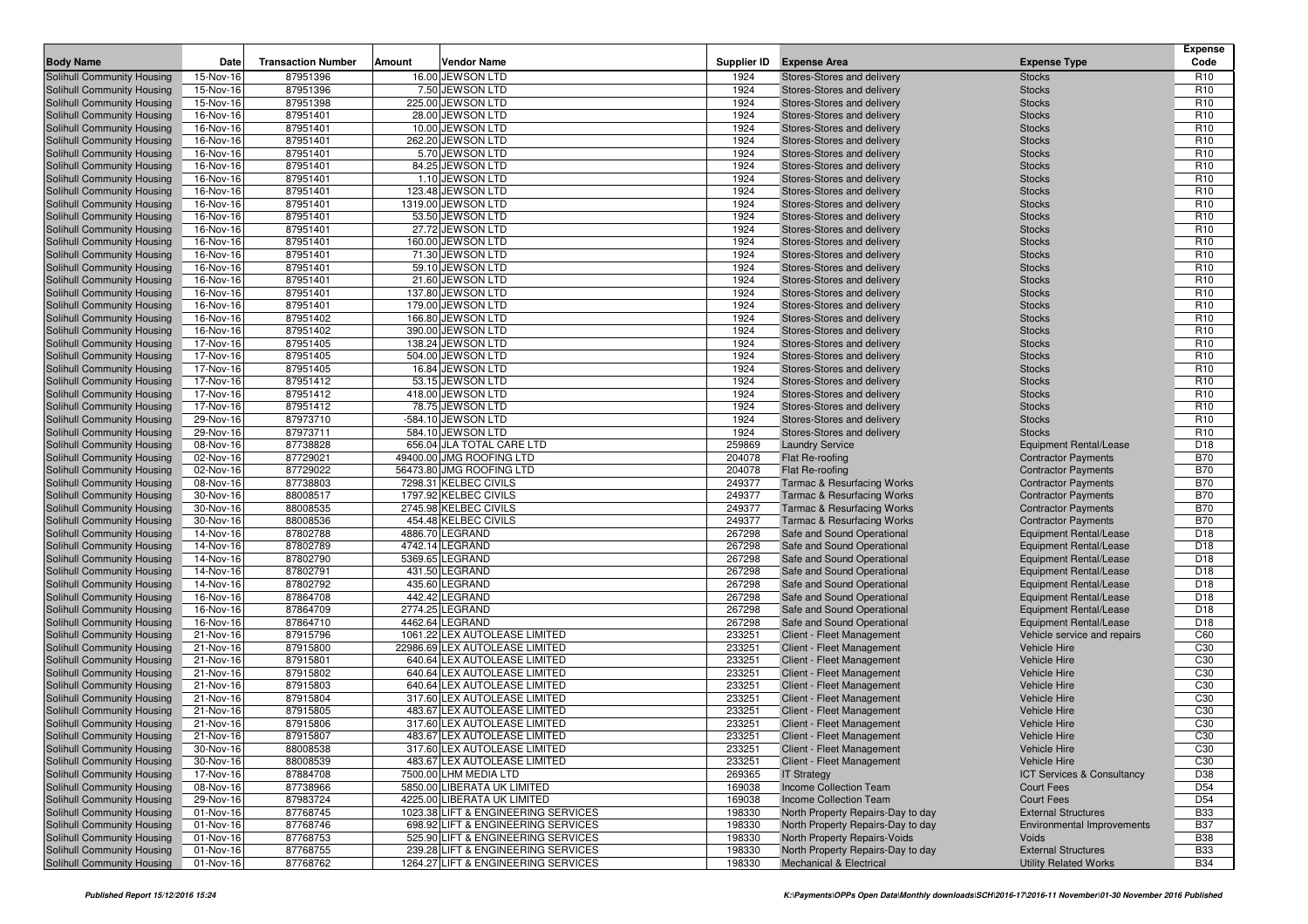|                                                          |                        |                           |        |                                                                                                 |                  |                                                             |                                | <b>Expense</b>                     |
|----------------------------------------------------------|------------------------|---------------------------|--------|-------------------------------------------------------------------------------------------------|------------------|-------------------------------------------------------------|--------------------------------|------------------------------------|
| <b>Body Name</b>                                         | Date                   | <b>Transaction Number</b> | Amount | Vendor Name                                                                                     | Supplier ID      | <b>Expense Area</b>                                         | <b>Expense Type</b>            | Code                               |
| Solihull Community Housing                               | 01-Nov-16              | 87768764                  |        | 617.35 LIFT & ENGINEERING SERVICES                                                              | 198330           | <b>Mechanical &amp; Electrical</b>                          | <b>Utility Related Works</b>   | <b>B34</b>                         |
| Solihull Community Housing                               | 01-Nov-16              | 88007921                  |        | 281.47 LIFT & ENGINEERING SERVICES                                                              | 198330           | North Property Repairs-Day to day                           | <b>External Structures</b>     | <b>B33</b>                         |
| Solihull Community Housing                               | 21-Nov-16              | 87915794                  |        | 4235.55 LIFT & ENGINEERING SERVICES                                                             | 198330           | <b>Mechanical &amp; Electrical</b>                          | <b>Utility Related Works</b>   | <b>B34</b>                         |
| Solihull Community Housing<br>Solihull Community Housing | 04-Nov-16<br>01-Nov-16 | 87732495<br>87733006      |        | 299.00 LIME LEGAL LTD<br>504.80 LORIENT POLYPRODUCTS LTD                                        | 88299<br>200366  | <b>Central Administration</b><br>Stores-Stores and delivery | Training<br><b>Stocks</b>      | A80<br>R <sub>10</sub>             |
| Solihull Community Housing                               | 14-Nov-16              | 87802786                  |        | 361330.35 LOVELL PARTNERSHIP LTD                                                                | 184463           | New Build - Richmond Road                                   | <b>Contractor Payments</b>     | <b>B70</b>                         |
| Solihull Community Housing                               | 03-Nov-16              | 87729982                  |        | 497.60 LYRECO UK LTD                                                                            | 41343            | <b>Endeavour House</b>                                      | Stationery                     | D <sub>25</sub>                    |
| Solihull Community Housing                               | 03-Nov-16              | 87729983                  |        | 246.02 LYRECO UK LTD                                                                            | 41343            | <b>Endeavour House</b>                                      | Stationery                     | D <sub>25</sub>                    |
| Solihull Community Housing                               | 08-Nov-16              | 87738804                  |        | 18061.39 MAN COMMERCIAL PROTECTION LTD                                                          | 191676           | <b>CCTV</b>                                                 | Security                       | <b>B43</b>                         |
| Solihull Community Housing                               | 25-Nov-16              | 87952712                  |        | 580.00 MARSTON TIMBER PRESERVATION LTD                                                          | 2326             | North Property Repairs-Day to day                           | <b>External Structures</b>     | <b>B33</b>                         |
| Solihull Community Housing                               | 22-Nov-16              | 87918957                  |        | 14358.46 MITIE PROPERTY SERVICES MIDS LTD                                                       | 2476             | High Rise - Communal Decorating                             | <b>Contractor Payments</b>     | <b>B70</b>                         |
| Solihull Community Housing                               | 04-Nov-16              | 87732488                  |        | 782.08 MTD SCAFFOLDING LTD                                                                      | 157821           | North Property Repairs-Day to day                           | <b>External Structures</b>     | <b>B33</b>                         |
| Solihull Community Housing                               | 04-Nov-16              | 87732489                  |        | -782.08 MTD SCAFFOLDING LTD                                                                     | 157821           | North Property Repairs-Day to day                           | <b>External Structures</b>     | <b>B33</b>                         |
| Solihull Community Housing                               | 07-Nov-16              | 87735764                  |        | 598.76 MWUK LTD                                                                                 | 194596           | Safe and Sound Operational                                  | Clothing                       | D <sub>15</sub>                    |
| Solihull Community Housing                               | 02-Nov-16              | 87729024                  |        | 518.87 NATIONAL GRID GAS PLC                                                                    | 97741            | <b>Misc Works</b>                                           | <b>Contractor Payments</b>     | <b>B70</b>                         |
| <b>Solihull Community Housing</b>                        | 01-Nov-16              | 87730375                  |        | 29.24 NATIONAL SAFETY SUPPLIES                                                                  | 247298           | Stores-Stores and delivery                                  | <b>Stocks</b>                  | R <sub>10</sub>                    |
| Solihull Community Housing                               | 01-Nov-16              | 87730375                  |        | 9.66 NATIONAL SAFETY SUPPLIES                                                                   | 247298           | Stores-Stores and delivery                                  | <b>Stocks</b>                  | R <sub>10</sub>                    |
| Solihull Community Housing                               | 01-Nov-16              | 87730375                  |        | 14.40 NATIONAL SAFETY SUPPLIES                                                                  | 247298           | Stores-Stores and delivery                                  | <b>Stocks</b>                  | R <sub>10</sub>                    |
| Solihull Community Housing                               | 01-Nov-16              | 87730375                  |        | 179.80 NATIONAL SAFETY SUPPLIES                                                                 | 247298           | Stores-Stores and delivery                                  | <b>Stocks</b>                  | R <sub>10</sub>                    |
| Solihull Community Housing                               | 01-Nov-16              | 87730375                  |        | 20.00 NATIONAL SAFETY SUPPLIES                                                                  | 247298           | Stores-Stores and delivery                                  | <b>Stocks</b>                  | R <sub>10</sub>                    |
| Solihull Community Housing                               | 09-Nov-16              | 87951427                  |        | 7.80 NATIONAL SAFETY SUPPLIES                                                                   | 247298           | Stores-Stores and delivery                                  | <b>Stocks</b>                  | R <sub>10</sub>                    |
| Solihull Community Housing                               | 09-Nov-16              | 87951427                  |        | 223.50 NATIONAL SAFETY SUPPLIES                                                                 | 247298           | Stores-Stores and delivery                                  | <b>Stocks</b>                  | R <sub>10</sub>                    |
| Solihull Community Housing                               | 09-Nov-16              | 87951427                  |        | 12.20 NATIONAL SAFETY SUPPLIES                                                                  | 247298           | Stores-Stores and delivery                                  | <b>Stocks</b>                  | R <sub>10</sub>                    |
| Solihull Community Housing                               | 09-Nov-16              | 87951427                  |        | 67.50 NATIONAL SAFETY SUPPLIES                                                                  | 247298           | Stores-Stores and delivery                                  | <b>Stocks</b>                  | R <sub>10</sub>                    |
| Solihull Community Housing                               | 09-Nov-16              | 87951427                  |        | 6.88 NATIONAL SAFETY SUPPLIES                                                                   | 247298           | Stores-Stores and delivery                                  | <b>Stocks</b>                  | R <sub>10</sub>                    |
| Solihull Community Housing                               | 09-Nov-16              | 87951427                  |        | 1.56 NATIONAL SAFETY SUPPLIES                                                                   | 247298           | Stores-Stores and delivery                                  | <b>Stocks</b>                  | R <sub>10</sub>                    |
| Solihull Community Housing                               | 09-Nov-16              | 87951427                  |        | 43.20 NATIONAL SAFETY SUPPLIES                                                                  | 247298           | Stores-Stores and delivery                                  | <b>Stocks</b>                  | R <sub>10</sub>                    |
| Solihull Community Housing                               | 11-Nov-16              | 87951430                  |        | 26.50 NATIONAL SAFETY SUPPLIES<br>30.00 NATIONAL SAFETY SUPPLIES                                | 247298           | Stores-Stores and delivery                                  | <b>Stocks</b>                  | R <sub>10</sub>                    |
| Solihull Community Housing                               | 11-Nov-16              | 87951430<br>87951430      |        | 68.76 NATIONAL SAFETY SUPPLIES                                                                  | 247298<br>247298 | Stores-Stores and delivery<br>Stores-Stores and delivery    | <b>Stocks</b>                  | R <sub>10</sub><br>R <sub>10</sub> |
| Solihull Community Housing<br>Solihull Community Housing | 11-Nov-16<br>11-Nov-16 | 87951430                  |        | 20.00 NATIONAL SAFETY SUPPLIES                                                                  | 247298           | Stores-Stores and delivery                                  | <b>Stocks</b><br><b>Stocks</b> | R <sub>10</sub>                    |
| Solihull Community Housing                               | 11-Nov-16              | 87951430                  |        | 144.12 NATIONAL SAFETY SUPPLIES                                                                 | 247298           | Stores-Stores and delivery                                  | <b>Stocks</b>                  | R <sub>10</sub>                    |
| Solihull Community Housing                               | 11-Nov-16              | 87951430                  |        | 1.56 NATIONAL SAFETY SUPPLIES                                                                   | 247298           | Stores-Stores and delivery                                  | <b>Stocks</b>                  | R <sub>10</sub>                    |
| Solihull Community Housing                               | 18-Nov-16              | 87951431                  |        | 14.40 NATIONAL SAFETY SUPPLIES                                                                  | 247298           | Stores-Stores and delivery                                  | <b>Stocks</b>                  | R <sub>10</sub>                    |
| Solihull Community Housing                               | 18-Nov-16              | 87951431                  |        | 31.80 NATIONAL SAFETY SUPPLIES                                                                  | 247298           | Stores-Stores and delivery                                  | <b>Stocks</b>                  | R <sub>10</sub>                    |
| Solihull Community Housing                               | 18-Nov-16              | 87951431                  |        | 31.50 NATIONAL SAFETY SUPPLIES                                                                  | 247298           | Stores-Stores and delivery                                  | <b>Stocks</b>                  | R <sub>10</sub>                    |
| Solihull Community Housing                               | 18-Nov-16              | 87951431                  |        | 15.36 NATIONAL SAFETY SUPPLIES                                                                  | 247298           | Stores-Stores and delivery                                  | <b>Stocks</b>                  | R <sub>10</sub>                    |
| Solihull Community Housing                               | 18-Nov-16              | 87951431                  |        | 20.50 NATIONAL SAFETY SUPPLIES                                                                  | 247298           | Stores-Stores and delivery                                  | <b>Stocks</b>                  | R <sub>10</sub>                    |
| Solihull Community Housing                               | 18-Nov-16              | 87951431                  |        | 74.40 NATIONAL SAFETY SUPPLIES                                                                  | 247298           | Stores-Stores and delivery                                  | <b>Stocks</b>                  | R <sub>10</sub>                    |
| Solihull Community Housing                               | 18-Nov-16              | 87951431                  |        | 36.00 NATIONAL SAFETY SUPPLIES                                                                  | 247298           | Stores-Stores and delivery                                  | <b>Stocks</b>                  | R <sub>10</sub>                    |
| Solihull Community Housing                               | 22-Nov-16              | 87918958                  |        | 463.22 NEOPOST FINANCE LTD                                                                      | 76994            | <b>Endeavour House</b>                                      | Postages                       | D <sub>21</sub>                    |
| Solihull Community Housing                               | 17-Nov-16              | 87884709                  |        | 250.00 NEOPOST LTD CREDIFON RCB ACCOUNT                                                         | 56067            | <b>Endeavour House</b>                                      | Postages                       | D <sub>21</sub>                    |
| Solihull Community Housing                               | 01-Nov-16              | 87729374                  |        | 25.50 NICHOLLS & CLARKE BUILDING PRODUCTS LTD                                                   | 104146           | Stores-Stores and delivery                                  | <b>Stocks</b>                  | R <sub>10</sub>                    |
| Solihull Community Housing                               | 01-Nov-16              | 87729374                  |        | 420.00 NICHOLLS & CLARKE BUILDING PRODUCTS LTD                                                  | 104146           | Stores-Stores and delivery                                  | <b>Stocks</b>                  | R <sub>10</sub>                    |
| Solihull Community Housing                               | 01-Nov-16              | 87729375                  |        | 2500.00 NICHOLLS & CLARKE BUILDING PRODUCTS LTD                                                 | 104146           | Stores-Stores and delivery                                  | <b>Stocks</b>                  | R <sub>10</sub>                    |
| Solihull Community Housing                               | 01-Nov-16              | 87729375                  |        | 214.20 NICHOLLS & CLARKE BUILDING PRODUCTS LTD                                                  | 104146           | Stores-Stores and delivery                                  | <b>Stocks</b>                  | R <sub>10</sub>                    |
| Solihull Community Housing                               | 01-Nov-16              | 87729375                  |        | 214.20 NICHOLLS & CLARKE BUILDING PRODUCTS LTD                                                  | 104146           | Stores-Stores and delivery                                  | <b>Stocks</b>                  | R <sub>10</sub>                    |
| Solihull Community Housing                               | 01-Nov-16              | 87729376                  |        | 230.00 NICHOLLS & CLARKE BUILDING PRODUCTS LTD                                                  | 104146           | Stores-Stores and delivery                                  | <b>Stocks</b>                  | R <sub>10</sub>                    |
| Solihull Community Housing                               | 01-Nov-16              | 87729376                  |        | 224.91 NICHOLLS & CLARKE BUILDING PRODUCTS LTD                                                  | 104146           | Stores-Stores and delivery                                  | <b>Stocks</b>                  | R <sub>10</sub>                    |
| Solihull Community Housing                               | 01-Nov-16              | 87732945                  |        | 224.91 NICHOLLS & CLARKE BUILDING PRODUCTS LTD                                                  | 104146           | Stores-Stores and delivery                                  | <b>Stocks</b>                  | R <sub>10</sub>                    |
| Solihull Community Housing                               | 02-Nov-16              | 87729006                  |        | 420.00 NICHOLLS & CLARKE BUILDING PRODUCTS LTD                                                  | 104146           | Stores-Stores and delivery                                  | <b>Stocks</b>                  | R <sub>10</sub>                    |
| Solihull Community Housing                               | 08-Nov-16              | 87951314<br>87951315      |        | 642.60 NICHOLLS & CLARKE BUILDING PRODUCTS LTD                                                  | 104146           | Stores-Stores and delivery                                  | <b>Stocks</b>                  | R <sub>10</sub>                    |
| Solihull Community Housing                               | 08-Nov-16              |                           |        | 1050.00 NICHOLLS & CLARKE BUILDING PRODUCTS LTD                                                 | 104146           | Stores-Stores and delivery                                  | <b>Stocks</b>                  | R <sub>10</sub>                    |
| Solihull Community Housing                               | 15-Nov-16              | 87951316                  |        | 26.78 NICHOLLS & CLARKE BUILDING PRODUCTS LTD<br>214.20 NICHOLLS & CLARKE BUILDING PRODUCTS LTD | 104146<br>104146 | Stores-Stores and delivery                                  | <b>Stocks</b>                  | R <sub>10</sub><br>R <sub>10</sub> |
| Solihull Community Housing<br>Solihull Community Housing | 15-Nov-16<br>16-Nov-16 | 87951316<br>87951317      |        | 393.20 NICHOLLS & CLARKE BUILDING PRODUCTS LTD                                                  | 104146           | Stores-Stores and delivery<br>Stores-Stores and delivery    | <b>Stocks</b><br><b>Stocks</b> | R <sub>10</sub>                    |
| Solihull Community Housing                               | 17-Nov-16              | 87951318                  |        | 1050.00 NICHOLLS & CLARKE BUILDING PRODUCTS LTD                                                 | 104146           | Stores-Stores and delivery                                  | <b>Stocks</b>                  | R <sub>10</sub>                    |
| Solihull Community Housing                               | 03-Nov-16              | 87729984                  |        | 518.74 NIYAA PEOPLE                                                                             | 198298           | <b>Capital Programmes</b>                                   | <b>Agency Staff</b>            | A60                                |
| Solihull Community Housing                               | 03-Nov-16              | 87729985                  |        | 470.23 NIYAA PEOPLE                                                                             | 198298           | North Property Repairs-Voids                                | <b>Agency Staff</b>            | A60                                |
| Solihull Community Housing                               | 03-Nov-16              | 87730011                  |        | 552.78 NIYAA PEOPLE                                                                             | 198298           | North Property Repairs-Voids                                | <b>Agency Staff</b>            | A60                                |
| Solihull Community Housing                               | 03-Nov-16              | 87730012                  |        | 336.15 NIYAA PEOPLE                                                                             | 198298           | North Property Repairs-Voids                                | <b>Agency Staff</b>            | A60                                |
| Solihull Community Housing                               | 04-Nov-16              | 87732496                  |        | 106.32 NIYAA PEOPLE                                                                             | 198298           | North Property Repairs-Voids                                | <b>Agency Staff</b>            | A60                                |
| Solihull Community Housing                               | 04-Nov-16              | 87732496                  |        | 607.68 NIYAA PEOPLE                                                                             | 198298           | North Property Repairs-Voids                                | <b>Agency Staff</b>            | A60                                |
|                                                          |                        |                           |        |                                                                                                 |                  |                                                             |                                |                                    |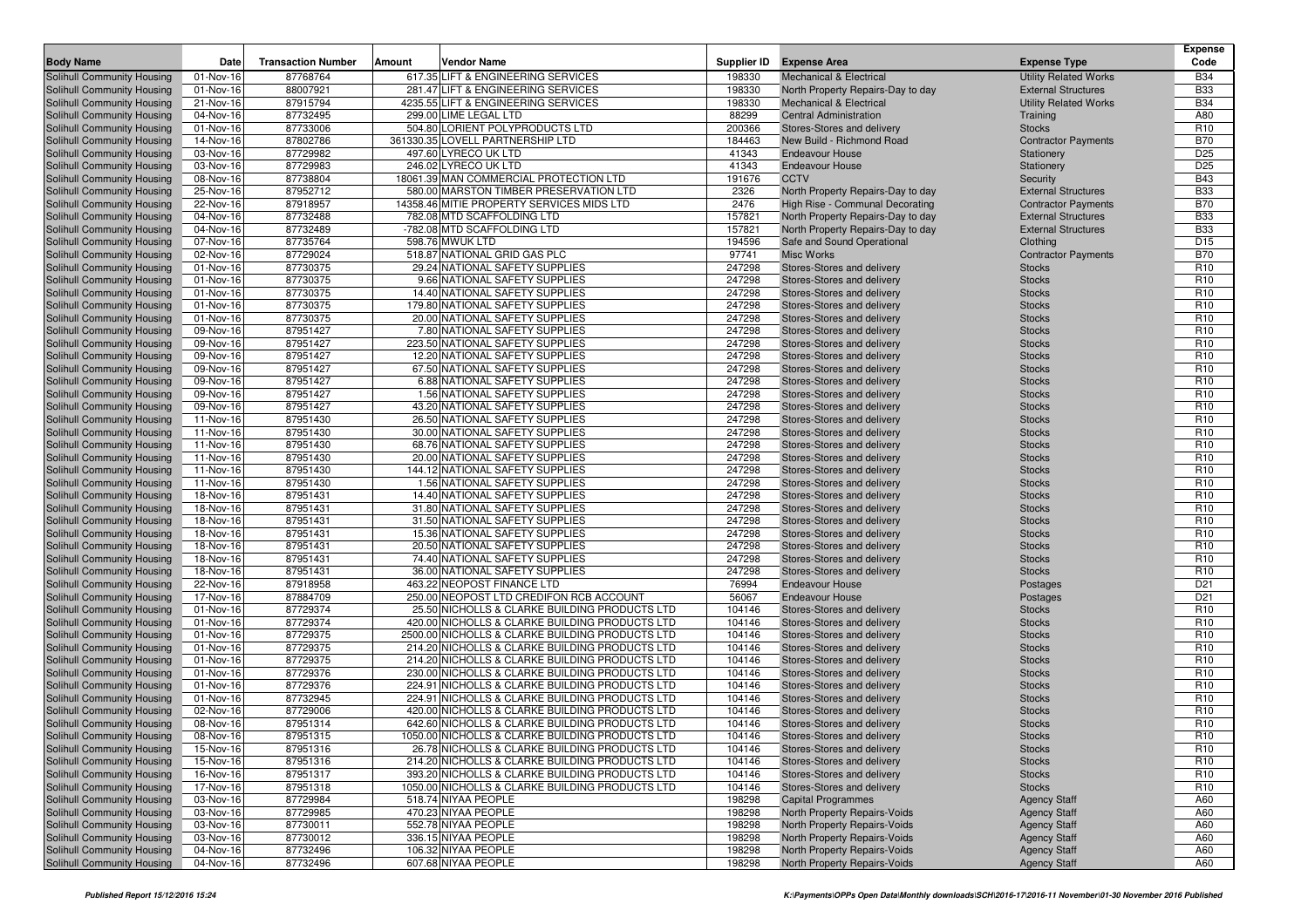| <b>Body Name</b>                                         | Date                   | <b>Transaction Number</b> | Amount | <b>Vendor Name</b>                                                               | Supplier ID      | <b>Expense Area</b>                                                 | <b>Expense Type</b>                                        | <b>Expense</b><br>Code   |
|----------------------------------------------------------|------------------------|---------------------------|--------|----------------------------------------------------------------------------------|------------------|---------------------------------------------------------------------|------------------------------------------------------------|--------------------------|
|                                                          | 09-Nov-16              | 87742764                  |        | 403.38 NIYAA PEOPLE                                                              | 198298           |                                                                     |                                                            |                          |
| Solihull Community Housing<br>Solihull Community Housing | 09-Nov-16              | 87742767                  |        | 552.78 NIYAA PEOPLE                                                              | 198298           | North Property Repairs-Voids<br><b>North Property Repairs-Voids</b> | <b>Agency Staff</b><br><b>Agency Staff</b>                 | A60<br>A60               |
| Solihull Community Housing                               | 09-Nov-16              | 87742768                  |        | 589.78 NIYAA PEOPLE                                                              | 198298           | North Property Repairs-Voids                                        | <b>Agency Staff</b>                                        | A60                      |
| Solihull Community Housing                               | 11-Nov-16              | 87775879                  |        | 518.74 NIYAA PEOPLE                                                              | 198298           | <b>Capital Programmes</b>                                           | <b>Agency Staff</b>                                        | A60                      |
| Solihull Community Housing                               | 14-Nov-16              | 87802794                  |        | 419.25 NIYAA PEOPLE                                                              | 198298           | <b>Call Centre</b>                                                  | <b>Agency Staff</b>                                        | A60                      |
| Solihull Community Housing                               | 14-Nov-16              | 87802795                  |        | 442.00 NIYAA PEOPLE                                                              | 198298           | <b>Call Centre</b>                                                  | <b>Agency Staff</b>                                        | A60                      |
| Solihull Community Housing                               | 14-Nov-16              | 87802797                  |        | 487.50 NIYAA PEOPLE                                                              | 198298           | <b>Call Centre</b>                                                  | <b>Agency Staff</b>                                        | A60                      |
| Solihull Community Housing                               | 14-Nov-16              | 87802798                  |        | 487.50 NIYAA PEOPLE                                                              | 198298           | <b>Call Centre</b>                                                  | <b>Agency Staff</b>                                        | A60                      |
| Solihull Community Housing                               | 14-Nov-16              | 87802799                  |        | 390.00 NIYAA PEOPLE                                                              | 198298           | <b>Call Centre</b>                                                  | <b>Agency Staff</b>                                        | A60                      |
| Solihull Community Housing                               | 21-Nov-16              | 87915808                  |        | 518.74 NIYAA PEOPLE                                                              | 198298           | <b>Capital Programmes</b>                                           | <b>Agency Staff</b>                                        | A60                      |
| Solihull Community Housing                               | 21-Nov-16              | 87915810                  |        | 552.78 NIYAA PEOPLE                                                              | 198298           | <b>North Property Repairs-Voids</b>                                 | <b>Agency Staff</b>                                        | A60                      |
| Solihull Community Housing                               | 21-Nov-16              | 87915811                  |        | 552.78 NIYAA PEOPLE                                                              | 198298           | <b>North Property Repairs-Voids</b>                                 | <b>Agency Staff</b>                                        | A60                      |
| Solihull Community Housing                               | 21-Nov-16              | 87915812                  |        | 444.00 NIYAA PEOPLE                                                              | 198298           | North Property Repairs-Voids                                        | <b>Agency Staff</b>                                        | A60                      |
| Solihull Community Housing                               | 21-Nov-16              | 87915813                  |        | 589.78 NIYAA PEOPLE                                                              | 198298           | <b>North Property Repairs-Voids</b>                                 | <b>Agency Staff</b>                                        | A60                      |
| Solihull Community Housing                               | 22-Nov-16              | 87918959                  |        | 589.78 NIYAA PEOPLE                                                              | 198298           | North Property Repairs-Voids                                        | <b>Agency Staff</b>                                        | A60                      |
| Solihull Community Housing                               | 22-Nov-16              | 87918961                  |        | 597.75 NIYAA PEOPLE                                                              | 198298           | <b>North Property Repairs-Voids</b>                                 | <b>Agency Staff</b>                                        | A60                      |
| <b>Solihull Community Housing</b>                        | 22-Nov-16              | 87918964                  |        | 597.75 NIYAA PEOPLE<br>518.74 NIYAA PEOPLE                                       | 198298           | North Property Repairs-Voids                                        | <b>Agency Staff</b>                                        | A60<br>A60               |
| Solihull Community Housing<br>Solihull Community Housing | 22-Nov-16<br>22-Nov-16 | 87918970<br>87918972      |        | 444.00 NIYAA PEOPLE                                                              | 198298<br>198298 | <b>Capital Programmes</b>                                           | <b>Agency Staff</b>                                        | A60                      |
| Solihull Community Housing                               | 22-Nov-16              | 87918975                  |        | 552.78 NIYAA PEOPLE                                                              | 198298           | North Property Repairs-Voids<br>North Property Repairs-Voids        | <b>Agency Staff</b><br><b>Agency Staff</b>                 | A60                      |
| Solihull Community Housing                               | 22-Nov-16              | 87918979                  |        | 552.78 NIYAA PEOPLE                                                              | 198298           | <b>North Property Repairs-Voids</b>                                 | <b>Agency Staff</b>                                        | A60                      |
| Solihull Community Housing                               | 24-Nov-16              | 87946446                  |        | 403.56 NIYAA PEOPLE                                                              | 198298           | North Property Repairs-Voids                                        | <b>Agency Staff</b>                                        | A60                      |
| Solihull Community Housing                               | 24-Nov-16              | 87946446                  |        | 186.22 NIYAA PEOPLE                                                              | 198298           | North Property Repairs-Voids                                        | <b>Agency Staff</b>                                        | A60                      |
| Solihull Community Housing                               | 29-Nov-16              | 87985714                  |        | 552.78 NIYAA PEOPLE                                                              | 198298           | North Property Repairs-Voids                                        | <b>Agency Staff</b>                                        | A60                      |
| Solihull Community Housing                               | 29-Nov-16              | 87985717                  |        | 515.43 NIYAA PEOPLE                                                              | 198298           | <b>North Property Repairs-Voids</b>                                 | <b>Agency Staff</b>                                        | A60                      |
| Solihull Community Housing                               | 29-Nov-16              | 87986710                  |        | 444.00 NIYAA PEOPLE                                                              | 198298           | North Property Repairs-Voids                                        | <b>Agency Staff</b>                                        | A60                      |
| Solihull Community Housing                               | 30-Nov-16              | 88008537                  |        | 518.74 NIYAA PEOPLE                                                              | 198298           | <b>Capital Programmes</b>                                           | <b>Agency Staff</b>                                        | A60                      |
| Solihull Community Housing                               | 02-Nov-16              | 87729118                  |        | 80416.33 NOVUS PROPERTY SOLUTIONS                                                | 219681           | <b>Cyclical Maintenance</b>                                         | <b>Contractor Payments</b>                                 | <b>B70</b>               |
| Solihull Community Housing                               | 02-Nov-16              | 87729118                  |        | -40208.15 NOVUS PROPERTY SOLUTIONS                                               | 219681           | <b>Cyclical Maintenance</b>                                         | <b>Contractor Payments</b>                                 | <b>B70</b>               |
| Solihull Community Housing                               | 03-Nov-16              | 87730013                  |        | 6112.51 NOVUS PROPERTY SOLUTIONS                                                 | 219681           | Low Rise - Envelope Programme                                       | <b>Contractor Payments</b>                                 | <b>B70</b>               |
| Solihull Community Housing                               | 21-Nov-16              | 87915814                  |        | 332.78 NOVUS PROPERTY SOLUTIONS                                                  | 219681           | Structural Works - Non MST                                          | <b>Contractor Payments</b>                                 | <b>B70</b>               |
| Solihull Community Housing                               | 16-Nov-16              | 87864711                  |        | 210.00 NOWMEDICAL                                                                | 84074            | Housing Aid & Homelessness                                          | <b>Tenant Medicals</b>                                     | D63                      |
| Solihull Community Housing                               | 08-Nov-16              | 87738789                  |        | 292.93 NPOWER                                                                    | 19152            | <b>Private Sector Leasing</b>                                       | Electricity                                                | <b>B11</b>               |
| Solihull Community Housing                               | 21-Nov-16              | 87915762                  |        | 187.26 NPOWER                                                                    | 19152            | <b>Private Sector Leasing</b>                                       | Electricity                                                | <b>B11</b>               |
| Solihull Community Housing                               | 21-Nov-16              | 87915762                  |        | 92.77 NPOWER                                                                     | 19152<br>77023   | <b>Private Sector Leasing</b>                                       | Gas                                                        | <b>B10</b><br>D75        |
| Solihull Community Housing<br>Solihull Community Housing | 07-Nov-16<br>07-Nov-16 | 87735747<br>87735747      |        | 64.84 OFFICE DEPOT UK LTD<br>265.75 OFFICE DEPOT UK LTD                          | 77023            | <b>Endeavour House</b><br><b>Endeavour House</b>                    | <b>Catering Provisions</b><br>Stationery                   | D <sub>25</sub>          |
| Solihull Community Housing                               | 14-Nov-16              | 87802802                  |        | 119.55 OFFICE DEPOT UK LTD                                                       | 77023            | <b>Endeavour House</b>                                              | <b>Catering Provisions</b>                                 | D75                      |
| Solihull Community Housing                               | 14-Nov-16              | 87802802                  |        | -38.50 OFFICE DEPOT UK LTD                                                       | 77023            | <b>Endeavour House</b>                                              | <b>Catering Provisions</b>                                 | D75                      |
| Solihull Community Housing                               | 14-Nov-16              | 87802802                  |        | 467.99 OFFICE DEPOT UK LTD                                                       | 77023            | <b>Endeavour House</b>                                              | Stationery                                                 | D <sub>25</sub>          |
| Solihull Community Housing                               | 14-Nov-16              | 87802802                  |        | -255.27 OFFICE DEPOT UK LTD                                                      | 77023            | <b>Endeavour House</b>                                              | Stationery                                                 | D <sub>25</sub>          |
| Solihull Community Housing                               | 01-Nov-16              | 87938004                  |        | 325.36 OPENVIEW SECURITY SOLUTIONS LTD                                           | 209177           | <b>Mechanical &amp; Electrical</b>                                  | <b>Utility Related Works</b>                               | <b>B34</b>               |
| Solihull Community Housing                               | 01-Nov-16              | 87938011                  |        | 942.08 OPENVIEW SECURITY SOLUTIONS LTD                                           | 209177           | <b>Mechanical &amp; Electrical</b>                                  | <b>Utility Related Works</b>                               | <b>B34</b>               |
| Solihull Community Housing                               | 01-Nov-16              | 87938022                  |        | 325.36 OPENVIEW SECURITY SOLUTIONS LTD                                           | 209177           | <b>Mechanical &amp; Electrical</b>                                  | <b>Utility Related Works</b>                               | <b>B34</b>               |
| Solihull Community Housing                               | 01-Nov-16              | 87938032                  |        | 325.36 OPENVIEW SECURITY SOLUTIONS LTD                                           | 209177           | <b>Mechanical &amp; Electrical</b>                                  | <b>Utility Related Works</b>                               | <b>B34</b>               |
| Solihull Community Housing                               | 01-Nov-16              | 87938040                  |        | 319.14 OPENVIEW SECURITY SOLUTIONS LTD                                           | 209177           | <b>Mechanical &amp; Electrical</b>                                  | <b>Utility Related Works</b>                               | <b>B34</b>               |
| Solihull Community Housing                               | 01-Nov-16              | 87938046                  |        | 325.36 OPENVIEW SECURITY SOLUTIONS LTD                                           | 209177           | <b>Mechanical &amp; Electrical</b>                                  | <b>Utility Related Works</b>                               | <b>B34</b>               |
| Solihull Community Housing                               | 01-Nov-16              | 87938051                  |        | 557.00 OPENVIEW SECURITY SOLUTIONS LTD                                           | 209177           | <b>Endeavour House</b>                                              | <b>General Building Costs</b>                              | <b>B30</b>               |
| Solihull Community Housing                               | 01-Nov-16              | 87938054                  |        | 525.40 OPENVIEW SECURITY SOLUTIONS LTD                                           | 209177           | <b>Mechanical &amp; Electrical</b>                                  | <b>Utility Related Works</b>                               | <b>B34</b>               |
| Solihull Community Housing                               | 01-Nov-16              | 87938074                  |        | 435.00 OPENVIEW SECURITY SOLUTIONS LTD                                           | 209177           | <b>Mechanical &amp; Electrical</b>                                  | <b>Utility Related Works</b>                               | <b>B34</b>               |
| Solihull Community Housing                               | 01-Nov-16              | 87938079                  |        | 435.00 OPENVIEW SECURITY SOLUTIONS LTD<br>325.36 OPENVIEW SECURITY SOLUTIONS LTD | 209177           | <b>Mechanical &amp; Electrical</b>                                  | <b>Utility Related Works</b>                               | <b>B34</b><br><b>B34</b> |
| Solihull Community Housing                               | 01-Nov-16              | 87938080                  |        |                                                                                  | 209177           | <b>Mechanical &amp; Electrical</b>                                  | <b>Utility Related Works</b>                               | <b>B34</b>               |
| Solihull Community Housing<br>Solihull Community Housing | 01-Nov-16<br>01-Nov-16 | 87938115<br>88008159      |        | 325.36 OPENVIEW SECURITY SOLUTIONS LTD<br>773.85 OPUS STRUCTURAL SURVEYS         | 209177<br>243668 | <b>Mechanical &amp; Electrical</b><br><b>MST</b> -Structural Works  | <b>Utility Related Works</b><br><b>Contractor Payments</b> | <b>B70</b>               |
| Solihull Community Housing                               | 01-Nov-16              | 88008164                  |        | 9874.13 OPUS STRUCTURAL SURVEYS                                                  | 243668           | <b>MST</b> -Structural Works                                        | <b>Contractor Payments</b>                                 | <b>B70</b>               |
| <b>Solihull Community Housing</b>                        | 16-Nov-16              | 88008165                  |        | 296.48 OPUS STRUCTURAL SURVEYS                                                   | 243668           | <b>MST</b> -Structural Works                                        | <b>Contractor Payments</b>                                 | <b>B70</b>               |
| Solihull Community Housing                               | 16-Nov-16              | 88008166                  |        | 296.48 OPUS STRUCTURAL SURVEYS                                                   | 243668           | <b>MST</b> -Structural Works                                        | <b>Contractor Payments</b>                                 | <b>B70</b>               |
| Solihull Community Housing                               | 16-Nov-16              | 88008168                  |        | 296.48 OPUS STRUCTURAL SURVEYS                                                   | 243668           | <b>MST</b> -Structural Works                                        | <b>Contractor Payments</b>                                 | <b>B70</b>               |
| Solihull Community Housing                               | 16-Nov-16              | 88008169                  |        | 296.48 OPUS STRUCTURAL SURVEYS                                                   | 243668           | <b>MST</b> -Structural Works                                        | <b>Contractor Payments</b>                                 | <b>B70</b>               |
| Solihull Community Housing                               | 01-Nov-16              | 88007922                  |        | 357.71 ORBIS PROTECT LIMITED                                                     | 235564           | North Property Repairs-Voids                                        | Voids                                                      | <b>B38</b>               |
| Solihull Community Housing                               | 01-Nov-16              | 88007930                  |        | 232.51 ORBIS PROTECT LIMITED                                                     | 235564           | North Property Repairs-Voids                                        | Voids                                                      | <b>B38</b>               |
| <b>Solihull Community Housing</b>                        | 01-Nov-16              | 88007931                  |        | 298.99 ORBIS PROTECT LIMITED                                                     | 235564           | North Property Repairs-Voids                                        | Voids                                                      | <b>B38</b>               |
| Solihull Community Housing                               | 01-Nov-16              | 88007932                  |        | 460.81 ORBIS PROTECT LIMITED                                                     | 235564           | North Property Repairs-Voids                                        | Voids                                                      | <b>B38</b>               |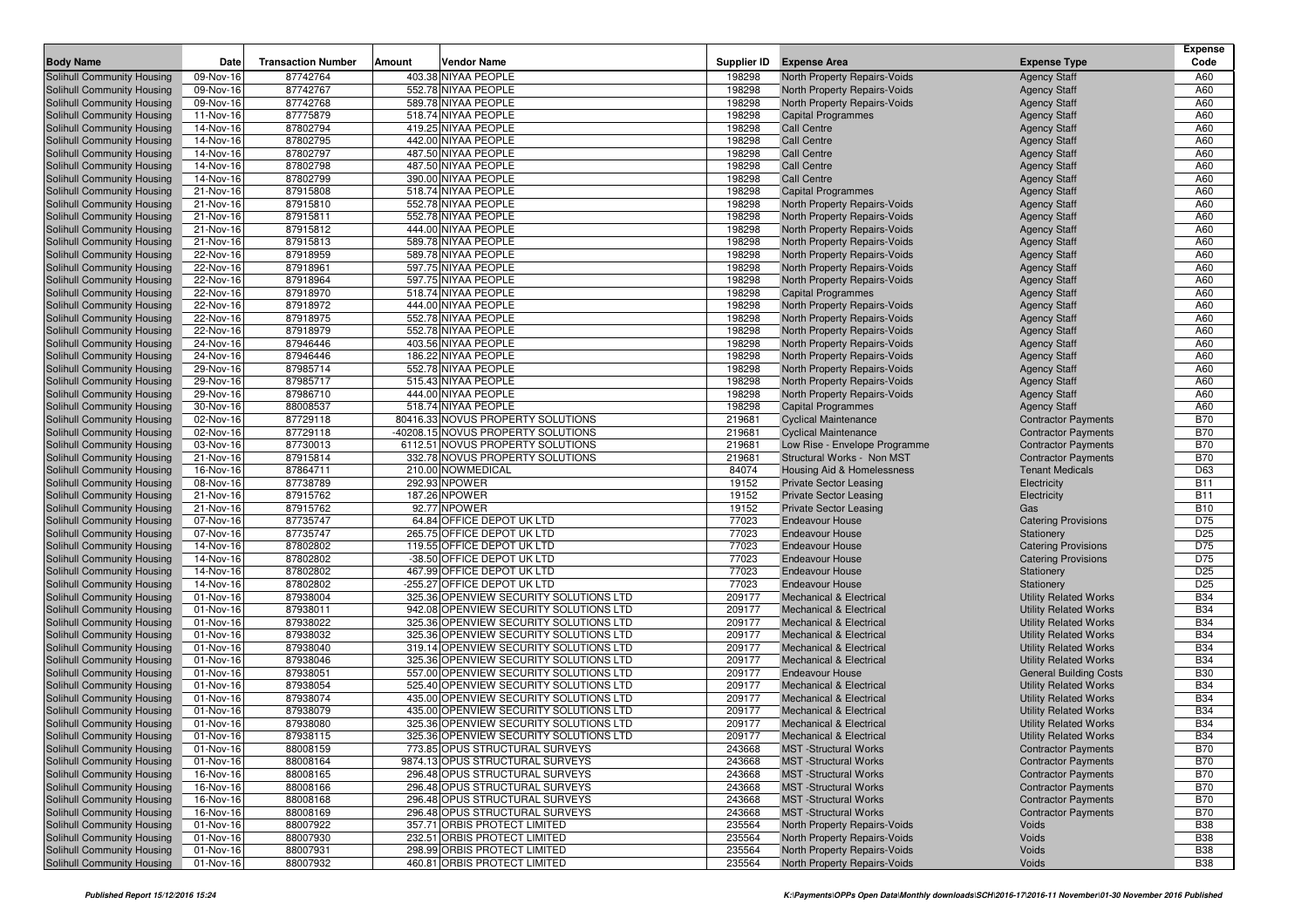|                                                          |                        |                           |        |                                                                                |                  |                                                              |                                     | Expense                  |
|----------------------------------------------------------|------------------------|---------------------------|--------|--------------------------------------------------------------------------------|------------------|--------------------------------------------------------------|-------------------------------------|--------------------------|
| <b>Body Name</b>                                         | Date                   | <b>Transaction Number</b> | Amount | <b>Vendor Name</b>                                                             | Supplier ID      | <b>Expense Area</b>                                          | <b>Expense Type</b>                 | Code                     |
| Solihull Community Housing                               | 01-Nov-16              | 88007933                  |        | 280.79 ORBIS PROTECT LIMITED                                                   | 235564           | North Property Repairs-Voids                                 | Voids                               | <b>B38</b>               |
| Solihull Community Housing                               | 01-Nov-16              | 88007956                  |        | 251.55 ORBIS PROTECT LIMITED                                                   | 235564           | North Property Repairs-Voids                                 | Voids                               | <b>B38</b>               |
| Solihull Community Housing                               | 01-Nov-16              | 88007965                  |        | 295.41 ORBIS PROTECT LIMITED<br>316.07 ORBIS PROTECT LIMITED                   | 235564<br>235564 | North Property Repairs-Voids                                 | Voids<br>Voids                      | <b>B38</b><br><b>B38</b> |
| Solihull Community Housing<br>Solihull Community Housing | 01-Nov-16<br>01-Nov-16 | 88007966<br>88007972      |        | 280.79 ORBIS PROTECT LIMITED                                                   | 235564           | North Property Repairs-Voids<br>North Property Repairs-Voids | Voids                               | <b>B38</b>               |
| Solihull Community Housing                               | 01-Nov-16              | 88007980                  |        | 482.43 ORBIS PROTECT LIMITED                                                   | 235564           | North Property Repairs-Voids                                 | Voids                               | <b>B38</b>               |
| Solihull Community Housing                               | 01-Nov-16              | 88007993                  |        | 290.35 ORBIS PROTECT LIMITED                                                   | 235564           | North Property Repairs-Voids                                 | Voids                               | <b>B38</b>               |
| Solihull Community Housing                               | 01-Nov-16              | 88008006                  |        | 260.47 ORBIS PROTECT LIMITED                                                   | 235564           | North Property Repairs-Voids                                 | Voids                               | <b>B38</b>               |
| Solihull Community Housing                               | 01-Nov-16              | 88008009                  |        | 240.87 ORBIS PROTECT LIMITED                                                   | 235564           | North Property Repairs-Voids                                 | Voids                               | <b>B38</b>               |
| Solihull Community Housing                               | 03-Nov-16              | 87729973                  |        | 322.91 ORBIS PROTECT LIMITED                                                   | 235564           | North Property Repairs-Voids                                 | Voids                               | <b>B38</b>               |
| Solihull Community Housing                               | 03-Nov-16              | 87729974                  |        | -322.91 ORBIS PROTECT LIMITED                                                  | 235564           | North Property Repairs-Voids                                 | Voids                               | <b>B38</b>               |
| Solihull Community Housing                               | 08-Nov-16              | 88008023                  |        | 366.34 ORBIS PROTECT LIMITED                                                   | 235564           | North Property Repairs-Voids                                 | Voids                               | <b>B38</b>               |
| Solihull Community Housing                               | 08-Nov-16              | 88008027                  |        | 222.31 ORBIS PROTECT LIMITED                                                   | 235564           | North Property Repairs-Voids                                 | Voids                               | <b>B38</b>               |
| Solihull Community Housing                               | 10-Nov-16              | 88008061                  |        | 310.44 ORBIS PROTECT LIMITED                                                   | 235564           | North Property Repairs-Voids                                 | Voids                               | <b>B38</b>               |
| Solihull Community Housing                               | 14-Nov-16              | 87802801                  |        | 3166.66 ORBIS PROTECT LIMITED                                                  | 235564           | Call Centre                                                  | Other Fees & Charges                | D <sub>59</sub>          |
| Solihull Community Housing                               | 15-Nov-16              | 88008067                  |        | 426.99 ORBIS PROTECT LIMITED                                                   | 235564           | North Property Repairs-Voids                                 | Voids                               | <b>B38</b>               |
| <b>Solihull Community Housing</b>                        | 15-Nov-16              | 88008076                  |        | 250.12 ORBIS PROTECT LIMITED                                                   | 235564           | North Property Repairs-Voids                                 | Voids                               | <b>B38</b>               |
| Solihull Community Housing                               | 15-Nov-16              | 88008079                  |        | 222.31 ORBIS PROTECT LIMITED                                                   | 235564           | North Property Repairs-Voids                                 | Voids                               | <b>B38</b>               |
| Solihull Community Housing                               | 15-Nov-16              | 88008087                  |        | 291.11 ORBIS PROTECT LIMITED                                                   | 235564           | North Property Repairs-Voids                                 | Voids                               | <b>B38</b>               |
| Solihull Community Housing                               | 15-Nov-16              | 88008090                  |        | 209.59 ORBIS PROTECT LIMITED                                                   | 235564           | North Property Repairs-Voids                                 | Voids                               | <b>B38</b>               |
| Solihull Community Housing                               | 17-Nov-16              | 88008095                  |        | 263.13 ORBIS PROTECT LIMITED                                                   | 235564           | North Property Repairs-Voids                                 | Voids                               | <b>B38</b>               |
| Solihull Community Housing                               | 17-Nov-16              | 88008102                  |        | 221.86 ORBIS PROTECT LIMITED                                                   | 235564           | North Property Repairs-Voids                                 | Voids                               | <b>B38</b>               |
| Solihull Community Housing                               | 17-Nov-16              | 88008112                  |        | 220.85 ORBIS PROTECT LIMITED                                                   | 235564           | North Property Repairs-Voids                                 | Voids                               | <b>B38</b>               |
| Solihull Community Housing                               | 17-Nov-16              | 88008113                  |        | 335.25 ORBIS PROTECT LIMITED                                                   | 235564           | North Property Repairs-Voids                                 | Voids                               | <b>B38</b>               |
| Solihull Community Housing<br>Solihull Community Housing | 17-Nov-16<br>22-Nov-16 | 88008114<br>88008122      |        | 324.65 ORBIS PROTECT LIMITED<br>251.55 ORBIS PROTECT LIMITED                   | 235564<br>235564 | North Property Repairs-Voids<br>North Property Repairs-Voids | Voids<br>Voids                      | <b>B38</b><br><b>B38</b> |
| Solihull Community Housing                               | 22-Nov-16              | 88008134                  |        | 248.51 ORBIS PROTECT LIMITED                                                   | 235564           | <b>North Property Repairs-Voids</b>                          | Voids                               | <b>B38</b>               |
| Solihull Community Housing                               | 22-Nov-16              | 88008137                  |        | 280.79 ORBIS PROTECT LIMITED                                                   | 235564           | North Property Repairs-Voids                                 | Voids                               | <b>B38</b>               |
| Solihull Community Housing                               | 22-Nov-16              | 88008141                  |        | 332.04 ORBIS PROTECT LIMITED                                                   | 235564           | North Property Repairs-Voids                                 | Voids                               | <b>B38</b>               |
| Solihull Community Housing                               | 22-Nov-16              | 88008146                  |        | 312.70 ORBIS PROTECT LIMITED                                                   | 235564           | North Property Repairs-Voids                                 | Voids                               | <b>B38</b>               |
| Solihull Community Housing                               | 24-Nov-16              | 88008150                  |        | 255.43 ORBIS PROTECT LIMITED                                                   | 235564           | North Property Repairs-Voids                                 | Voids                               | <b>B38</b>               |
| Solihull Community Housing                               | 02-Nov-16              | 87951444                  |        | 6592.84 PACE PETROLEUM LTD                                                     | 73921            | Stores-Stores and delivery                                   | <b>Stocks</b>                       | R <sub>10</sub>          |
| Solihull Community Housing                               | 07-Nov-16              | 87733754                  |        | 1800.00 PENNINGTON CHOICE LTD                                                  | 154611           | <b>Energy Performance Certificates</b>                       | <b>Other Fees &amp; Charges</b>     | D <sub>59</sub>          |
| Solihull Community Housing                               | 07-Nov-16              | 87733755                  |        | 254.90 PICTURE TEAM                                                            | 2969             | Customer, Communication & Information Team                   | <b>Other Communication Costs</b>    | D49                      |
| Solihull Community Housing                               | 07-Nov-16              | 87735777                  |        | 1650.25 QUALITY GAS AUDIT SERVICES LTD                                         | 79148            | <b>Mechanical &amp; Electrical</b>                           | <b>Utility Related Works</b>        | <b>B34</b>               |
| Solihull Community Housing                               | 02-Nov-16              | 87729133                  |        | 20207.45 R S MILLER ROOFING(WOLVERHAMPTON) LTD                                 | 42437            | <b>Pitched Re-roofing</b>                                    | <b>Contractor Payments</b>          | <b>B70</b>               |
| Solihull Community Housing                               | 02-Nov-16              | 87729120                  |        | 450.59 RANDSTAD EMPLOYMENT BUREAU LTD                                          | 24480            | Lettings & Management                                        | Pay: APT & C                        | A10                      |
| Solihull Community Housing                               | 02-Nov-16              | 87729121                  |        | 456.21 RANDSTAD EMPLOYMENT BUREAU LTD                                          | 24480            | <b>Welfare Reform Work</b>                                   | <b>Agency Staff</b>                 | A60                      |
| Solihull Community Housing                               | 02-Nov-16              | 87729122                  |        | 456.21 RANDSTAD EMPLOYMENT BUREAU LTD                                          | 24480            | <b>Welfare Reform Work</b>                                   | <b>Agency Staff</b>                 | A60                      |
| Solihull Community Housing                               | 02-Nov-16              | 87729124                  |        | 363.74 RANDSTAD EMPLOYMENT BUREAU LTD                                          | 24480            | Welfare Reform Work                                          | <b>Agency Staff</b>                 | A60                      |
| Solihull Community Housing                               | 02-Nov-16              | 87729125                  |        | 592.88 RANDSTAD EMPLOYMENT BUREAU LTD                                          | 24480            | Lettings & Management                                        | Pay: APT & C                        | A10                      |
| Solihull Community Housing                               | 02-Nov-16              | 87729128                  |        | 456.21 RANDSTAD EMPLOYMENT BUREAU LTD                                          | 24480            | <b>Welfare Reform Work</b>                                   | <b>Agency Staff</b>                 | A60                      |
| Solihull Community Housing                               | 04-Nov-16              | 87732497<br>87738811      |        | 584.97 RANDSTAD EMPLOYMENT BUREAU LTD<br>456.21 RANDSTAD EMPLOYMENT BUREAU LTD | 24480<br>24480   | Lettings & Management                                        | Pay: APT & C                        | A10<br>A60               |
| Solihull Community Housing<br>Solihull Community Housing | 08-Nov-16<br>14-Nov-16 | 87802811                  |        | 584.97 RANDSTAD EMPLOYMENT BUREAU LTD                                          | 24480            | Welfare Reform Work<br>Lettings & Management                 | <b>Agency Staff</b><br>Pay: APT & C | A10                      |
| Solihull Community Housing                               | 16-Nov-16              | 87864712                  |        | 456.21 RANDSTAD EMPLOYMENT BUREAU LTD                                          | 24480            | <b>Welfare Reform Work</b>                                   | <b>Agency Staff</b>                 | A60                      |
| Solihull Community Housing                               | 21-Nov-16              | 87915815                  |        | 456.21 RANDSTAD EMPLOYMENT BUREAU LTD                                          | 24480            | <b>Welfare Reform Work</b>                                   | <b>Agency Staff</b>                 | A60                      |
| Solihull Community Housing                               | 22-Nov-16              | 87918981                  |        | 584.97 RANDSTAD EMPLOYMENT BUREAU LTD                                          | 24480            | Lettings & Management                                        | Pay: APT & C                        | A10                      |
| Solihull Community Housing                               | 25-Nov-16              | 87952713                  |        | 456.21 RANDSTAD EMPLOYMENT BUREAU LTD                                          | 24480            | Welfare Reform Work                                          | <b>Agency Staff</b>                 | A60                      |
| Solihull Community Housing                               | 25-Nov-16              | 87952714                  |        | 286.50 RANDSTAD EMPLOYMENT BUREAU LTD                                          | 24480            | Safe and Sound Operational                                   | <b>Agency Staff</b>                 | A60                      |
| Solihull Community Housing                               | 28-Nov-16              | 87965728                  |        | 584.97 RANDSTAD EMPLOYMENT BUREAU LTD                                          | 24480            | Lettings & Management                                        | Pay: APT & C                        | A10                      |
| Solihull Community Housing                               | 22-Nov-16              | 87924785                  |        | 250.00 RAPIDE COMMUNICATION LIMITED                                            | 151947           | North Property Repairs-Day to day                            | <b>Mobile Telephones</b>            | D41                      |
| Solihull Community Housing                               | 22-Nov-16              | 87924786                  |        | 250.00 RAPIDE COMMUNICATION LIMITED                                            | 151947           | North Property Repairs-Day to day                            | Mobile Telephones                   | D41                      |
| Solihull Community Housing                               | 22-Nov-16              | 87924787                  |        | 260.57 RAPIDE COMMUNICATION LIMITED                                            | 151947           | North Property Repairs-Day to day                            | <b>Mobile Telephones</b>            | D41                      |
| Solihull Community Housing                               | 28-Nov-16              | 87965730                  |        | 1150.00 RECOGNISING EXCELLENCE LTD                                             | 194452           | Money Advice Team                                            | Emp'ee Professional Subs            | A94                      |
| Solihull Community Housing                               | 03-Nov-16              | 87729965                  |        | 3675.59 REDACTED PERSONAL DATA                                                 | 226927           | Private Sector - Disabled Facilities Grants                  | <b>Contractor Payments</b>          | <b>B70</b>               |
| Solihull Community Housing                               | 07-Nov-16              | 87733709                  |        | 3871.85 REDACTED PERSONAL DATA                                                 | 269688           | Private Sector - Disabled Facilities Grants                  | <b>Contractor Payments</b>          | <b>B70</b>               |
| Solihull Community Housing                               | 21-Nov-16              | 87913923                  |        | 3644.07 REDACTED PERSONAL DATA                                                 | 31481            | Private Sector - Disabled Facilities Grants                  | <b>Contractor Payments</b>          | <b>B70</b>               |
| Solihull Community Housing                               | 07-Nov-16              | 87733708                  |        | 4806.78 REDACTED PERSONAL DATA                                                 | 269687           | Private Sector - Disabled Facilities Grants                  | <b>Contractor Payments</b>          | <b>B70</b>               |
| Solihull Community Housing                               | 28-Nov-16              | 87964707                  |        | 4176.80 REDACTED PERSONAL DATA                                                 | 99483            | Private Sector - Disabled Facilities Grants                  | <b>Contractor Payments</b>          | <b>B70</b>               |
| Solihull Community Housing                               | 28-Nov-16              | 87964706                  |        | 4500.00 REDACTED PERSONAL DATA                                                 | 270255           | Private Sector - Disabled Facilities Grants                  | <b>Contractor Payments</b>          | <b>B70</b>               |
| Solihull Community Housing                               | 07-Nov-16              | 87733706                  |        | 4669.91 REDACTED PERSONAL DATA                                                 | 269689           | Private Sector - Disabled Facilities Grants                  | <b>Contractor Payments</b>          | <b>B70</b>               |
| Solihull Community Housing                               | 07-Nov-16              | 87733710                  |        | 3510.28 REDACTED PERSONAL DATA                                                 | 269690           | Private Sector - Disabled Facilities Grants                  | <b>Contractor Payments</b>          | <b>B70</b>               |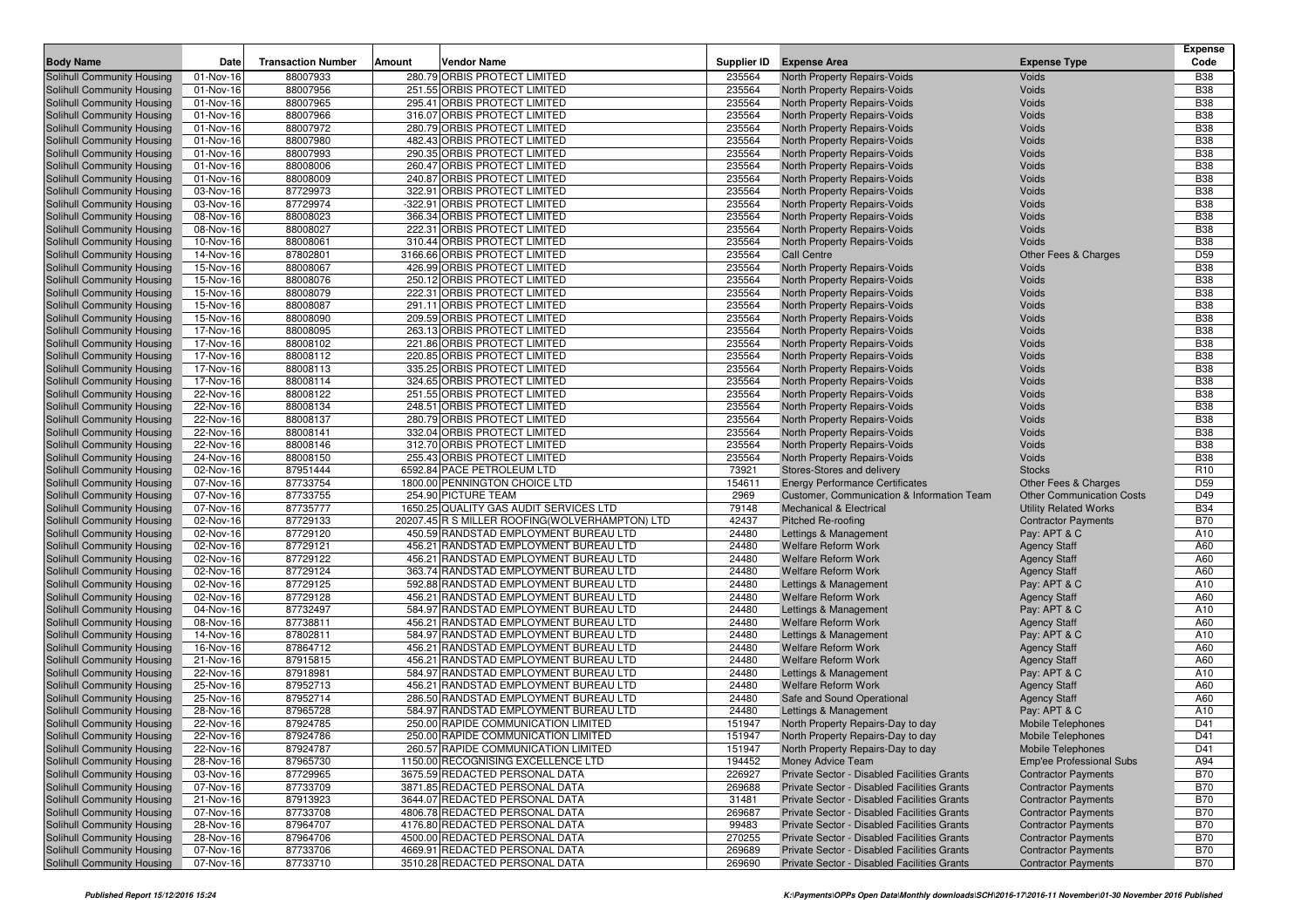|                                                          |                        |                           |               |                                                                        |                  |                                                                     |                                                        | <b>Expense</b>           |
|----------------------------------------------------------|------------------------|---------------------------|---------------|------------------------------------------------------------------------|------------------|---------------------------------------------------------------------|--------------------------------------------------------|--------------------------|
| <b>Body Name</b>                                         | Date                   | <b>Transaction Number</b> | <b>Amount</b> | <b>Vendor Name</b>                                                     | Supplier ID      | <b>Expense Area</b>                                                 | <b>Expense Type</b>                                    | Code                     |
| Solihull Community Housing                               | 07-Nov-16              | 87733707                  |               | 10000.00 REDACTED PERSONAL DATA                                        | 268536           | Private Sector - Disabled Facilities Grants                         | <b>Contractor Payments</b>                             | <b>B70</b>               |
| Solihull Community Housing                               | 28-Nov-16<br>07-Nov-16 | 87964708<br>87733711      |               | 1302.30 REDACTED PERSONAL DATA<br>447.23 REDACTED PERSONAL DATA        | 270249<br>269065 | <b>Balance Sheet</b><br><b>Balance Sheet</b>                        | Movement Incentive Scheme<br>Movement Incentive Scheme | U32<br>U32               |
| Solihull Community Housing<br>Solihull Community Housing | 07-Nov-16              | 87733727                  |               | 2552.77 REDACTED PERSONAL DATA                                         | 46390            | <b>Balance Sheet</b>                                                | Movement Incentive Scheme                              | U32                      |
| Solihull Community Housing                               | 28-Nov-16              | 87964709                  |               | 578.70 REDACTED PERSONAL DATA                                          | 46390            | <b>Balance Sheet</b>                                                | Movement Incentive Scheme                              | U32                      |
| Solihull Community Housing                               | 08-Nov-16              | 87738812                  |               | 473.22 REED                                                            | 169027           | <b>Call Centre</b>                                                  | <b>Agency Staff</b>                                    | A60                      |
| Solihull Community Housing                               | 14-Nov-16              | 87802804                  |               | 389.90 REED                                                            | 169027           | <b>Call Centre</b>                                                  | <b>Agency Staff</b>                                    | A60                      |
| Solihull Community Housing                               | 14-Nov-16              | 87802805                  |               | 459.89 REED                                                            | 169027           | <b>Call Centre</b>                                                  | <b>Agency Staff</b>                                    | A60                      |
| Solihull Community Housing                               | 21-Nov-16              | 87915817                  |               | 599.85 REED                                                            | 169027           | <b>Call Centre</b>                                                  | <b>Agency Staff</b>                                    | A60                      |
| Solihull Community Housing                               | 30-Nov-16              | 88008540                  |               | 498.02 REED                                                            | 169027           | North Property Repairs-Day to day                                   | <b>Agency Staff</b>                                    | A60                      |
| Solihull Community Housing                               | 25-Nov-16              | 64896547                  |               | -614.00 RESOURCE PRINT SOLUTIONS                                       | 192253           | Customer, Communication & Information Team                          | Printing                                               | D80                      |
| Solihull Community Housing                               | 25-Nov-16              | 66423547                  |               | -389.00 RESOURCE PRINT SOLUTIONS                                       | 192253           | Customer, Communication & Information Team                          | Printing                                               | D80                      |
| Solihull Community Housing                               | 25-Nov-16              | 69075547                  |               | -5929.00 RESOURCE PRINT SOLUTIONS                                      | 192253           | Customer, Communication & Information Team                          | Printing                                               | D80                      |
| Solihull Community Housing                               | 25-Nov-16              | 69120547                  |               | -250.00 RESOURCE PRINT SOLUTIONS                                       | 192253           | Customer, Communication & Information Team                          | Printing                                               | D80                      |
| Solihull Community Housing                               | 25-Nov-16              | 71463549                  |               | -1074.00 RESOURCE PRINT SOLUTIONS                                      | 192253           | Customer, Communication & Information Team                          | Printing                                               | D80                      |
| Solihull Community Housing                               | 25-Nov-16              | 73063547                  |               | -397.00 RESOURCE PRINT SOLUTIONS                                       | 192253           | Customer, Communication & Information Team                          | Printing                                               | D80                      |
| Solihull Community Housing                               | 25-Nov-16              | 76652548                  |               | -6007.00 RESOURCE PRINT SOLUTIONS                                      | 192253           | Customer, Communication & Information Team                          | Printing                                               | D80                      |
| Solihull Community Housing                               | 25-Nov-16              | 76653549                  |               | -250.00 RESOURCE PRINT SOLUTIONS                                       | 192253           | Customer, Communication & Information Team                          | Printing                                               | D80                      |
| Solihull Community Housing                               | 25-Nov-16              | 79640562                  |               | -553.00 RESOURCE PRINT SOLUTIONS                                       | 192253           | Customer, Communication & Information Team                          | Printing                                               | D80                      |
| Solihull Community Housing                               | 16-Nov-16              | 87864728                  | 1550.00 RG+P  |                                                                        | 248674           | New Build - Richmond Road                                           | <b>Contractor Payments</b>                             | <b>B70</b>               |
| Solihull Community Housing                               | 02-Nov-16              | 87729131                  |               | 2076.02 ROYAL MAIL                                                     | 3267             | <b>Endeavour House</b>                                              | Postages                                               | D <sub>21</sub>          |
| Solihull Community Housing                               | 03-Nov-16              | 87730014                  |               | 1591.48 ROYAL MAIL                                                     | 3267             | <b>Endeavour House</b>                                              | Postages                                               | D <sub>21</sub>          |
| Solihull Community Housing                               | 17-Nov-16              | 87884711                  |               | 1594.29 ROYAL MAIL                                                     | 3267             | <b>Endeavour House</b>                                              | Postages                                               | D <sub>21</sub>          |
| Solihull Community Housing                               | 23-Nov-16              | 87936836                  |               | 1567.41 SCCI ALPHATRACK LTD                                            | 210921           | <b>Mechanical &amp; Electrical</b>                                  | <b>Utility Related Works</b>                           | <b>B34</b>               |
| Solihull Community Housing                               | 24-Nov-16              | 87946445<br>87728946      |               | 1483338.89 SEVERN TRENT WATER                                          | 14283<br>3396    | <b>Balance Sheet</b>                                                | <b>Tenants Water Charges</b>                           | U28<br><b>B12</b>        |
| Solihull Community Housing<br>Solihull Community Housing | 02-Nov-16<br>02-Nov-16 | 87728947                  |               | 689.79 SEVERN TRENT WATER LTD<br>710.43 SEVERN TRENT WATER LTD         | 3396             | <b>Private Sector Leasing</b>                                       | Water                                                  | <b>B12</b>               |
| Solihull Community Housing                               | 02-Nov-16              | 87728948                  |               | 459.26 SEVERN TRENT WATER LTD                                          | 3396             | <b>Private Sector Leasing</b><br><b>Private Sector Leasing</b>      | Water<br>Water                                         | <b>B12</b>               |
| Solihull Community Housing                               | 02-Nov-16              | 87728950                  |               | 644.14 SEVERN TRENT WATER LTD                                          | 3396             | <b>Private Sector Leasing</b>                                       | Water                                                  | <b>B12</b>               |
| Solihull Community Housing                               | 02-Nov-16              | 87728951                  |               | 408.29 SEVERN TRENT WATER LTD                                          | 3396             | <b>Private Sector Leasing</b>                                       | Water                                                  | <b>B12</b>               |
| Solihull Community Housing                               | 02-Nov-16              | 87728952                  |               | 408.37 SEVERN TRENT WATER LTD                                          | 3396             | <b>Private Sector Leasing</b>                                       | Water                                                  | <b>B12</b>               |
| Solihull Community Housing                               | 07-Nov-16              | 87735727                  |               | 1790.05 SEVERN TRENT WATER LTD                                         | 3396             | Business Support - MST Back Office Support                          | Water                                                  | <b>B12</b>               |
| Solihull Community Housing                               | 08-Nov-16              | 87738788                  |               | 418.56 SEVERN TRENT WATER LTD                                          | 3396             | <b>Private Sector Leasing</b>                                       | Water                                                  | <b>B12</b>               |
| Solihull Community Housing                               | 04-Nov-16              | 87732499                  |               | 2500.00 SOLIHULL MBC                                                   | 46390            | Home Improvement Agency                                             | Head Office: Charges                                   | H <sub>10</sub>          |
| Solihull Community Housing                               | 07-Nov-16              | 87735779                  |               | 4505.16 SOLIHULL MBC                                                   | 46390            | Home Improvement Agency                                             | Head Office: Charges                                   | H <sub>10</sub>          |
| Solihull Community Housing                               | 08-Nov-16              | 87740757                  |               | 292.86 SOLIHULL MBC (COUNCIL TAX)                                      | 36181            | North Property Repairs-Voids                                        | <b>Council Tax</b>                                     | <b>B21</b>               |
| Solihull Community Housing                               | 08-Nov-16              | 87740759                  |               | 275.03 SOLIHULL MBC (COUNCIL TAX)                                      | 36181            | North Property Repairs-Voids                                        | <b>Council Tax</b>                                     | <b>B21</b>               |
| Solihull Community Housing                               | 08-Nov-16              | 87740766                  |               | 289.10 SOLIHULL MBC (COUNCIL TAX)                                      | 36181            | North Property Repairs-Voids                                        | <b>Council Tax</b>                                     | <b>B21</b>               |
| Solihull Community Housing                               | 08-Nov-16              | 87740767                  |               | 416.66 SOLIHULL MBC (COUNCIL TAX)                                      | 36181            | North Property Repairs-Voids                                        | <b>Council Tax</b>                                     | <b>B21</b>               |
| Solihull Community Housing                               | 08-Nov-16              | 87740770                  |               | 354.78 SOLIHULL MBC (COUNCIL TAX)                                      | 36181            | North Property Repairs-Voids                                        | <b>Council Tax</b>                                     | <b>B21</b>               |
| Solihull Community Housing                               | 08-Nov-16              | 87740771                  |               | 447.18 SOLIHULL MBC (COUNCIL TAX)                                      | 36181            | North Property Repairs-Voids                                        | <b>Council Tax</b>                                     | <b>B21</b>               |
| Solihull Community Housing                               | 08-Nov-16              | 87740772                  |               | 359.49 SOLIHULL MBC (COUNCIL TAX)                                      | 36181            | North Property Repairs-Voids                                        | <b>Council Tax</b>                                     | <b>B21</b>               |
| Solihull Community Housing                               | 08-Nov-16              | 87740775                  |               | 454.18 SOLIHULL MBC (COUNCIL TAX)                                      | 36181            | North Property Repairs-Voids                                        | <b>Council Tax</b>                                     | <b>B21</b>               |
| Solihull Community Housing                               | 08-Nov-16              | 87740776                  |               | 300.32 SOLIHULL MBC (COUNCIL TAX)                                      | 36181            | North Property Repairs-Voids                                        | <b>Council Tax</b>                                     | <b>B21</b>               |
| Solihull Community Housing                               | 08-Nov-16              | 87740779                  |               | 354.90 SOLIHULL MBC (COUNCIL TAX)                                      | 36181            | North Property Repairs-Voids                                        | <b>Council Tax</b><br><b>Council Tax</b>               | <b>B21</b>               |
| Solihull Community Housing                               | 08-Nov-16<br>08-Nov-16 | 87740782<br>87740783      |               | 281.74 SOLIHULL MBC (COUNCIL TAX)<br>435.47 SOLIHULL MBC (COUNCIL TAX) | 36181<br>36181   | <b>North Property Repairs-Voids</b><br>North Property Repairs-Voids | <b>Council Tax</b>                                     | <b>B21</b><br><b>B21</b> |
| Solihull Community Housing<br>Solihull Community Housing | 08-Nov-16              | 87740785                  |               | 257.21 SOLIHULL MBC (COUNCIL TAX)                                      | 36181            | North Property Repairs-Voids                                        | <b>Council Tax</b>                                     | <b>B21</b>               |
| Solihull Community Housing                               | 08-Nov-16              | 87740788                  |               | 282.04 SOLIHULL MBC (COUNCIL TAX)                                      | 36181            | <b>North Property Repairs-Voids</b>                                 | <b>Council Tax</b>                                     | <b>B21</b>               |
| Solihull Community Housing                               | 08-Nov-16              | 87740792                  |               | 275.03 SOLIHULL MBC (COUNCIL TAX)                                      | 36181            | North Property Repairs-Voids                                        | <b>Council Tax</b>                                     | <b>B21</b>               |
| Solihull Community Housing                               | 08-Nov-16              | 87740797                  |               | 289.10 SOLIHULL MBC (COUNCIL TAX)                                      | 36181            | North Property Repairs-Voids                                        | <b>Council Tax</b>                                     | <b>B21</b>               |
| Solihull Community Housing                               | 08-Nov-16              | 87740798                  |               | 455.86 SOLIHULL MBC (COUNCIL TAX)                                      | 36181            | North Property Repairs-Voids                                        | <b>Council Tax</b>                                     | <b>B21</b>               |
| Solihull Community Housing                               | 08-Nov-16              | 87740801                  |               | 285.22 SOLIHULL MBC (COUNCIL TAX)                                      | 36181            | North Property Repairs-Voids                                        | <b>Council Tax</b>                                     | <b>B21</b>               |
| Solihull Community Housing                               | 08-Nov-16              | 87740808                  |               | 347.32 SOLIHULL MBC (COUNCIL TAX)                                      | 36181            | North Property Repairs-Voids                                        | <b>Council Tax</b>                                     | <b>B21</b>               |
| Solihull Community Housing                               | 08-Nov-16              | 87740810                  |               | 334.39 SOLIHULL MBC (COUNCIL TAX)                                      | 36181            | North Property Repairs-Voids                                        | <b>Council Tax</b>                                     | <b>B21</b>               |
| Solihull Community Housing                               | 08-Nov-16              | 87740816                  |               | 260.08 SOLIHULL MBC (COUNCIL TAX)                                      | 36181            | North Property Repairs-Voids                                        | <b>Council Tax</b>                                     | <b>B21</b>               |
| Solihull Community Housing                               | 08-Nov-16              | 87740821                  |               | 267.39 SOLIHULL MBC (COUNCIL TAX)                                      | 36181            | North Property Repairs-Voids                                        | <b>Council Tax</b>                                     | <b>B21</b>               |
| Solihull Community Housing                               | 08-Nov-16              | 87740844                  |               | 305.03 SOLIHULL MBC (COUNCIL TAX)                                      | 36181            | North Property Repairs-Voids                                        | <b>Council Tax</b>                                     | <b>B21</b>               |
| Solihull Community Housing                               | 08-Nov-16              | 87740897                  |               | 328.49 SOLIHULL MBC (COUNCIL TAX)                                      | 36181            | North Property Repairs-Voids                                        | <b>Council Tax</b>                                     | <b>B21</b>               |
| Solihull Community Housing                               | 08-Nov-16              | 87740908                  |               | 292.18 SOLIHULL MBC (COUNCIL TAX)                                      | 36181            | North Property Repairs-Voids                                        | <b>Council Tax</b>                                     | <b>B21</b>               |
| Solihull Community Housing                               | 02-Nov-16              | 87729135                  |               | 41374.00 SOLIHULL METROPOLITAN BOROUGH COUNCIL                         | 4948             | <b>SMBC Support Services</b>                                        | Head Office: Charges                                   | H <sub>10</sub>          |
| Solihull Community Housing                               | 02-Nov-16              | 87729135                  |               | 61657.00 SOLIHULL METROPOLITAN BOROUGH COUNCIL                         | 4948             | <b>SMBC Support Services</b>                                        | Head Office: Charges                                   | H <sub>10</sub>          |
| Solihull Community Housing                               | 02-Nov-16              | 87729135                  |               | 4822.00 SOLIHULL METROPOLITAN BOROUGH COUNCIL                          | 4948             | Customer, Communication & Information Team                          | Head Office: Charges                                   | H <sub>10</sub>          |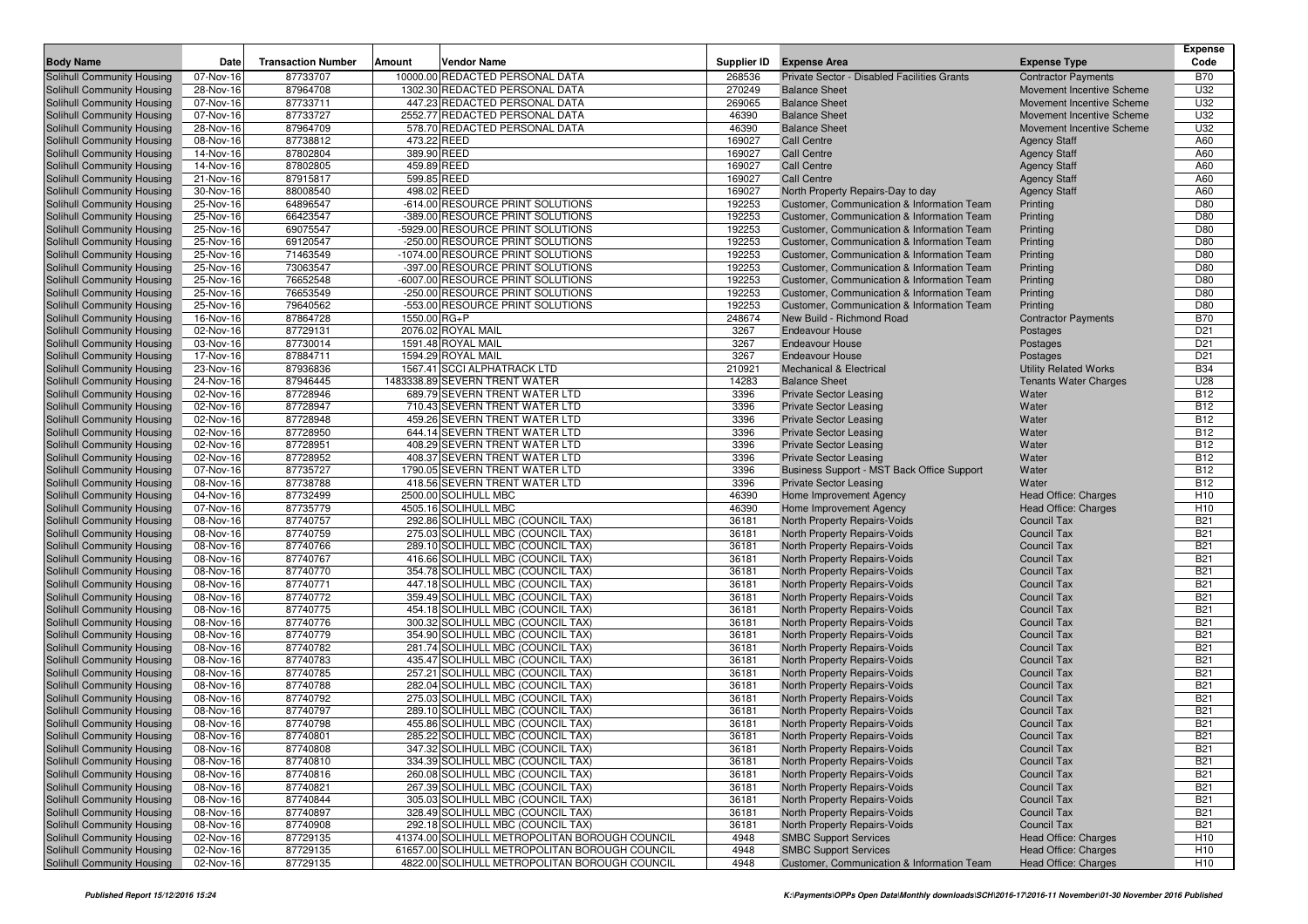| <b>Body Name</b>                                         | Date                   | <b>Transaction Number</b> | Amount | <b>Vendor Name</b>                                                               | Supplier ID     | <b>Expense Area</b>                                    | <b>Expense Type</b>                                      | <b>Expense</b><br>Code   |
|----------------------------------------------------------|------------------------|---------------------------|--------|----------------------------------------------------------------------------------|-----------------|--------------------------------------------------------|----------------------------------------------------------|--------------------------|
| Solihull Community Housing                               | 02-Nov-16              | 87729135                  |        | 37680.00 SOLIHULL METROPOLITAN BOROUGH COUNCIL                                   | 4948            | <b>IT Strategy</b>                                     | <b>ICT General</b>                                       | D30                      |
| Solihull Community Housing                               | 02-Nov-16              | 87729135                  |        | 1183886.00 SOLIHULL METROPOLITAN BOROUGH COUNCIL                                 | 4948            | <b>SMBC Support Services</b>                           | <b>Support Service Costs</b>                             | D <sub>14</sub>          |
| Solihull Community Housing                               | 17-Nov-16              | 87884713                  |        | 7820.00 SOLIHULL METROPOLITAN BOROUGH COUNCIL                                    | 4948            | <b>Capital Programmes</b>                              | Head Office: Charges                                     | H <sub>10</sub>          |
| Solihull Community Housing                               | 18-Nov-16              | 87903706                  |        | 948820.06 SOLIHULL METROPOLITAN BOROUGH COUNCIL                                  | 4948            | <b>Balance Sheet</b>                                   | Creditor: Solihull MBC                                   | S09                      |
| Solihull Community Housing                               | 18-Nov-16              | 87903706                  |        | -669598.86 SOLIHULL METROPOLITAN BOROUGH COUNCIL                                 | 4948            | <b>Balance Sheet</b>                                   | Creditor: Solihull MBC                                   | S09                      |
| Solihull Community Housing                               | 08-Nov-16              | 87951441                  |        | 2517.48 SUPRA UK LTD                                                             | 39749           | Stores-Stores and delivery                             | <b>Stocks</b>                                            | R <sub>10</sub>          |
| Solihull Community Housing                               | 23-Nov-16              | 87937935                  |        | 274.54 TOTAL GAS & POWER LTD                                                     | 188066          | <b>Endeavour House</b>                                 | Gas                                                      | <b>B10</b>               |
| Solihull Community Housing                               | 23-Nov-16              | 87937935                  |        | 1971.70 TOTAL GAS & POWER LTD                                                    | 188066          | Safe and Sound General                                 | Gas                                                      | <b>B10</b>               |
| Solihull Community Housing                               | 23-Nov-16              | 87937935                  |        | 23.86 TOTAL GAS & POWER LTD                                                      | 188066          | <b>Crabtree Hall</b>                                   | Gas                                                      | <b>B10</b>               |
| Solihull Community Housing                               | 23-Nov-16              | 87937935                  |        | 34.18 TOTAL GAS & POWER LTD                                                      | 188066          | Whar Hall Farm Community Hall                          | Gas                                                      | <b>B10</b>               |
| <b>Solihull Community Housing</b>                        | 23-Nov-16              | 87937935                  |        | 102.69 TOTAL GAS & POWER LTD                                                     | 188066          | Homelessness                                           | Gas                                                      | <b>B10</b>               |
| Solihull Community Housing                               | 23-Nov-16              | 87937935                  |        | 13.33 TOTAL GAS & POWER LTD                                                      | 188066          | <b>Birbeck House</b>                                   | Gas                                                      | <b>B10</b>               |
| Solihull Community Housing                               | 23-Nov-16              | 87937935                  |        | 38.97 TOTAL GAS & POWER LTD                                                      | 188066          | <b>Frontline Offices</b>                               | Gas                                                      | <b>B10</b>               |
| Solihull Community Housing                               | 23-Nov-16              | 87937935                  |        | 228.54 TOTAL GAS & POWER LTD                                                     | 188066          | Business Support - MST Back Office Support             | Gas                                                      | <b>B10</b>               |
| Solihull Community Housing                               | 01-Nov-16              | 87787726                  |        | 1593.10 TYRER BUILDING CONTRACTORS                                               | 67515           | Kitchens                                               | <b>Contractor Payments</b>                               | <b>B70</b>               |
| Solihull Community Housing                               | 01-Nov-16              | 87787727<br>87787728      |        | 1638.80 TYRER BUILDING CONTRACTORS<br>2392.33 TYRER BUILDING CONTRACTORS         | 67515<br>67515  | Kitchens<br>Kitchens                                   | <b>Contractor Payments</b>                               | <b>B70</b><br><b>B70</b> |
| Solihull Community Housing                               | 01-Nov-16<br>01-Nov-16 | 87787729                  |        | 1842.90 TYRER BUILDING CONTRACTORS                                               | 67515           | Kitchens                                               | <b>Contractor Payments</b>                               | <b>B70</b>               |
| Solihull Community Housing<br>Solihull Community Housing | 01-Nov-16              | 87787730                  |        | 1925.15 TYRER BUILDING CONTRACTORS                                               | 67515           | Kitchens                                               | <b>Contractor Payments</b><br><b>Contractor Payments</b> | <b>B70</b>               |
| Solihull Community Housing                               | 01-Nov-16              | 87787731                  |        | 1745.79 TYRER BUILDING CONTRACTORS                                               | 67515           | Kitchens                                               | <b>Contractor Payments</b>                               | <b>B70</b>               |
| Solihull Community Housing                               | 01-Nov-16              | 87787732                  |        | 2014.13 TYRER BUILDING CONTRACTORS                                               | 67515           | Kitchens                                               | <b>Contractor Payments</b>                               | <b>B70</b>               |
| Solihull Community Housing                               | 01-Nov-16              | 87787733                  |        | 1868.02 TYRER BUILDING CONTRACTORS                                               | 67515           | Kitchens                                               | <b>Contractor Payments</b>                               | <b>B70</b>               |
| Solihull Community Housing                               | 01-Nov-16              | 87787734                  |        | 1817.77 TYRER BUILDING CONTRACTORS                                               | 67515           | Kitchens                                               | <b>Contractor Payments</b>                               | <b>B70</b>               |
| Solihull Community Housing                               | 01-Nov-16              | 87787735                  |        | 1516.88 TYRER BUILDING CONTRACTORS                                               | 67515           | Kitchens                                               | <b>Contractor Payments</b>                               | <b>B70</b>               |
| Solihull Community Housing                               | 01-Nov-16              | 87787736                  |        | 1836.61 TYRER BUILDING CONTRACTORS                                               | 67515           | Kitchens                                               | <b>Contractor Payments</b>                               | <b>B70</b>               |
| Solihull Community Housing                               | 01-Nov-16              | 87787737                  |        | 1514.71 TYRER BUILDING CONTRACTORS                                               | 67515           | Kitchens                                               | <b>Contractor Payments</b>                               | <b>B70</b>               |
| Solihull Community Housing                               | 01-Nov-16              | 87787738                  |        | 1983.50 TYRER BUILDING CONTRACTORS                                               | 67515           | Kitchens                                               | <b>Contractor Payments</b>                               | <b>B70</b>               |
| Solihull Community Housing                               | 01-Nov-16              | 87787739                  |        | 2105.04 TYRER BUILDING CONTRACTORS                                               | 67515           | Kitchens                                               | <b>Contractor Payments</b>                               | <b>B70</b>               |
| Solihull Community Housing                               | 01-Nov-16              | 88008180                  |        | 274.96 TYRER BUILDING CONTRACTORS                                                | 67515           | Kitchens                                               | <b>Contractor Payments</b>                               | <b>B70</b>               |
| Solihull Community Housing                               | 01-Nov-16              | 88008181                  |        | 4287.95 TYRER BUILDING CONTRACTORS                                               | 67515           | <b>MST</b> -Structural Works                           | <b>Contractor Payments</b>                               | <b>B70</b>               |
| Solihull Community Housing                               | 01-Nov-16              | 88008182                  |        | 1580.77 TYRER BUILDING CONTRACTORS                                               | 67515           | <b>Kitchens</b>                                        | <b>Contractor Payments</b>                               | <b>B70</b>               |
| Solihull Community Housing                               | 01-Nov-16              | 88008183                  |        | 1367.69 TYRER BUILDING CONTRACTORS                                               | 67515           | Kitchens                                               | <b>Contractor Payments</b>                               | <b>B70</b>               |
| Solihull Community Housing                               | 01-Nov-16              | 88008184                  |        | 2601.91 TYRER BUILDING CONTRACTORS                                               | 67515           | Kitchens                                               | <b>Contractor Payments</b>                               | <b>B70</b>               |
| Solihull Community Housing                               | 01-Nov-16              | 88008185                  |        | 1965.56 TYRER BUILDING CONTRACTORS                                               | 67515           | Kitchens                                               | <b>Contractor Payments</b>                               | <b>B70</b>               |
| Solihull Community Housing                               | 01-Nov-16              | 88008186                  |        | 14262.59 TYRER BUILDING CONTRACTORS                                              | 67515           | <b>MST</b> -Structural Works                           | <b>Contractor Payments</b>                               | <b>B70</b>               |
| Solihull Community Housing                               | 02-Nov-16              | 87787740                  |        | 511.35 TYRER BUILDING CONTRACTORS                                                | 67515           | <b>MST</b> -Structural Works                           | <b>Contractor Payments</b>                               | <b>B70</b><br><b>B70</b> |
| Solihull Community Housing<br>Solihull Community Housing | 02-Nov-16<br>07-Nov-16 | 87787741<br>87733757      |        | 254.66 TYRER BUILDING CONTRACTORS<br>70275.60 TYRER BUILDING CONTRACTORS         | 67515<br>67515  | <b>MST</b> -Structural Works<br><b>Misc Works</b>      | <b>Contractor Payments</b>                               | <b>B70</b>               |
| Solihull Community Housing                               | 14-Nov-16              | 88008187                  |        | 1561.46 TYRER BUILDING CONTRACTORS                                               | 67515           | <b>MST</b> -Structural Works                           | <b>Contractor Payments</b><br><b>Contractor Payments</b> | <b>B70</b>               |
| Solihull Community Housing                               | 14-Nov-16              | 88008189                  |        | 17384.85 TYRER BUILDING CONTRACTORS                                              | 67515           | <b>MST</b> -Structural Works                           | <b>Contractor Payments</b>                               | <b>B70</b>               |
| Solihull Community Housing                               | 14-Nov-16              | 88008190                  |        | 1372.38 TYRER BUILDING CONTRACTORS                                               | 67515           | Kitchens                                               | <b>Contractor Payments</b>                               | <b>B70</b>               |
| Solihull Community Housing                               | 17-Nov-16              | 88008191                  |        | 411.44 TYRER BUILDING CONTRACTORS                                                | 67515           | Kitchens                                               | <b>Contractor Payments</b>                               | <b>B70</b>               |
| Solihull Community Housing                               | 17-Nov-16              | 88008192                  |        | 1746.72 TYRER BUILDING CONTRACTORS                                               | 67515           | Kitchens                                               | <b>Contractor Payments</b>                               | <b>B70</b>               |
| Solihull Community Housing                               | 17-Nov-16              | 88008193                  |        | 2283.27 TYRER BUILDING CONTRACTORS                                               | 67515           | Kitchens                                               | <b>Contractor Payments</b>                               | <b>B70</b>               |
| Solihull Community Housing                               | 17-Nov-16              | 88008194                  |        | 1723.56 TYRER BUILDING CONTRACTORS                                               | 67515           | Kitchens                                               | <b>Contractor Payments</b>                               | <b>B70</b>               |
| Solihull Community Housing                               | 17-Nov-16              | 88008195                  |        | 1738.93 TYRER BUILDING CONTRACTORS                                               | 67515           | Kitchens                                               | <b>Contractor Payments</b>                               | <b>B70</b>               |
| Solihull Community Housing                               | 17-Nov-16              | 88008196                  |        | 1607.10 TYRER BUILDING CONTRACTORS                                               | 67515           | Kitchens                                               | <b>Contractor Payments</b>                               | <b>B70</b>               |
| Solihull Community Housing                               | 21-Nov-16              | 88008197                  |        | 1270.64 TYRER BUILDING CONTRACTORS                                               | 67515           | <b>MST</b> -Structural Works                           | <b>Contractor Payments</b>                               | <b>B70</b>               |
| Solihull Community Housing                               | 25-Nov-16              | 87952706                  |        | 1638.08 TYRER BUILDING CONTRACTORS                                               | 67515           | Kitchens                                               | <b>Contractor Payments</b>                               | <b>B70</b>               |
| Solihull Community Housing                               | 25-Nov-16              | 87952707                  |        | 5748.04 TYRER BUILDING CONTRACTORS                                               | 67515           | Kitchens                                               | <b>Contractor Payments</b>                               | <b>B70</b>               |
| Solihull Community Housing                               | 25-Nov-16              | 87952715                  |        | 1137.85 TYRER BUILDING CONTRACTORS                                               | 67515           | <b>Public Sector - Minor Works</b>                     | <b>Contractor Payments</b>                               | <b>B70</b>               |
| Solihull Community Housing                               | 25-Nov-16              | 87952716                  |        | 325.10 TYRER BUILDING CONTRACTORS                                                | 67515           | Private Sector - Minor Works                           | <b>Contractor Payments</b>                               | <b>B70</b>               |
| Solihull Community Housing                               | 14-Nov-16              | 87802820                  |        | 439.40 VENN GROUP                                                                | 77181           | Call Centre                                            | <b>Agency Staff</b>                                      | A60                      |
| Solihull Community Housing                               | 16-Nov-16              | 87864725                  |        | 793.78 VENNGROUP RECRUITMENT SOLUTIONS                                           | 81133           | <b>Estate Mgmt Team</b>                                | Pay: APT & C                                             | A10                      |
| Solihull Community Housing                               | 24-Nov-16              | 87946447                  |        | 313.47 VENNGROUP RECRUITMENT SOLUTIONS                                           | 81133           | <b>Estate Mgmt Team</b>                                | Pay: APT & C                                             | A10                      |
| Solihull Community Housing                               | 24-Nov-16              | 87946448                  |        | 559.00 VENNGROUP RECRUITMENT SOLUTIONS                                           | 81133           | <b>Estate Mgmt Team</b>                                | Pay: APT & C                                             | A10                      |
| Solihull Community Housing                               | 24-Nov-16              | 87946449<br>87952717      |        | 795.50 VENNGROUP RECRUITMENT SOLUTIONS<br>795.50 VENNGROUP RECRUITMENT SOLUTIONS | 81133           | <b>Estate Mgmt Team</b>                                | Pay: APT & C                                             | A10                      |
| Solihull Community Housing<br>Solihull Community Housing | 25-Nov-16<br>21-Nov-16 | 87915820                  |        | 3163.32 WALKER COTTER                                                            | 81133<br>219875 | <b>Estate Mgmt Team</b><br>New Build - Oakthorpe Drive | Pay: APT & C<br><b>Contractor Payments</b>               | A10<br><b>B70</b>        |
| Solihull Community Housing                               | 23-Nov-16              | 87936821                  |        | 57969.84 WARM ZONES                                                              | 265240          | Low Rise Overcladding                                  | <b>Contractor Payments</b>                               | <b>B70</b>               |
| Solihull Community Housing                               | 23-Nov-16              | 87936822                  |        | 56782.34 WARM ZONES                                                              | 265240          | Low Rise Overcladding                                  | <b>Contractor Payments</b>                               | <b>B70</b>               |
| Solihull Community Housing                               | 08-Nov-16              | 87738830                  |        | 233962.93 WATES CONSTRUCTION LTD                                                 | 174469          | Low Rise - Envelope Programme                          | <b>Contractor Payments</b>                               | <b>B70</b>               |
| Solihull Community Housing                               | 16-Nov-16              | 87864727                  |        | 54670.42 WETTONS CLEANING SERVICES LTD                                           | 159598          | Low Rise (inc. Safe & Sound)                           | Cleaning                                                 | <b>B50</b>               |